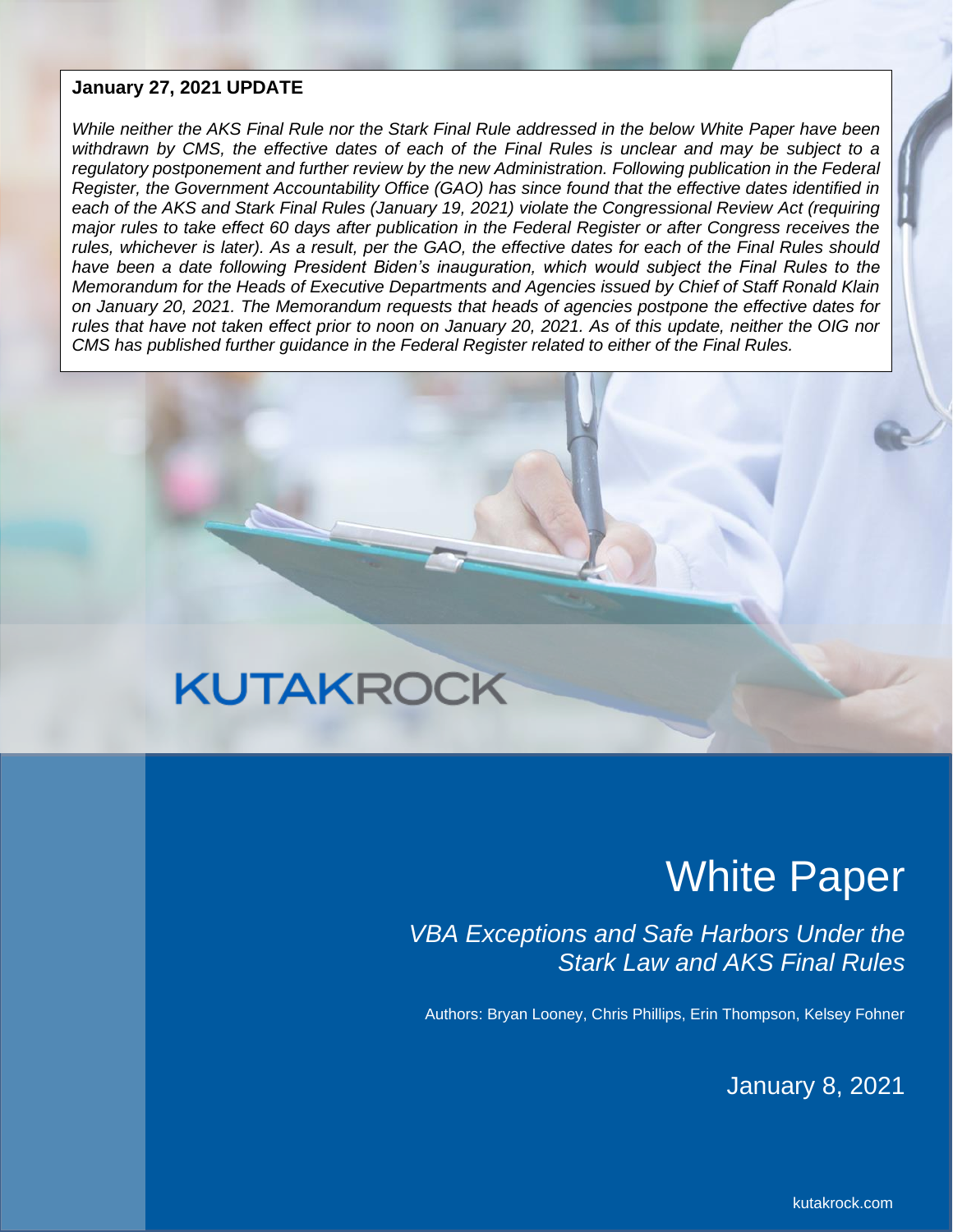#### **INTRODUCTION AND OVERVIEW OF VALUE-BASED CONCEPTS**

#### **Introduction**

As part of its efforts under the Regulatory Sprint,<sup>1</sup> through the Stark Law Final Rule<sup>2</sup> and the AKS Final Rule<sup>3</sup> (the Stark Law Final Rule and AKS Final Rule are collectively referred to as the "*Final Rules*"), CMS and the OIG, respectively, issued new exceptions and safe harbors and/or finalized revisions to existing regulatory text to assist in removing regulatory barriers to care coordination and value-based care arrangements in order to accelerate the transformation of the health care system from one that pays based on volume of services to one that pays based on the value of care delivered.

The changes made in the Final Rules generally become effective January 19, 2021. However, the changes under the Stark Law Final Rule to the group practice rules relating to profit shares and productivity bonuses, located at 42 CFR 411.352(i), will become effective on January 1, 2022.

The Stark Law Final Rule:

- Creates a new exception for value-based arrangements ("*VBAs*") with full financial risk valuebased enterprises ("*VBEs*") (the "*Full-Risk Exception*").
- Creates a new exception for VBAs with meaningful downside financial risk to the physician (the "*Meaningful Downside Risk Exception*").

- A patient's ability to understand treatment plans and make empowered decisions,
- Providers' alignment on an end-to-end treatment approach (that is, coordination among providers along the patient's full care journey),
- Incentives for providers to coordinate, collaborate, and provide patients with tools to be more involved, and
- Information sharing among providers, facilities, and other stakeholders in a manner that facilitates efficient care while preserving and protecting patient access to data.

<sup>&</sup>lt;sup>1</sup> Acknowledging that the physician self-referral law, located at 42 U.S.C. 1395nn, and implementing regulations at 42 CFR 411.350 et seq. (the "*Stark Law*"), the Federal Anti-Kickback Statute, located at 42 U.S.C. 1320a-7b(b), and accompanying regulations, located at 42 CFR Part 1001.952 (the "*AKS*"), and the Federal beneficiary inducements civil monetary penalty law, located at 42 U.S.C. 1320a-7a(a)(5) (the "*Beneficiary Inducements CMP*"), impede beneficial arrangements that assist in advancing the transition to value-based care and the coordination of care among providers in the Federal and commercial sectors, the U.S. Department of Health and Human Services ("*HHS*"), and agencies within HHS (including the Centers for Medicare and Medicaid Services ("*CMS*") and the Office of Inspector General ("*OIG*")), launched a "Regulatory Sprint to Coordinate Care" (the "*Regulatory Sprint*"). The Regulatory Sprint aims to remove potential barriers to care coordination and value-based care created by four key Federal health care laws and associated regulations: (i) the Stark Law, (ii) the AKS, (iii) the Health Insurance Portability and Accountability Act of 1996 ("*HIPAA*") and (iv) the rules under 42 CFR Part 2 related to opioid and substance abuse disorder treatment. Through the Regulatory Sprint, HHS aims to encourage and improve:

In relation to HIPAA and the data access issues noted above, the Office for Civil Rights within HHS recently released a proposed rule addressing these issues in the context of the Regulatory Sprint.

<sup>2</sup> *See* Medicare Program; Modernizing and Clarifying the Physician Self-Referral Law Regulations, 85 Fed. Reg. 77492 (Dec. 2, 2020).

<sup>3</sup> *See* Medicare and State Health Care Programs: Fraud and Abuse; Revisions to Safe Harbors under the Anti-Kickback Statute, and Civil Monetary Penalty Rules Regarding Beneficiary Inducements, 85 Fed. Reg. 77684 (Dec. 2, 2020).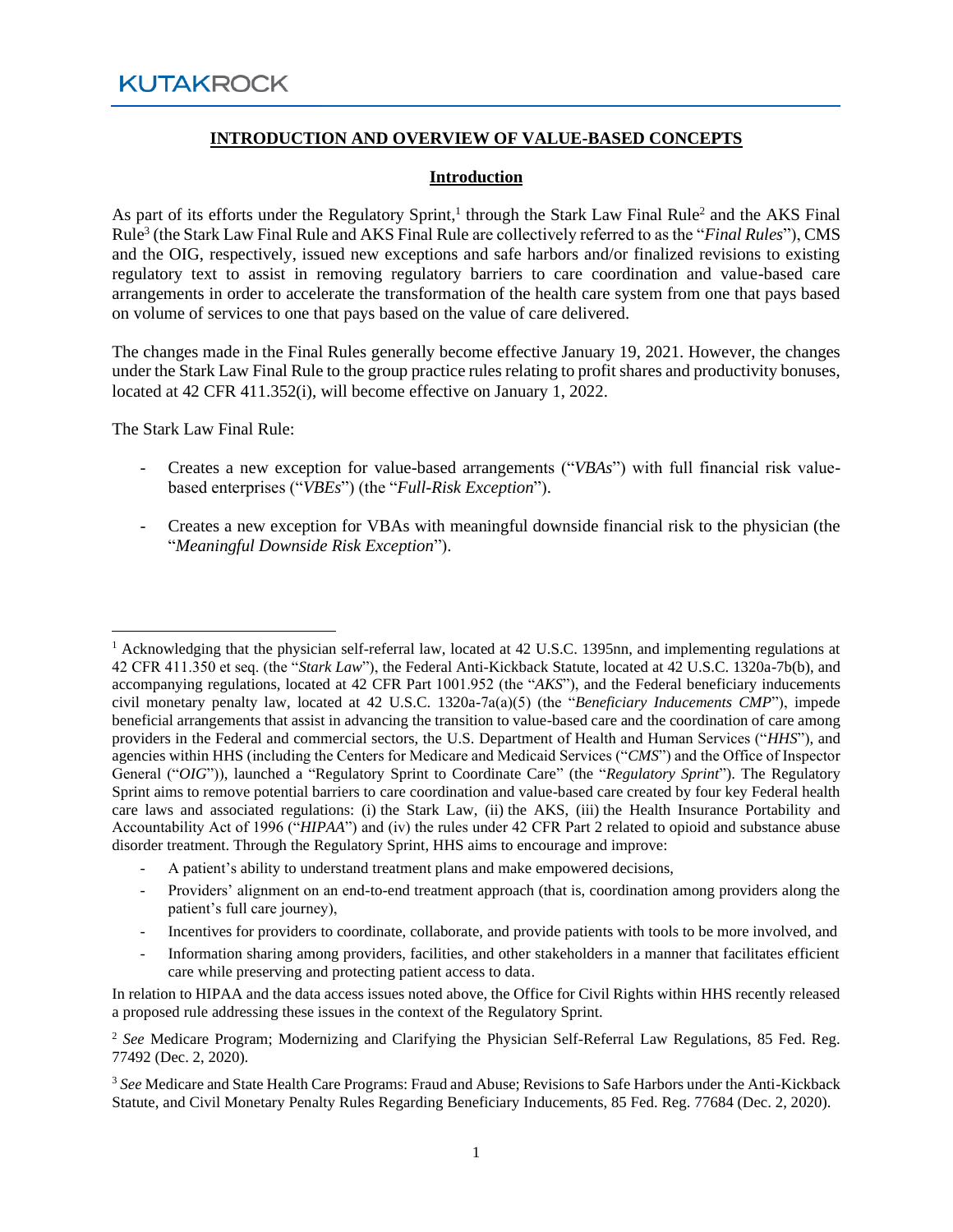- Creates a new exception for low-risk or no-risk VBAs involving certain outcome measures (the "*Outcome Measure VBA Exception*" and, together with the Full-Risk Exception and the Meaningful Downside Risk Exception, the "*Stark VBA Exceptions*").
- Creates special rules for indirect compensation arrangements involving VBAs.
- Revises the special rules for profit shares and productivity bonuses in the context of a group practice to address VBE participation.

Similarly, the AKS Final Rule:

- Creates a new safe harbor for VBAs with full financial risk VBEs (the "*Full-Risk Safe Harbor*").
- Creates a new safe harbor for VBAs with substantial downside financial risk (the "*Substantial Downside Risk Safe Harbor*").
- Revises the personal services and management contracts safe harbor to allow for certain outcomesbased payments (the "*Outcomes-Based Payment Safe Harbor*").
- Creates a new safe harbor for VBAs involving CMS-sponsored model arrangements (the "*CMS-Sponsored Model Arrangements Safe Harbor*") and CMS-sponsored model patient incentives (the "*CMS-Sponsored Model Patient Incentives Safe Harbor*").
- Creates a new safe harbor for care coordination VBAs to improve quality, health outcomes, and efficiency (the "*Care Coordination VBA Safe Harbor*").
- Creates a new safe harbor for arrangements for patient engagement and support to improve quality, health outcomes, and efficiency (the "*Patient Engagement Tool / Support Safe Harbor*").

The above enumerated newly created and/or revised safe harbors are collectively referred to herein as the "*AKS VBA Safe Harbors*".<sup>4</sup>

Following is a preview of the discussion topics contained in this White Paper:

- A discussion of the core concepts associated with the Stark VBA Exceptions and AKS VBA Safe Harbors, which begins with the immediately following text and continues to page 6.
- A discussion of the reasons for the differences between the Stark VBA Exceptions and AKS VBA Safe Harbors, which is contained on pages 6 and 7.
- A discussion of the Stark VBA Exceptions and AKS VBA Safe Harbors, which begins on page 7 and continues through page 29, with the following Stark VBA Exceptions and AKS VBA Safe Harbors discussed on the following page numbers:

<sup>&</sup>lt;sup>4</sup> The AKS Final Rule also makes certain changes to the Federal Beneficiary Inducements CMP. Specifically, the AKS Final Rule codifies a statutory exception for "telehealth technologies" furnished to certain in-home dialysis patients. The AKS Final Rule also notes that, by operation of law, arrangements that fit in the Patient Engagement Tool / Support Safe Harbor, as well as a revised safe harbor for local transportation, are protected from exposure for purposes of the Beneficiary Inducements CMP. Further discussion of these changes can be foun[d here.](https://www.kutakrock.com/-/media/files/news-and-publications/publications/2021/01/expanded-availability-aks-safe-harbors.pdf)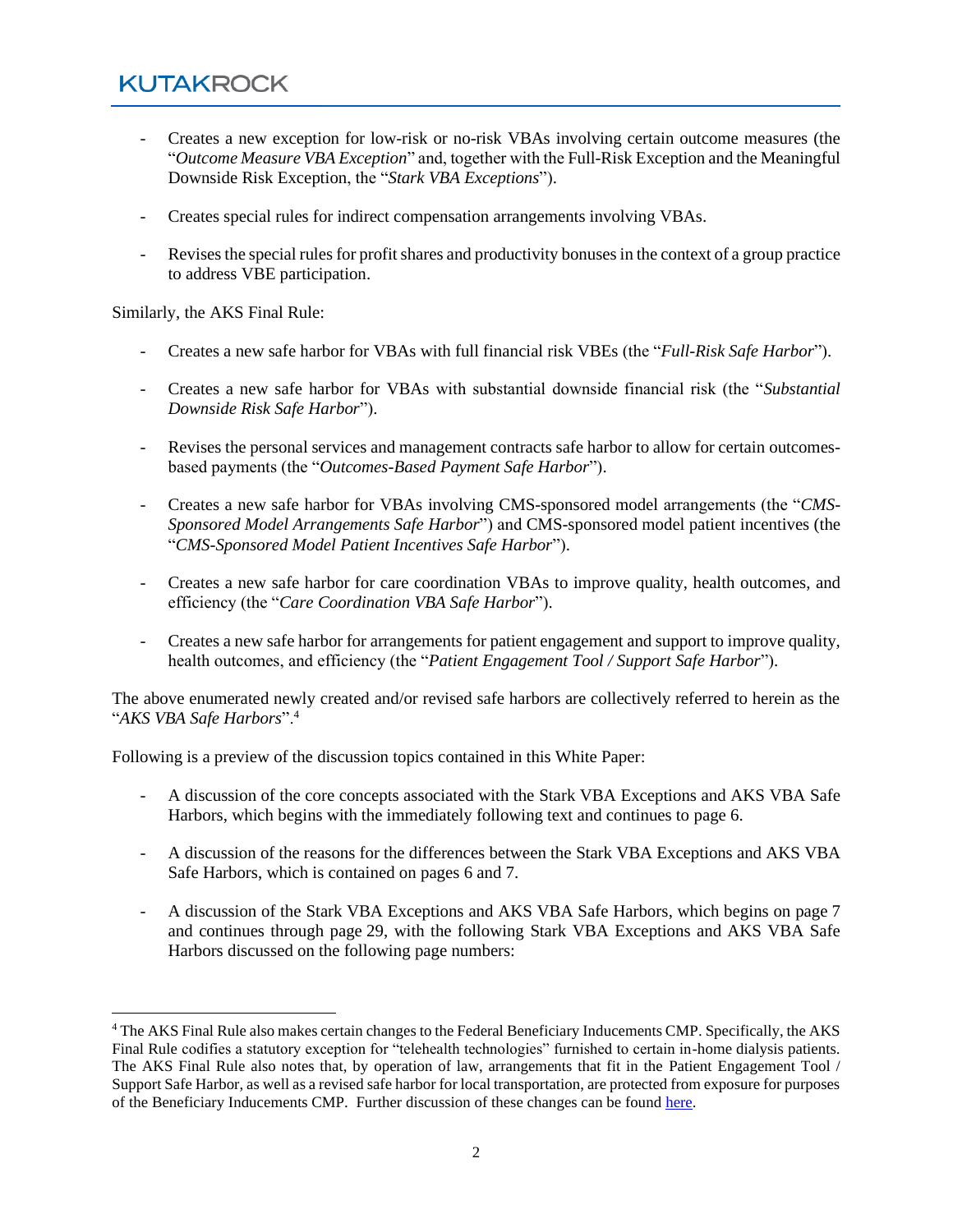- Full-Risk Exception and Full-Risk Safe Harbor, pages  $7 11$
- Meaningful Downside Risk Exception and Substantial Downside Risk Safe Harbor, pages  $11 - 16$
- Outcome Measure VBA Exception and Outcomes-Based Payment Safe Harbor, pages 16  $-20$
- CMS-Sponsored Model Arrangements Safe Harbor, pages  $20 22$
- Care Coordination VBA Safe Harbor, pages  $22 25$
- Patient Incentive Safe Harbors (including the Patient Engagement Tool / Support Safe Harbor, CMS-Sponsored Model Patient Incentives Safe Harbor and ACO Beneficiary Incentive Program Safe Harbor), pages 26 – 28
- Other Stark Law Final Rule changes supporting VBAs (the special rules for indirect compensation arrangements and for profits shares and productivity bonuses in the context of a group practice), pages  $29 - 30$
- A discussion of the manner in which the Stark VBA Exceptions and the AKS VBA Safe Harbors apply to an example health system hypothetical involving a primary care capitation arrangement, an orthopedic bundled payment arrangement, participation in a CMS-Sponsored Model Program, and other potential VBEs, which is contained on pages  $30 - 52$ .

#### **VBA / VBE Core Concepts**

The following core terms must be defined prior to discussing VBAs and VBEs and the new Stark VBA Exceptions and AKS VBA Safe Harbors:

- Value-Based Purpose(s)
- Target Patient Population ("*TPP*")
- VBE Participant
- Value-Based Activity

Each of these core terms is further discussed below.

#### **Value-Based Purpose(s)**

Under the Final Rules, any of the following constitute a "*value-based purpose*":

- (1) Coordinating and managing the care of a TPP,
- (2) Improving the quality of care for a TPP,
- (3) Appropriately reducing the costs to, or growth in expenditures of, payors without reducing the quality of care for a TPP, or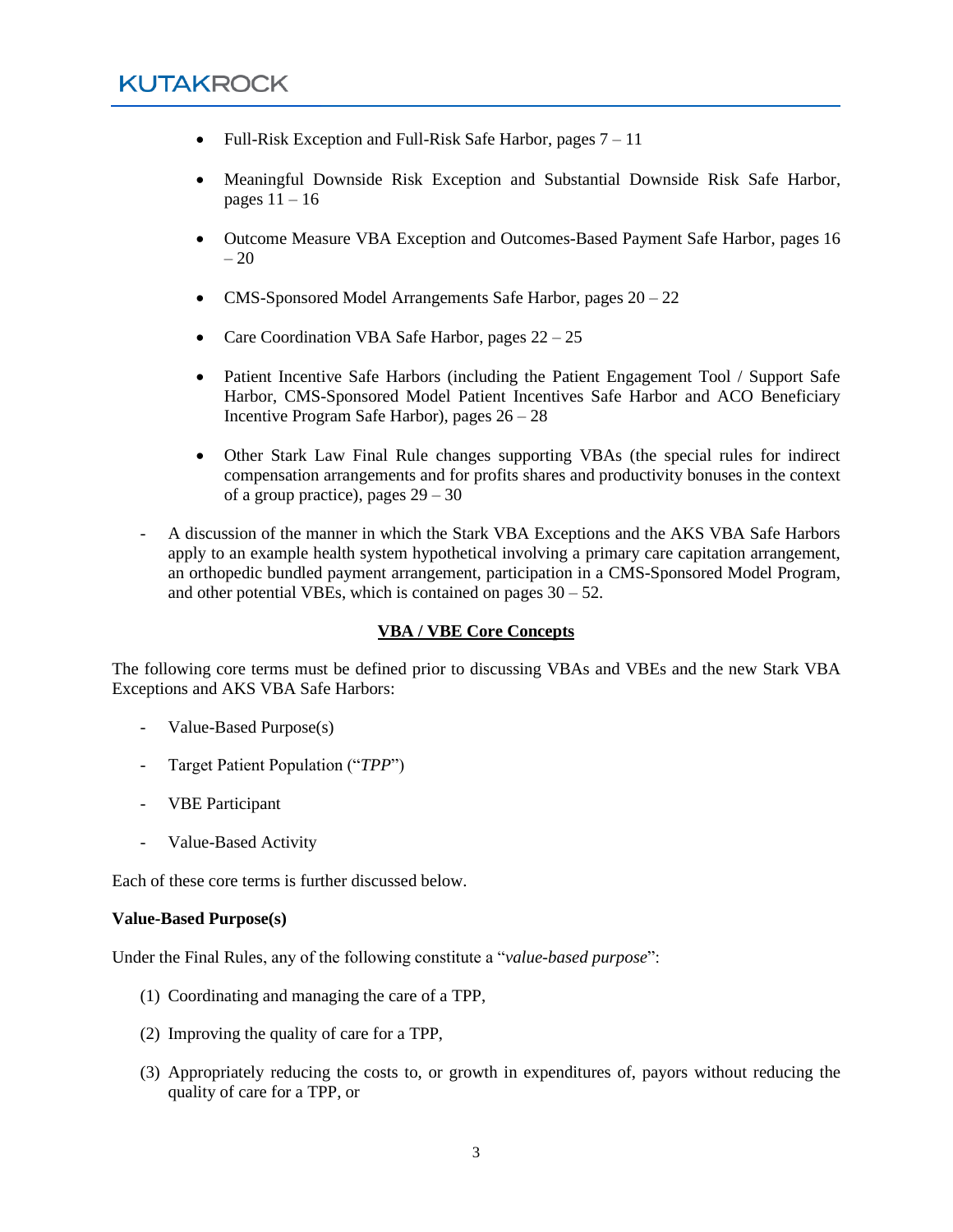(4) Transitioning from health care delivery and payment mechanisms based on the volume of items and services provided to mechanisms based on the quality of care and control of costs of care for a TPP. 5

#### **Target Patient Population**

Under the Final Rules, a TPP means an identified patient population selected by a VBE or VBE Participant based on legitimate and verifiable criteria that (i) are set out in writing in advance of the commencement of the VBA, and (ii) further the VBE's value-based purpose(s).

In the Final Rules, both CMS and the OIG note the following factors could be used, depending on the circumstances, as "legitimate and verifiable criteria" for identifying a TPP:

- Medical or health characteristics (e.g., patients undergoing certain procedures, such as knee replacement surgery; patients with certain diagnoses, such as patients with newly diagnosed type 2 diabetes; or patients with certain MS-DRG assignments).
- Geographic characteristics (e.g., all patients in an identified county or set of zip codes).
- Demographic criteria (e.g., age or socioeconomic status).
- Payor status (e.g., all patients with a particular health insurance plan or payor, like Medicare, Medicaid or commercial payors)<sup>6</sup>.
- Other defining characteristics<sup>7</sup>.

CMS also states that selecting a TPP primarily for its effect on the parties' profit or other financial concerns, e.g., choosing only lucrative or adherent patients (cherry-picking) or avoiding costly or noncompliant patients (lemon-dropping), would not be permissible under most circumstances, as CMS would not consider the selection criteria to be legitimate even if verifiable.<sup>8</sup>

Finally, the Final Rules note that nothing in the TPP definition would exclude patient populations that are retroactively attributed (e.g., a retrospective claims-based methodology), so long as the methodology for

<sup>5</sup> Under the Stark Law Final Rule, CMS comments on the types of arrangements that may fall within this value-based purpose category, and includes the integration of VBE participants in team-based coordinated care models, establishing the infrastructure necessary to provide patient-centered coordinated care, and accepting increased levels of financial risk from payors, as being among these types of arrangements. CMS also noted that many of the preparticipation waiver start-up arrangement examples contained in its Medicare Shared Savings Program waivers, located at 80 Fed. Reg. 66726 (Oct. 29, 2015), may be illustrative for interpreting the scope of this fourth value-based purpose. *See* 85 Fed. Reg. at 77503-04.

<sup>6</sup> However, the OIG expresses caution in the AKS Final Rule with a TPP based solely on payor status, saying:

While there may be circumstances, e.g., the assumption of full financial risk (as defined in paragraph  $1001.952(gg)$ , where a VBE identifies all of the patients of a particular payor as the target patient population, we caution that relying on this criterion, without sufficient justification for such a broad approach, could raise questions regarding whether it is legitimate or, instead, is a way to capture referrals of, for example, Medicare business.

*See* 85 Fed. Reg. at 77703.

<sup>7</sup> *See* 85 Fed. Reg. at 77504-05, 77701-03.

<sup>8</sup> *See* 85 Fed. Reg. at 77499.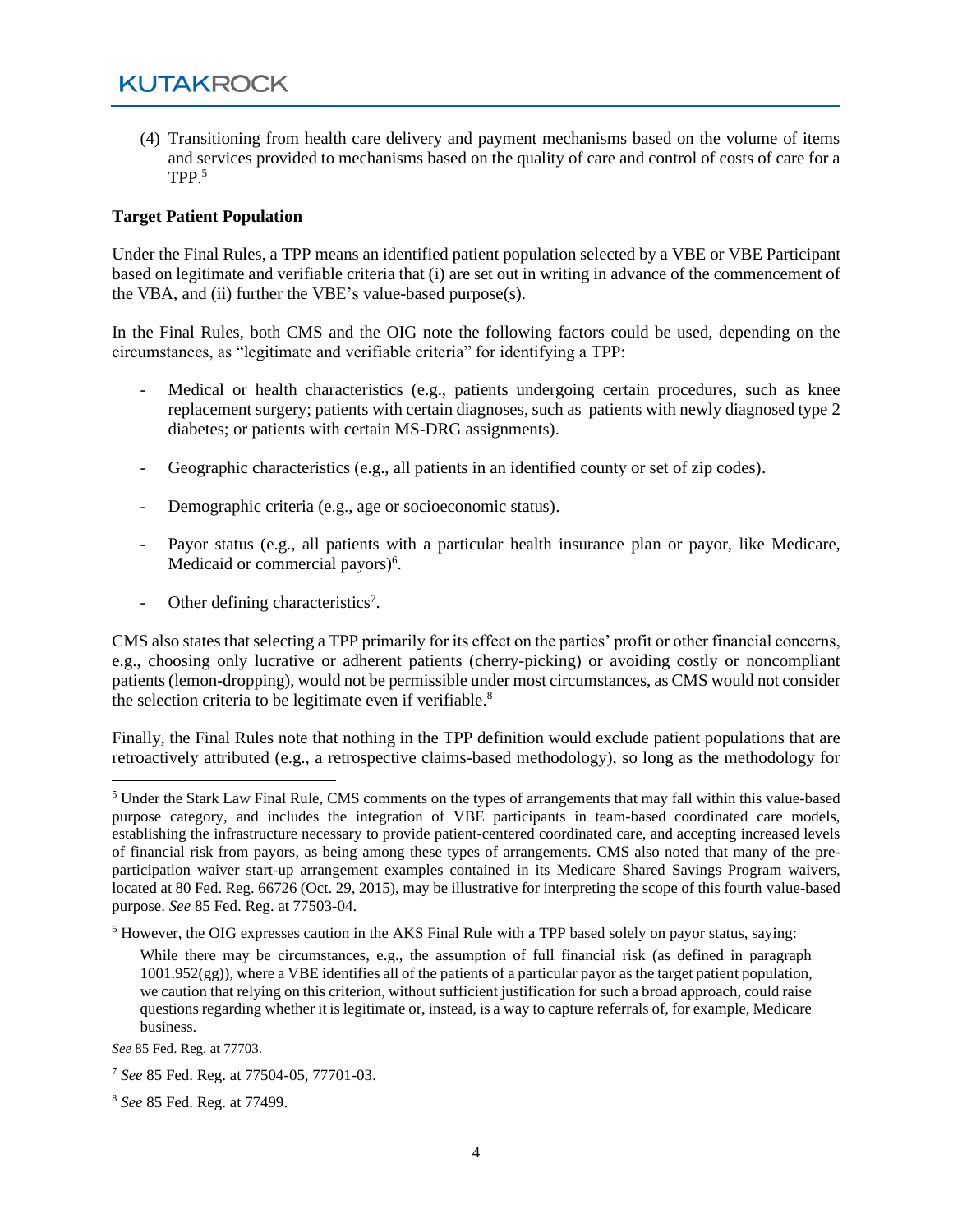determining the TPP was set out in writing in advance of the commencement of the VBA and the other TPP requirements were met.

#### **VBE Participant**

Under the Stark Law Final Rule, a "*VBE Participant*" is a person (i.e., an individual) or entity that engages in at least one value-based activity as part of a VBE. The AKS Final Rule clarifies that a VBE Participant may not include a patient acting in his/her capacity as a patient. The intention of this clarification is to ensure that VBE Participants providing remuneration to patients look to the Patient Engagement Tool / Support Safe Harbor for protection, not to the other AKS VBA Safe Harbors.

The AKS Final Rule limits certain persons from being eligible to participate as VBE Participants in a number of the AKS VBA Safe Harbors, including the Full-Risk Safe Harbor, the Substantial Downside Risk Safe Harbor, the Outcomes-Based Payment Safe Harbor, the Care Coordination VBA Safe Harbor, and the Patient Engagement Tool / Support Safe Harbor. This is further discussed below on pages 10 and 11 of this White Paper.

#### **Value-Based Activity**

Under the Stark Law Final Rule, a "*value-based activity*" includes any of the following activities, provided the activity is reasonably designed to achieve at least one value-based purpose of the VBE:

- (1) The provision of an item or service,
- (2) The taking of an action, or
- (3) The refraining from taking an action.

The AKS Final Rule contains an identical definition of "*value-based activity*" but adds that a referral is expressly not a value-based activity.

In using the term "*reasonably designed*," CMS and the OIG expect the parties to fully anticipate the valuebased activities they develop will further at least one of the value-based purposes, stating that any such determination would be fact-specific. Noting that a referral is expressly not a value-based activity, the OIG states that, although the definition of value-based activity offers parties significant flexibility, it is not intended to facilitate parties' attempts to mask fraudulent referral schemes presented under the guise of a value-based activity.<sup>9</sup>

#### **VBEs / VBAs**

VBAs are intertwined with VBEs. As a matter of fact, each VBA arises out of a VBE. Each of these terms is discussed below.

<sup>9</sup> *See* 85 Fed. Reg. at 77704-05.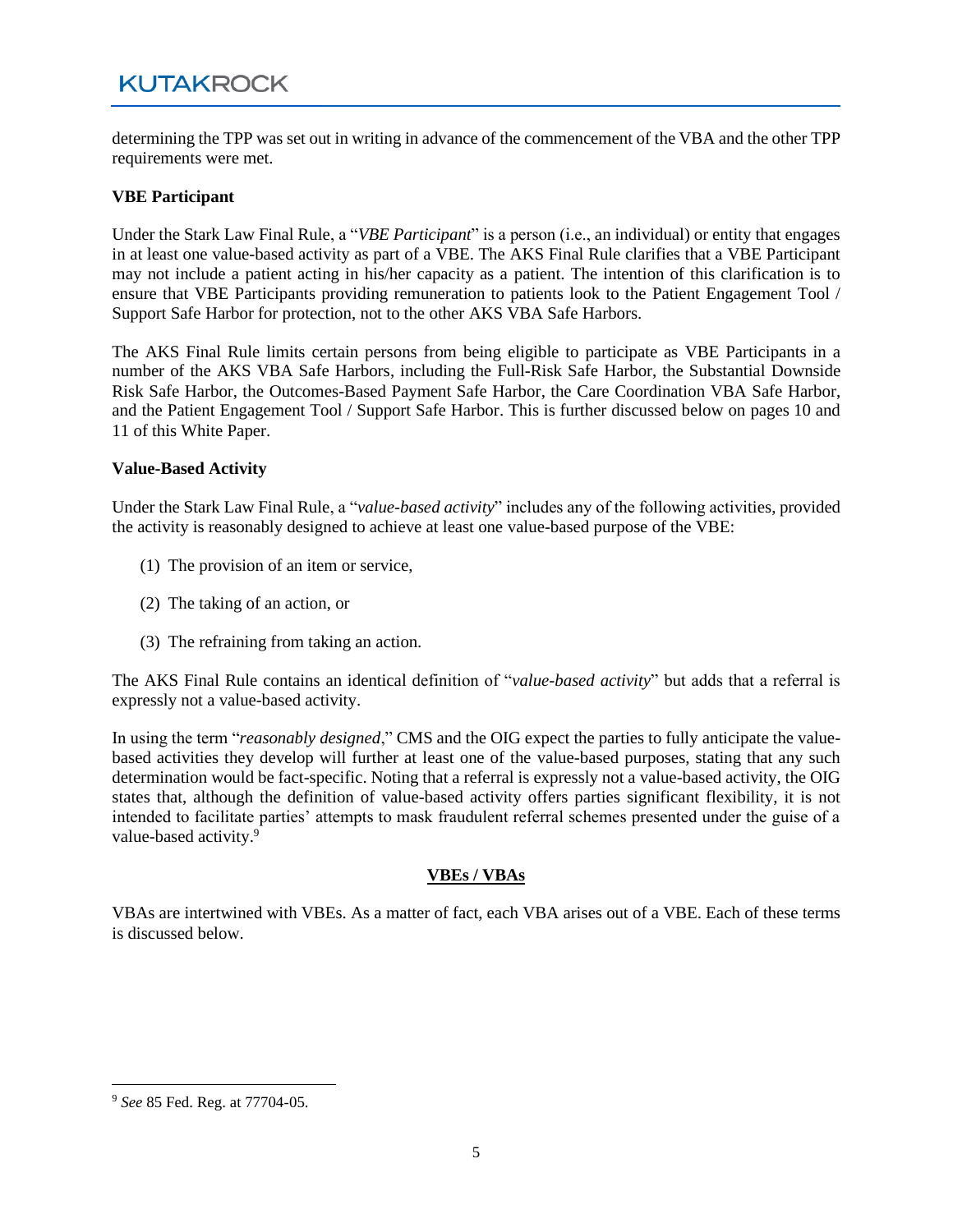#### **VBEs**

Under the Final Rules, a VBE requires two or more VBE Participants:

- (1) Collaborating to achieve at least one value-based purpose,
- (2) Each of which is a party to a VBA with the other or at least one other VBE Participant in the VBE,
- (3) That have an accountable body or person responsible for the financial and operational oversight of the VBE, and
- (4) That have a governing document that describes the VBE and how the VBE Participants intend to achieve the VBE's value-based purpose(s).

Under the Final Rules, a VBE may be a separate and distinct legal entity, with a formal governing body and a separate governing document (e.g., an accountable care organization), or it may consist of two parties to a VBA with the written documentation memorializing the arrangement serving as the governing document that describes the VBE and the manner in which the parties intend to achieve the VBE's value-based purpose.

In summary, a VBE is an organized group or network of participants (such as clinicians, providers and suppliers) that have agreed to collaborate with respect to a TPP to put the patient at the center of care through care coordination, increased efficiencies in the delivery of care and improved outcomes for patients.

#### **VBAs**

Under the Final Rules, a VBA is an arrangement for the provision of at least one value-based activity for a TPP to which the only parties are (i) the VBE and one or more of its VBE Participants, or (ii) VBE Participants in the same VBE.

#### **Differences Between the Stark VBA Exceptions and the AKS VBA Safe Harbors**

In the Final Rules, both CMS and the OIG note that they received comments requesting that they align the Final Rules to the greatest extent possible, with the commenters noting that a lack of consistency makes it difficult to navigate an already complex regulatory framework. In response, both agencies noted that they attempted to align whenever possible, but that complete alignment was not feasible due to (i) fundamental differences in statutory structures and sanctions across the two laws, as the AKS is an intent-based criminal statute while the Stark Law is a civil, strict-liability statute, (ii) the AKS being broader in scope than the Stark Law (with the AKS covering all referrals of Federal health care program business and the Stark Law covering only referrals for a more limited set of services between physicians who have certain financial relationships with entities who furnish a defined limited set of services) and (iii) the different operation of the Stark Law exceptions and AKS safe harbors. Given these differences, acknowledging that the AKS VBA Safe Harbors are more difficult to meet than the Stark VBA Exceptions, the OIG explains its goal as follows:

Because the Federal anti-kickback statute is not a strict liability law, the value-based safe harbors we are adopting need not capture the full universe of value-based arrangements that are legal under the Federal anti-kickback statute in order to accomplish the goals of removing barriers to more effective coordination and management of patient care. Thus, in designing our safe harbors, rather than mirror CMS's exceptions, we have included safe harbor conditions designed to ensure that protected arrangements are not disguised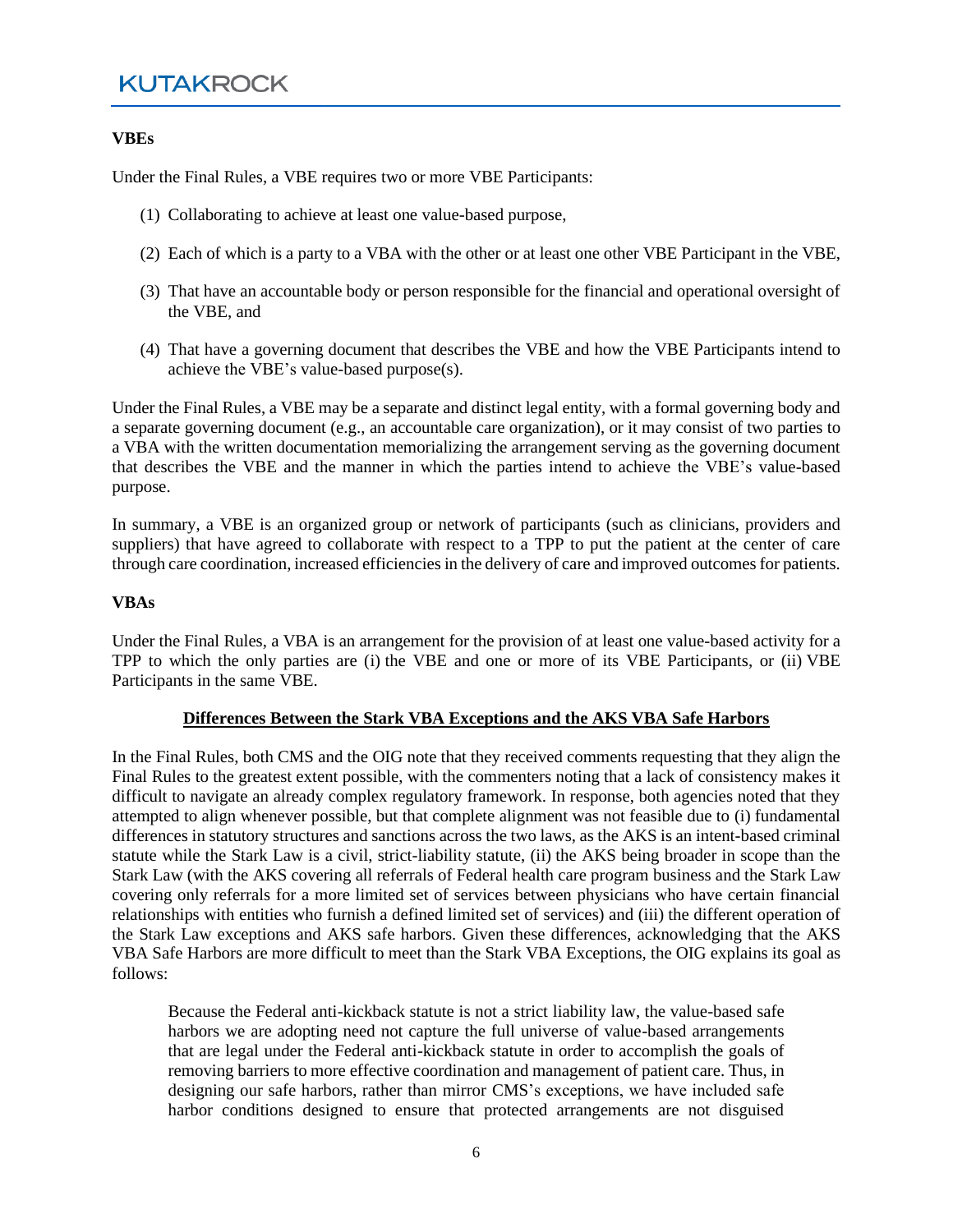kickback schemes. We recognize that, for purposes of those arrangements that implicate both the physician self-referral law and the Federal anti-kickback statute, the value-based safe harbors may therefore protect a narrower universe of such arrangements than CMS's exceptions.

To protect Federal health care programs and beneficiaries, we believe that it is important for the Federal anti-kickback statute to serve as "backstop" protection against abusive arrangements that involve the exchange of remuneration intended to induce or reward referrals and that might be protected by the physician self-referral law exceptions. In this way, the OIG and CMS rules, operating together, create pathways for parties entering into value-based arrangements that are subject to both laws to develop and implement valuebased arrangements that avoid strict liability for technical compliance, while ensuring that the Federal Government can pursue those parties engaging in arrangements that are intentional kickback schemes.

. . .

In sum, because of statutory distinctions, compliance with a value-based safe harbor may require satisfaction of conditions additional to, or different from, those in a corresponding physician self-referral law exception. This is by design. We have endeavored to ensure that an arrangement that fits in a value-based safe harbor has a viable pathway for protection under a physician self-referral law exception. However, an arrangement that fits under a physician self-referral law exception might not fit in an anti-kickback statute safe harbor or might not fit unless additional features are added to an arrangement. That said, it is the Department's belief that compliance with one regulatory structure should not preclude compliance with the other. $10$ 

#### **NEW STARK VBA EXCEPTIONS AND AKS VBA SAFE HARBORS**

#### **Full-Risk Exception / Full-Risk Safe Harbor**

#### **Full Financial Risk**

In order to meet the Full-Risk Exception and to fall under the Full-Risk Safe Harbor, the VBE must be at "*full financial risk*". Under the Stark Law Final Rule, "*full financial risk*" requires that the VBE be financially responsible on a "*prospective basis*" for the cost of all patient care items and services covered by the applicable payor for each patient in the TPP. The AKS Final Rule's definition of "*full financial risk*" is virtually identical to the Stark Law's definition, except in the AKS Final Rule the term "*patient care items and services*" is replaced with "*item and service*" <sup>11</sup> and except that the AKS Final Rule requires that the VBE must assume such full financial risk for at least one year. Under both Final Rules, the term "*prospective basis*" means that the VBE has assumed financial responsibility for the cost of all items and services covered by the applicable payor prior to the provision of items and services to patients in the TPP.

Under the Final Rules, CMS and the OIG note that neither the Full-Risk Exception nor the Full-Risk Safe Harbor prevents a VBE from having risk mitigation terms (e.g., risk corridors, global risk adjustments,

<sup>&</sup>lt;sup>10</sup> *See* 85 Fed. Reg. at 77689-690 (going on to disagree with the premise that compliance with the Stark Law rebuts any implication of intent under the AKS and noting its belief that Stark Law compliance is not evidence that the party does or does not have the intent to induce or reward referrals for purposes of the AKS).

<sup>&</sup>lt;sup>11</sup> The term "*item and service*" is defined as health care items, devices, supplies and services.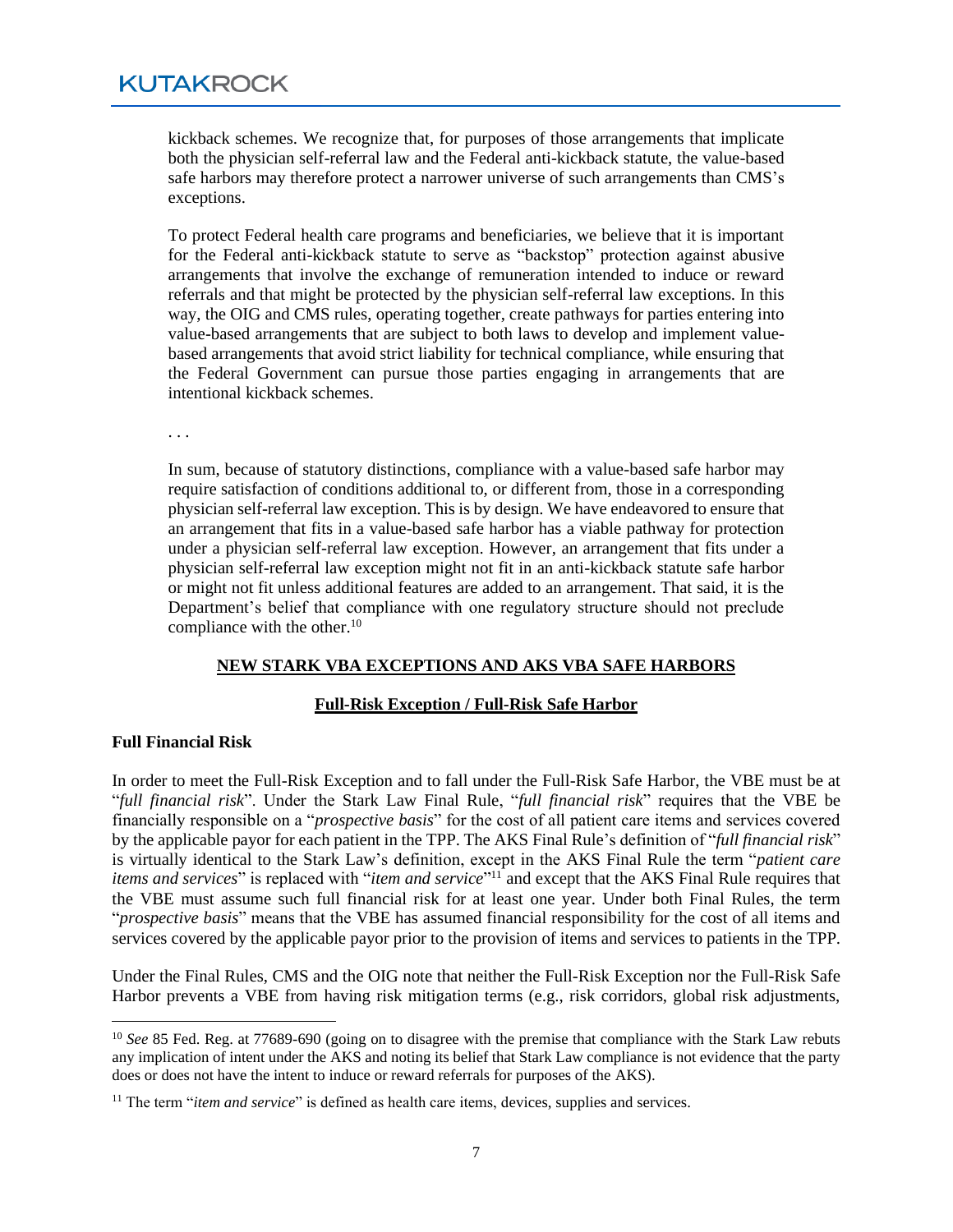reinsurance or stop-loss protection to protect against significant and catastrophic losses). That said, the financial risk assumed by the VBE must be prospective; thus, the contract between the VBE and the payor may not allow for any additional fee for service or other payments to compensate for costs incurred by the VBE in providing specific patient care items and services to the TPP, nor may any VBE Participant claim payment from the payor for such items or services.<sup>12</sup>

#### **Requirements of the Full-Risk Exception and Full-Risk Safe Harbor**

The requirements that must be met in order to meet the Full-Risk Exception and in order to fall under the Full-Risk Safe Harbor are set forth in Table 1 below.

| <b>TABLE 1</b>                       |                                                                                                                                                                                                                                         |                                                                                                                                                                                                                                                                                                                                                                   |
|--------------------------------------|-----------------------------------------------------------------------------------------------------------------------------------------------------------------------------------------------------------------------------------------|-------------------------------------------------------------------------------------------------------------------------------------------------------------------------------------------------------------------------------------------------------------------------------------------------------------------------------------------------------------------|
| <b>Requirement</b>                   | <b>Stark Law: Full-Risk Exception</b>                                                                                                                                                                                                   | <b>AKS: Full-Risk Safe Harbor</b>                                                                                                                                                                                                                                                                                                                                 |
| <b>Full Financial</b><br><b>Risk</b> | The VBE must be at full financial risk (or<br>contractually obligated to be at full financial<br>risk within the 12 months following the<br>commencement of the VBA) during the<br>entire duration of the VBA.                          | The VBE (directly or through a VBE<br>Participant, other than a payor, acting on<br>behalf of the VBE) has assumed through a<br>written contract or a VBA (or has entered<br>into a written contract for a VBA to assume<br>in the next one year) full financial risk from<br>a payor. The VBE must assume full<br>financial risk for at least a one-year period. |
| <b>Scope</b>                         | <b>Remuneration Scope</b><br>Covers all remuneration paid under a full-<br>risk VBA.<br><b>VBE Participant Scope</b><br>No limitations on VBE Participants.                                                                             | <b>Remuneration Scope</b><br>Covers remuneration exchanged between a<br>VBE and a VBE Participant in a full-risk<br>VBA. The safe harbor does not apply to<br>downstream arrangements. <sup>13</sup><br><b>VBE Participant Scope</b><br>Any individual or entity other than the<br>Ineligible VBE Participants (see discussion<br>following this table).          |
| <b>Writing</b>                       | None<br>unless<br>full-risk<br>$(i)$ the<br><b>VBA</b><br>commences within the 12-month period<br>prior to the VBE assuming full financial risk<br>and/or (ii) the full financial risk VBA<br>includes a directed referral requirement. | The VBA is set forth in writing, is signed by<br>the parties, and specifies all material terms,<br>including the value-based activities and the<br>term.                                                                                                                                                                                                          |

<sup>&</sup>lt;sup>12</sup> *See* 85 Fed. Reg. at 77513, 77759-60. While there is no specific limit on the amount of loss coverage a VBE may have, both CMS and the OIG caution that they would expect any stop-loss or other risk adjustment provisions to act as protection for the VBE against catastrophic losses and not a means by which to shift material financial risk back to the payor. *See* 85 Fed. Reg. at 77513 and 77774.

<sup>13</sup> *See* 85 Fed. Reg. 77696, 77780.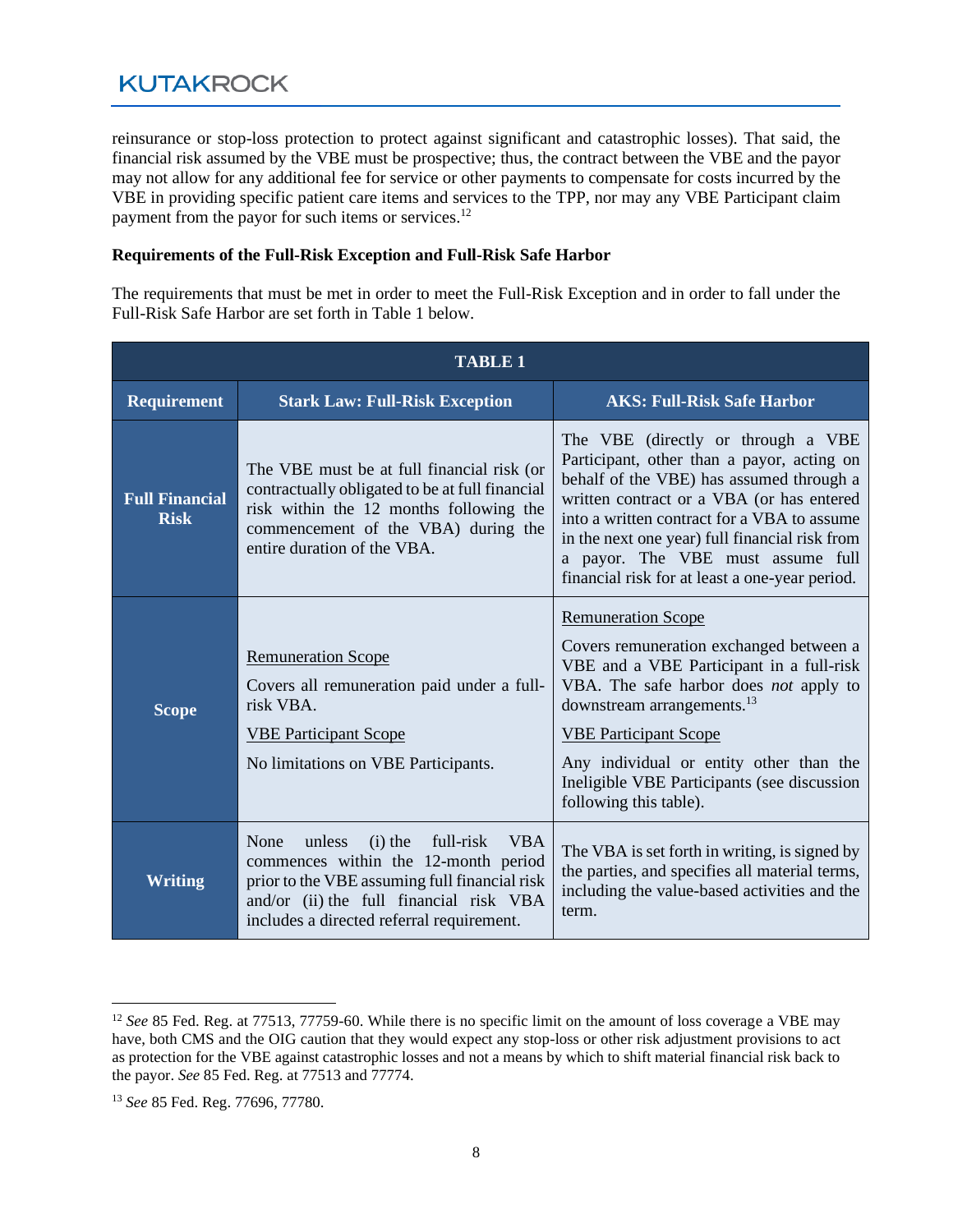| <b>TABLE 1</b>                             |                                                                                                                                                                                                                                                                                                                                                              |                                                                                                                                                                                                                                                                                                                                                                                                                                                                                                                                                                                                                                                                                                                                                                                                                                           |
|--------------------------------------------|--------------------------------------------------------------------------------------------------------------------------------------------------------------------------------------------------------------------------------------------------------------------------------------------------------------------------------------------------------------|-------------------------------------------------------------------------------------------------------------------------------------------------------------------------------------------------------------------------------------------------------------------------------------------------------------------------------------------------------------------------------------------------------------------------------------------------------------------------------------------------------------------------------------------------------------------------------------------------------------------------------------------------------------------------------------------------------------------------------------------------------------------------------------------------------------------------------------------|
| <b>Requirement</b>                         | <b>Stark Law: Full-Risk Exception</b>                                                                                                                                                                                                                                                                                                                        | <b>AKS: Full-Risk Safe Harbor</b>                                                                                                                                                                                                                                                                                                                                                                                                                                                                                                                                                                                                                                                                                                                                                                                                         |
| <b>Remuneration</b><br><b>Requirements</b> | Remuneration must be for or result from<br>value-based activities undertaken by the<br>recipient of the remuneration for patients in<br>the TPP.<br>Remuneration may not be conditioned on<br>referrals of patients who are not part of the<br>TPP, or business not covered under the<br>VBA.                                                                | Remuneration provided by, or shared<br>among, the VBE and VBE Participant:<br>Is directly connected to one or more of<br>$\circ$<br>the VBE's value-based purposes,<br>Does not include the offer or receipt of<br>$\circ$<br>an ownership/investment interest in an<br>entity or any distributions related to<br>such ownership/investment interest,<br>Is not exchanged or used for the<br>$\circ$<br>purpose of marketing items/services<br>furnished by the VBE or VBE<br>Participant to patients or for patient<br>recruitment activities, and<br>The VBE or VBE Participant offering<br>$\circ$<br>the remuneration does not take into<br>account the volume or value of, or<br>condition<br>remuneration<br>the<br>on.<br>(i) referrals of patients who are not part<br>of the TPP, or (ii) business not covered<br>under the VBA. |
| <b>Referral</b><br><b>Conditioning</b>     | If directed referral<br>requirement,<br>the<br>requirement must (i) be in writing and<br>signed by the parties, and (ii) not apply if<br>the patient expresses a preference for a<br>different provider; the patient's insurer<br>determines the provider; or the referral is<br>not in the patient's best medical interests in<br>the physician's judgment. | No analogous requirement.                                                                                                                                                                                                                                                                                                                                                                                                                                                                                                                                                                                                                                                                                                                                                                                                                 |
| N <sub>0</sub><br><b>Inducement</b>        | Remuneration may not be an inducement to<br>reduce or limit medically necessary items or<br>services to any patient.                                                                                                                                                                                                                                         | VBA does not induce parties to reduce or<br>limit medically necessary items or services<br>to any patient.                                                                                                                                                                                                                                                                                                                                                                                                                                                                                                                                                                                                                                                                                                                                |
| <b>No Payor</b><br><b>Claims</b>           | No analogous requirement.                                                                                                                                                                                                                                                                                                                                    | The VBE Participant (unless the VBE<br>Participant is a payor) does not claim<br>payment in any form from the payor for<br>items or services covered under the contract<br>or VBA between the VBE and the payor.                                                                                                                                                                                                                                                                                                                                                                                                                                                                                                                                                                                                                          |
| <b>QA Program</b>                          | No analogous requirement.                                                                                                                                                                                                                                                                                                                                    | The VBA provides or arranges for a quality<br>assurance program for services furnished to<br>TPP<br>that<br>(i) protects<br>the<br>against                                                                                                                                                                                                                                                                                                                                                                                                                                                                                                                                                                                                                                                                                                |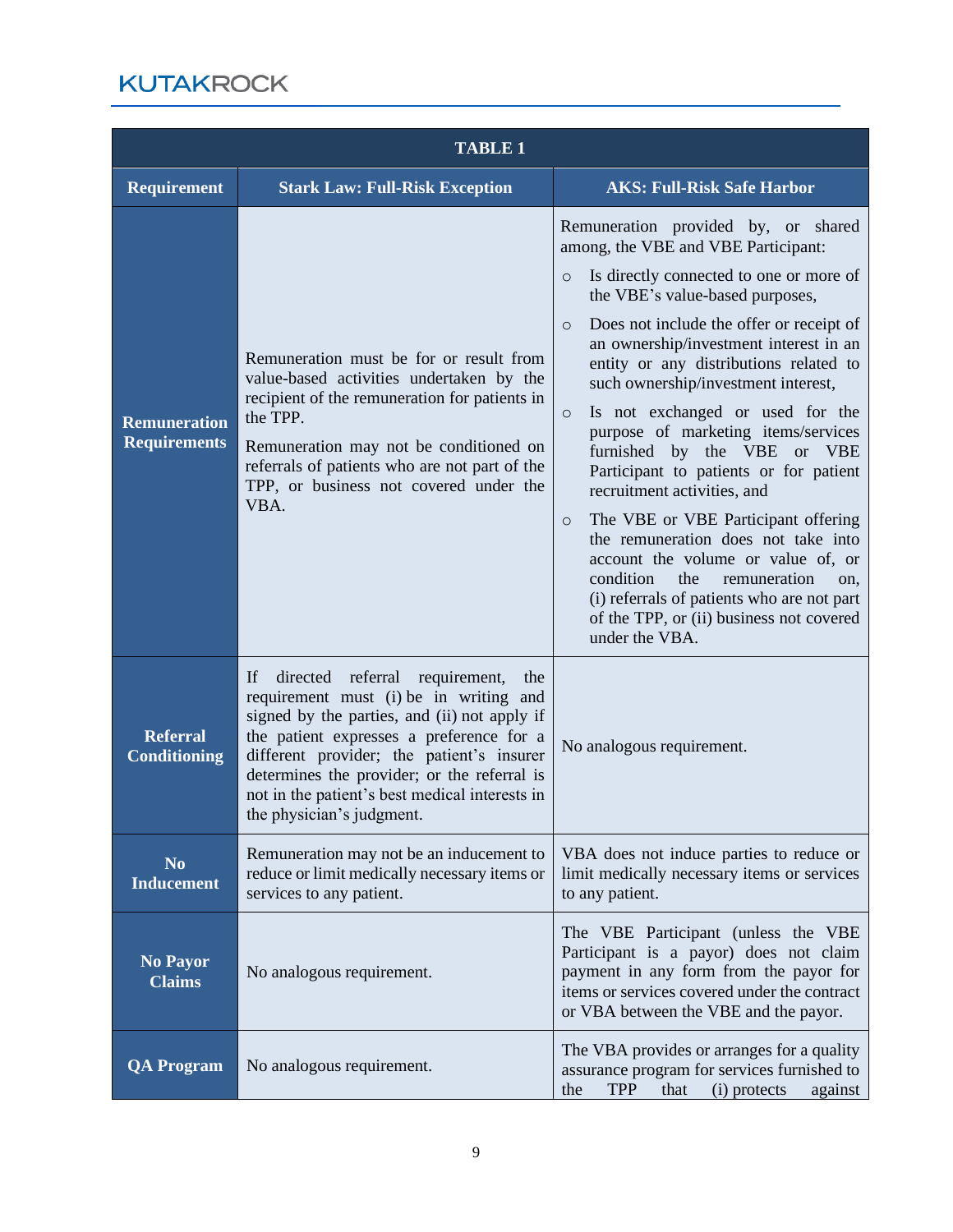| <b>TABLE 1</b>     |                                                                                                                                                                                                        |                                                                                                                                                                            |
|--------------------|--------------------------------------------------------------------------------------------------------------------------------------------------------------------------------------------------------|----------------------------------------------------------------------------------------------------------------------------------------------------------------------------|
| <b>Requirement</b> | <b>Stark Law: Full-Risk Exception</b>                                                                                                                                                                  | <b>AKS: Full-Risk Safe Harbor</b>                                                                                                                                          |
|                    |                                                                                                                                                                                                        | the<br>underutilization, and (ii) assesses<br>quality of care furnished to the TPP.                                                                                        |
| <b>Records</b>     | Records of methodology for determining,<br>and the actual amount of, remuneration<br>must be maintained for six years and made<br>available to the Secretary of HHS (the<br>"Secretary") upon request. | Records of methodology for determining,<br>and the actual amount of, remuneration<br>must be maintained for six years and made<br>available to the Secretary upon request. |

#### Ineligible VBE Participants

While, as discussed above, "*VBE Participants*" is defined very broadly under the Final Rules, the OIG (this concept does not appear in the Stark Law Final Rule) has designated certain persons as being ineligible to qualify for certain of the new AKS VBA Safe Harbors (collectively, the "*Ineligible VBE Participants*"). The Ineligible VBE Participant concept is included in the "Scope" row of the above table. The Ineligible VBE Participants are comprised of the following persons:

- (1) A pharmaceutical manufacturer, distributor or wholesaler.
- (2) A pharmacy benefit manager.
- (3) A laboratory company. The OIG notes that it does not intend for the ineligibility of laboratory companies to extend to clinical laboratories that are owned and operated through other types of entities, such as hospitals and physician practices. Such entities operating clinical laboratories that are not the entity's predominant or core line of business may use the AKS VBA Safe Harbors. The OIG further clarifies that a hospital furnishing laboratory services through a laboratory that is a department of the hospital for Medicare purposes (including cost reporting) and that bills for the laboratory services through the hospital's provider number would not be considered a laboratory company, but a hospital-affiliated or hospital-owned laboratory company with its own supplier number that furnishes laboratory services that are billed using a billing number assigned to the company and not the hospital would be considered a laboratory company and would not be eligible for certain of the AKS VBA Safe Harbors.
- (4) A pharmacy that primarily compounds drugs or primarily dispenses compounded drugs.
- (5) A "*manufacturer of a device or medical supply*," meaning an entity that meets the definition of applicable manufacturer in 42 CFR 403.902 because it is engaged in the production, preparation, propagation, compounding, or conversion of a device or medical supply that meets the definition of a covered drug, device, biological or medical supply in 42 CFR 403.902, but not including entities under common ownership with or control of an applicable manufacturer.
- (6) An entity or individual that sells or rents durable medical equipment, prosthetics, orthotics, or supplies ("*DMEPOS*") covered by a Federal health care program (other than a pharmacy or a physician, provider or other entity that primarily furnishes services).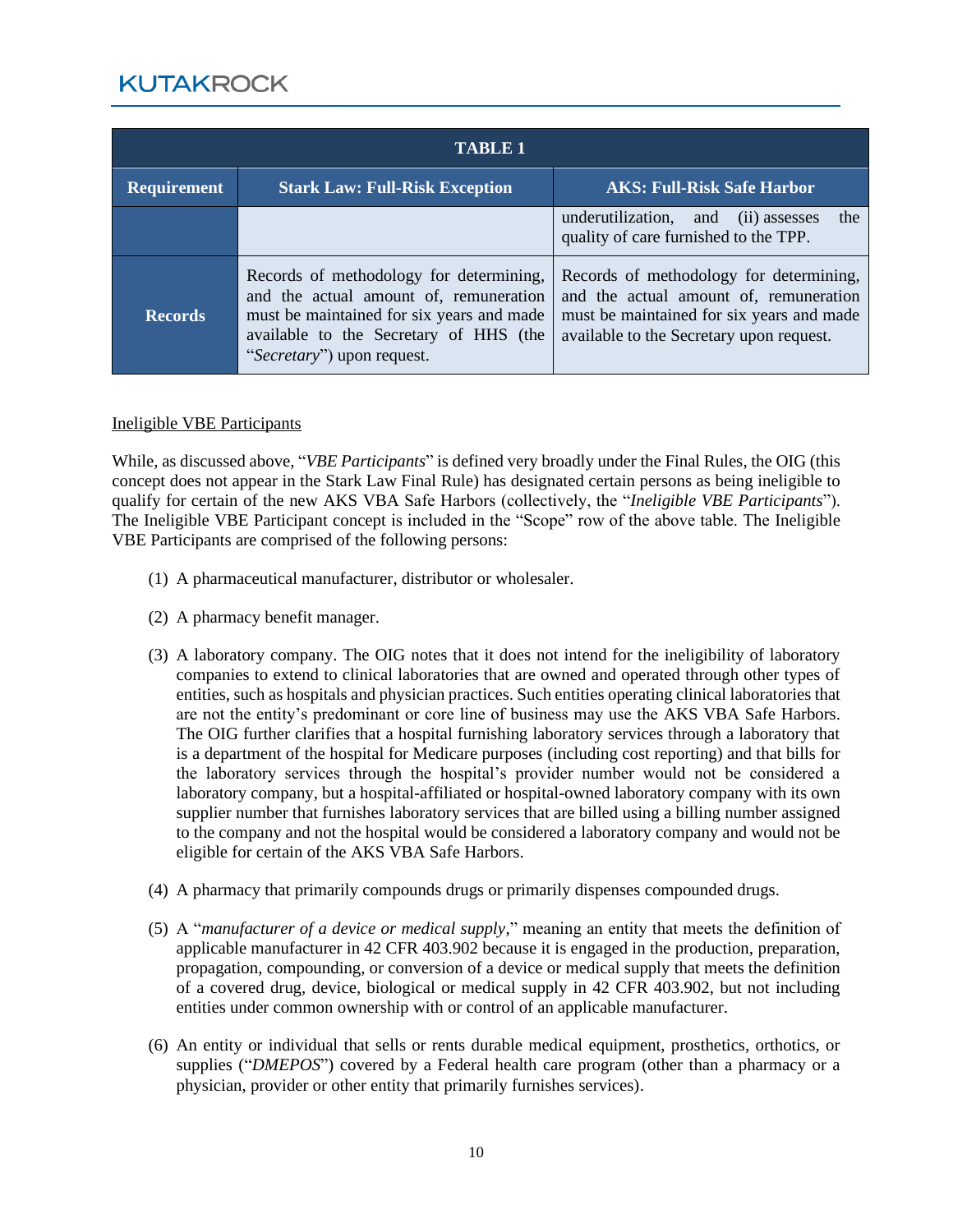(7) A medical device distributor or wholesaler that is not otherwise a manufacturer of a device or medical supplies.

#### Entities with Multiple Business Lines

The OIG offers guidance on classification for purposes of determining whether an entity is an Ineligible VBE Participant when the entity has multiple business lines or regulatory classifications (some of which are eligible and others of which are ineligible). For example:

- A pharmacy that is operated within the same corporate entity as a pharmaceutical manufacturer would be considered an Ineligible VBE Participant, to the extent the corporate entity's core function is the manufacturing of pharmaceuticals and the pharmacy operation merely supports the manufacturing line of business.
- If a corporate entity's predominant function is the manufacturing of devices and it also manufactures a pharmaceutical product that is incorporated into and integral to a medical device, the entity would be treated as a manufacturer of devices or medical supplies because that remains its core business or function.

The OIG goes on to note that large corporations that are organized with multiple business lines within the same corporate entity will need to assess whether they have a predominant or core business. The OIG notes that it is not prescribing a specific standard or test for assessing an entity's predominant or core business function and that it expects entities may use a variety of different methodologies depending on their circumstances. The OIG comments that it would expect entities to use a reasonable methodology (as an example, the OIG states that a share of revenues may be reasonable in certain instances, but where one or more products are still in development, revenues may not be an appropriate metric), which they may wish to document and, in certain instances, may desire to use the OIG advisory opinion process to confirm their methodology and/or conclusion.

According to the OIG, the eligibility of an entity is assessed at the corporate entity level by considering the corporate entity's predominant or core line of business. The OIG notes that corporate affiliation, whether by majority ownership, common ownership or another structure, has no bearing on eligibility. Thus, a pharmacy that is under common ownership with a pharmacy benefit manager would be eligible to rely on the AKS VBA Safe Harbors, notwithstanding the fact that the pharmacy benefit manager is ineligible to rely on the safe harbors. Within a health system comprised of multiple corporate entities, the fact that one or more of those entities might engage in activities that make it a manufacturer of devices or medical supplies would not impact the availability of the safe harbor to other corporate entities in the health system that do not engage in such activities.

#### **Meaningful Downside Risk Exception / Substantial Downside Risk Safe Harbor**

#### **Meaningful Downside Financial Risk and Substantial Downside Financial Risk**

In order to meet the Meaningful Downside Risk Exception, the physician must be subject to "*meaningful downside financial risk*," meaning that the physician is responsible to repay or forgo no less than 10% of the total value of the remuneration the physician receives under the VBA.

The analogous risk concept under the AKS Final Rule is more complicated. In order to fall within the Substantial Downside Risk Safe Harbor, both (i) the VBE must be at "*substantial downside financial risk*"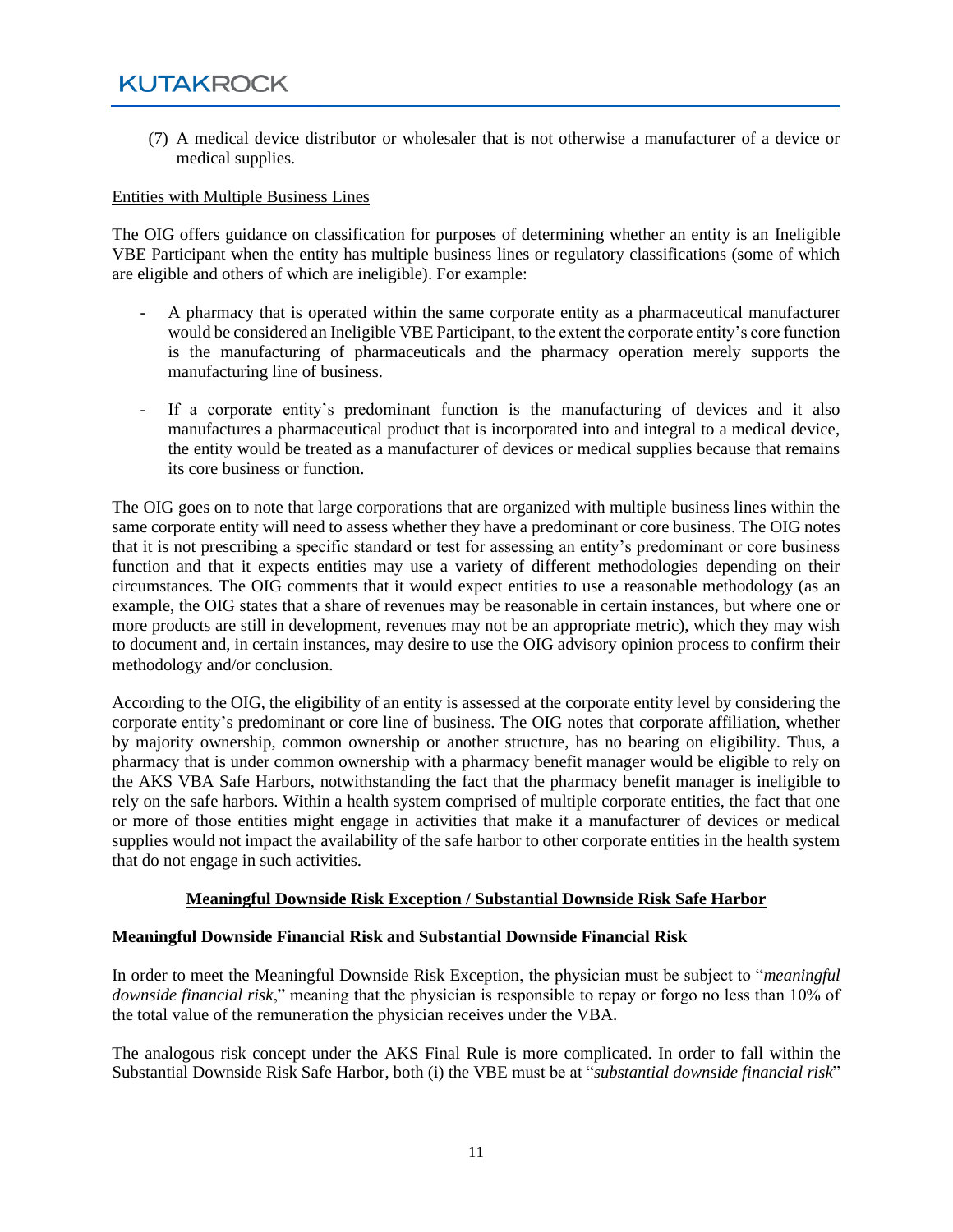and (ii) the VBE Participant must be at risk for a "*meaningful share*" of the VBE's substantial downside financial risk.

For purposes of the Substantial Downside Risk Safe Harbor:

- (1) A VBE is at "*substantial downside financial risk*" when any of the following is satisfied:
	- 30% of Loss Single Care Setting: The VBE assumes financial risk equal to at least 30% of any loss, where losses and savings are calculated by comparing current expenditures for all items and services covered by the applicable payor and furnished to the TPP to a bona fide benchmark designed to approximate the expected total cost of such care, or
	- 20% of Loss Multiple Care Settings: The VBE assumes financial risk equal to at least 20% of any loss, where (i) losses and savings are calculated by comparing current expenditures for all items and services furnished to the TPP pursuant to a defined clinical episode of care that are covered by the applicable payor to a bona fide benchmark designed to approximate the expected total cost of such care for the defined clinical episode of care, and (ii) the parties design the clinical episode of care to cover items and services collectively furnished in more than one care setting, or
	- Material Savings Per-Patient Payment: The VBE receives from the payor a prospective, per-patient payment that is (i) designed to produce material savings, and (ii) paid on a monthly, quarterly, or annual basis for a predefined set of items and services furnished to the TPP, designed to approximate the expected total cost of expenditures for the predefined set of items and services.
		- o With respect to clause (i), the OIG declined to define "*material savings*" in the AKS Final Rule, noting it wanted to provide flexibility to parties. The OIG noted that, for example, parties may design a capitation payment with utilization targets that are intended to lower costs versus historical utilization, or the parties may use other methodologies that incentivize the VBE to operate more efficiently and lower costs.

The OIG further recognizes that, as the VBE and its VBE participants become more efficient, achieving material savings may become more difficult. When a VBE successfully reduces costs in one year, it becomes harder to further reduce costs in subsequent years. The OIG notes that, because it is not defining "material savings," parties have flexibility to design partial capitation payment rates to account for such issues. The OIG further notes that payors will likely have a significant role in designing per-patient methodologies that are designed to achieve material savings, stating:

Capitation payments designed consistent with generally accepted actuarial principles can, for example, ensure that a partial capitation payment: (i) captures all reasonable, appropriate, and attainable costs; (ii) is sufficient, based on past and anticipated service utilization by the target patient population; (iii) reflects cost trends; (iv) is risk adjusted as appropriate; and (iv) provides documentation and transparency on how the rate was developed. While not an exhaustive list, these factors would be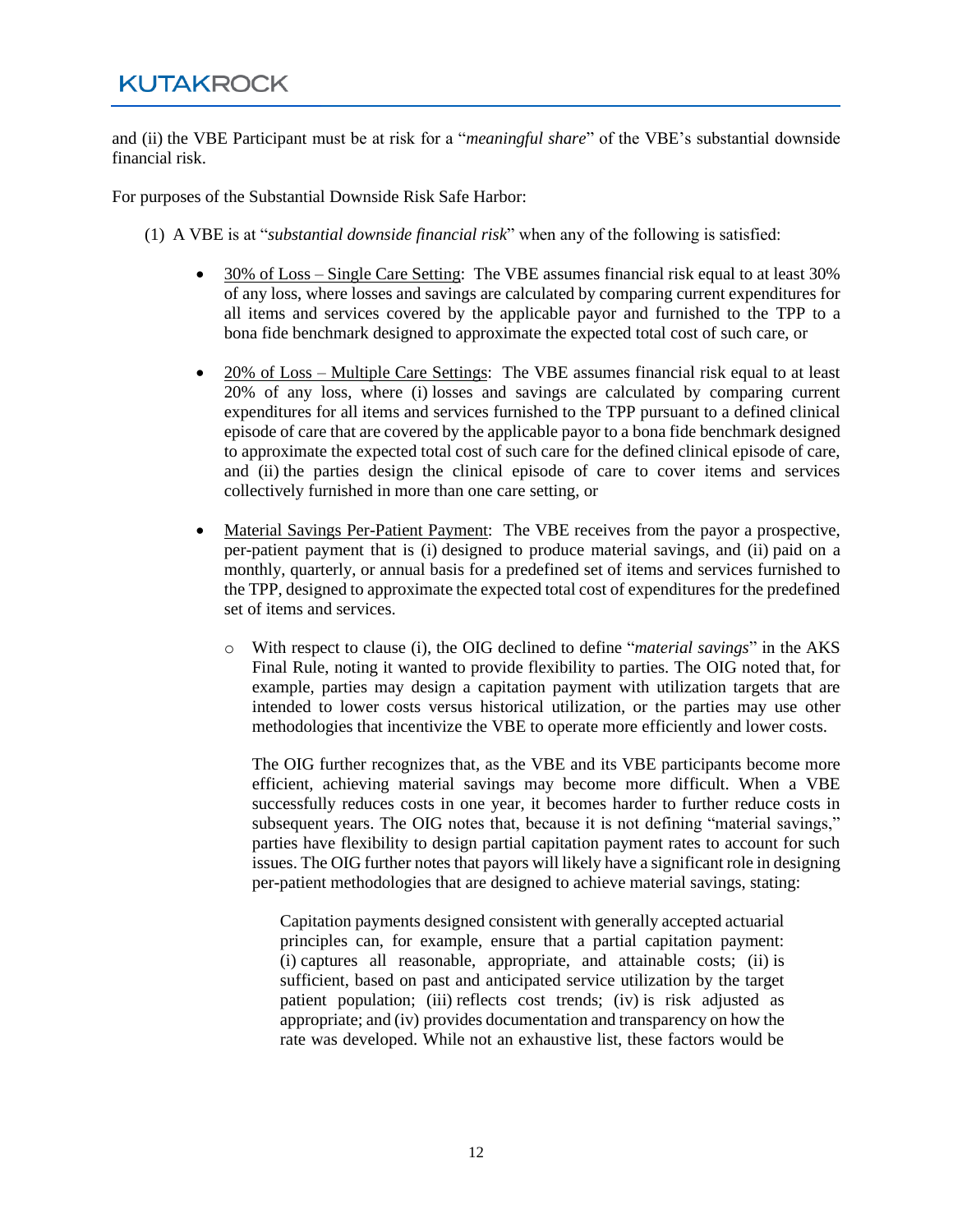relevant in assessing whether a capitation payment is designed to generate material savings.<sup>14</sup>

- o With respect to clause (ii), the OIG notes that fee-for-service payments under Medicare (i.e., inpatient prospective payment system payments or other feefor-service payments under Medicare Parts A or B) would not qualify as perpatient payments, stating that the payment must be for a predefined set of items and services furnished to the TPP that is designed to approximate the expected total cost of expenditures for the predefined set of items and services.<sup>15</sup>
- (2) A VBE Participant is at-risk for a "*meaningful share*" if either of the following is satisfied:
	- Two-Sided Financial Risk: The VBE Participant assumes two-sided risk for at least 5% of the losses and savings, as applicable, realized by the VBE pursuant to its assumption of substantial downside financial risk, or
	- Per-Patient Payment: The VBE Participant receives from the VBE a prospective, perpatient payment on a monthly, quarterly or annual basis for a predefined set of items and services furnished to the TPP, designed to approximate the expected total cost of expenditures for the predefined set of items and services, and does not claim payment in any form from the payor for the predefined items and services.

#### **Requirements of the Meaningful Downside Risk Exception and Substantial Downside Risk Safe Harbor**

Other attributes and requirements of the Meaningful Downside Risk Exception and Substantial Downside Risk Safe Harbor are set forth in Table 2 below.

| <b>TABLE 2</b>        |                                                                                                                                                                     |                                                                                                                                                                                                                                                                                                                                                                                                                                  |
|-----------------------|---------------------------------------------------------------------------------------------------------------------------------------------------------------------|----------------------------------------------------------------------------------------------------------------------------------------------------------------------------------------------------------------------------------------------------------------------------------------------------------------------------------------------------------------------------------------------------------------------------------|
| <b>Requirement</b>    | <b>Stark Law: Meaningful Downside Risk</b><br><b>Exception</b>                                                                                                      | <b>AKS: Substantial Downside Risk Safe</b><br><b>Harbor</b>                                                                                                                                                                                                                                                                                                                                                                      |
| <b>Financial Risk</b> | The physician is at meaningful downside.<br>financial risk for failure to achieve the<br>value-based purpose(s) of the VBE during<br>the entire duration of the VBA | The VBE (directly or through a VBE)<br>Participant, other than a payor, acting<br>on behalf of the VBE) has assumed<br>through a written contract or a VBA (or<br>has entered into a written contract or a<br>VBA to assume in the next six months)<br>substantial downside financial risk from<br>a payor. As mentioned above, the VBE<br>must assume substantial downside<br>financial risk for at least a one-year<br>period. |

<sup>14</sup> *See* 85 Fed. Reg. at 77758.

<sup>15</sup> *See id.*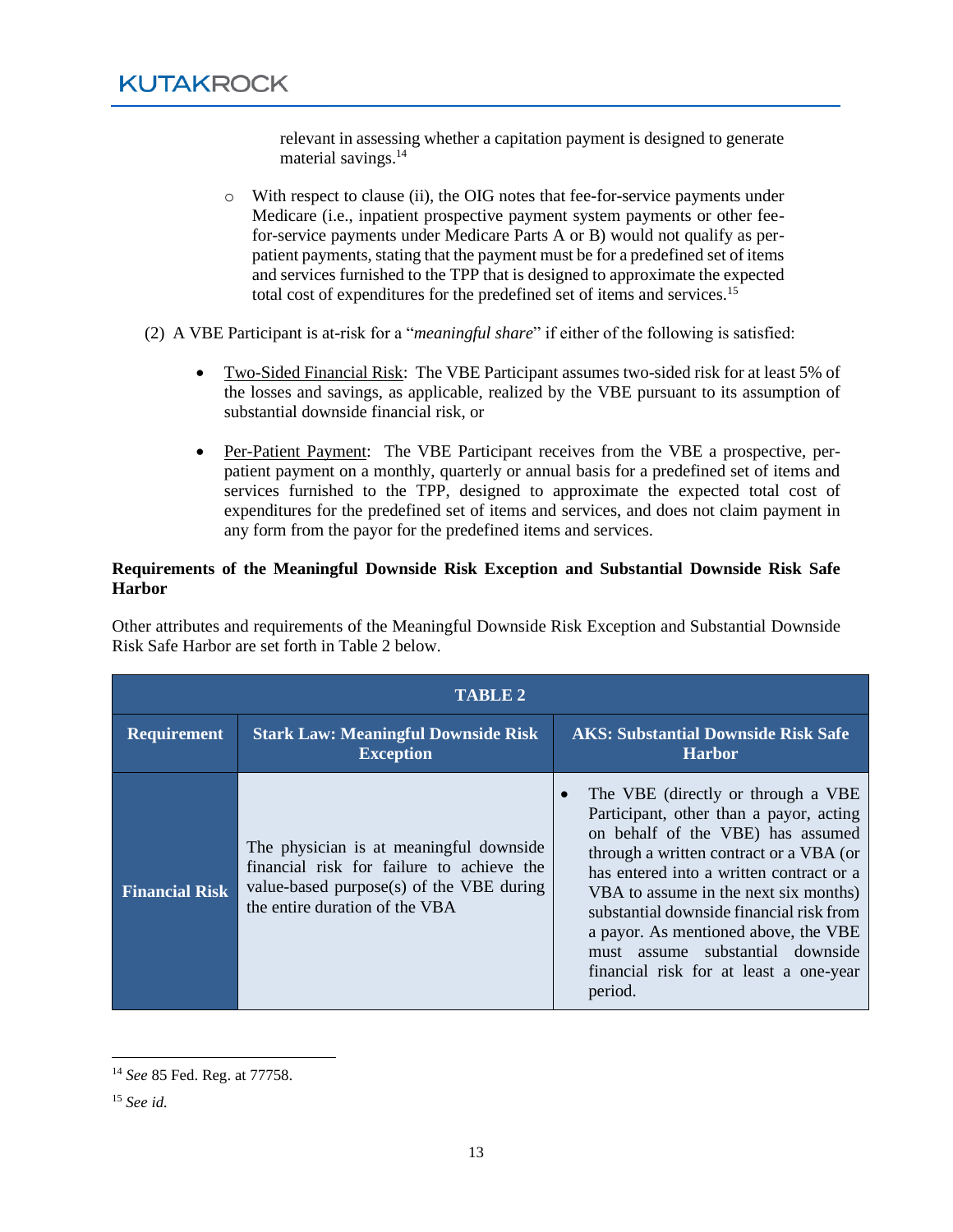| <b>TABLE 2</b>     |                                                                                                                                                                                                                    |                                                                                                                                                                                                                                                                                                                                                                                                                                                                                                                                                                                                                                                                                                                                                                                       |
|--------------------|--------------------------------------------------------------------------------------------------------------------------------------------------------------------------------------------------------------------|---------------------------------------------------------------------------------------------------------------------------------------------------------------------------------------------------------------------------------------------------------------------------------------------------------------------------------------------------------------------------------------------------------------------------------------------------------------------------------------------------------------------------------------------------------------------------------------------------------------------------------------------------------------------------------------------------------------------------------------------------------------------------------------|
| <b>Requirement</b> | <b>Stark Law: Meaningful Downside Risk</b><br><b>Exception</b>                                                                                                                                                     | <b>AKS: Substantial Downside Risk Safe</b><br><b>Harbor</b>                                                                                                                                                                                                                                                                                                                                                                                                                                                                                                                                                                                                                                                                                                                           |
|                    |                                                                                                                                                                                                                    | The VBE Participant (unless the VBE<br>$\bullet$<br>Participant is a payor from which the<br>VBE is assuming risk) is at risk for a<br>meaningful<br>share of the<br>VBE's<br>downside financial risk for providing or<br>arrangement for the provision of items<br>and services from the TPP.                                                                                                                                                                                                                                                                                                                                                                                                                                                                                        |
| <b>Scope</b>       | <b>Remuneration Scope</b><br>Covers all remuneration paid under the<br>VBA.<br><b>VBE Participant Scope</b><br>No limitations on VBE Participants.                                                                 | <b>Remuneration Scope</b><br>Covers exchange of payments or anything<br>of value between a VBE and a VBE<br>Participant. The safe harbor does not apply<br>to downstream arrangements. <sup>16</sup><br><b>VBE Participant Scope</b><br>Any person other than Ineligible VBE<br>Participants.                                                                                                                                                                                                                                                                                                                                                                                                                                                                                         |
| <b>Writing</b>     | A description of the nature and extent of the<br>physician's downside financial risk is set<br>forth in writing.<br>See also the writing requirement connected<br>with the directed referral requirement<br>below. | The VBA is set forth in writing, is signed by<br>parties<br>advance<br>in<br>of.<br>the<br><b>or</b><br>contemporaneously<br>with,<br>the<br>commencement of the VBA and<br>any<br>material change to the VBA, and specifies<br>all material terms, including:<br>Terms evidencing that the VBE is<br>$\circ$<br>at substantial downside financial<br>risk or will assume such risk in the<br>next six months for the TPP,<br>A description of the manner in<br>$\circ$<br>which the VBE Participant (unless<br>the VBE Participant is the payor<br>from which the VBE is assuming<br>risk) has a meaningful share of the<br>VBE's<br>substantial<br>downside<br>financial risk, and<br>The value-based activities, the TPP,<br>$\circ$<br>and the type of remuneration<br>exchanged. |

<sup>16</sup> *See* 85 Fed. Reg. 77696, 77769.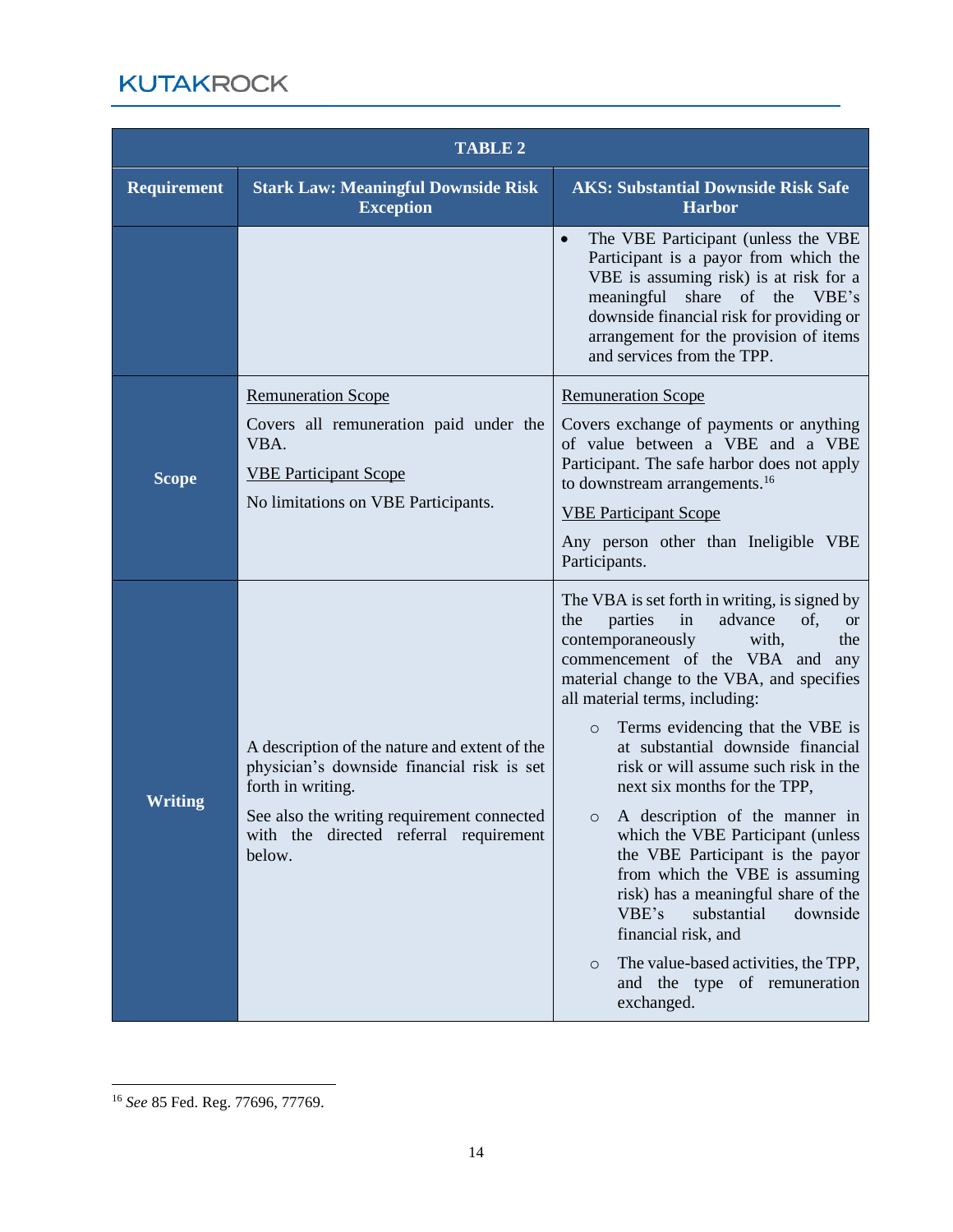|                                            | <b>TABLE 2</b>                                                                                                                                                                                                                                                                                                                                                                                                                                                                                                                   |                                                                                                                                                                                                                                                                                                                                                                                                                                                                                                                                                                                                                                                                                                                                                                                                                                                                                                                                                                                                                                                                                                                                                                                                                                                                                                                                                                                                                                                                                                                                                                                                                                  |
|--------------------------------------------|----------------------------------------------------------------------------------------------------------------------------------------------------------------------------------------------------------------------------------------------------------------------------------------------------------------------------------------------------------------------------------------------------------------------------------------------------------------------------------------------------------------------------------|----------------------------------------------------------------------------------------------------------------------------------------------------------------------------------------------------------------------------------------------------------------------------------------------------------------------------------------------------------------------------------------------------------------------------------------------------------------------------------------------------------------------------------------------------------------------------------------------------------------------------------------------------------------------------------------------------------------------------------------------------------------------------------------------------------------------------------------------------------------------------------------------------------------------------------------------------------------------------------------------------------------------------------------------------------------------------------------------------------------------------------------------------------------------------------------------------------------------------------------------------------------------------------------------------------------------------------------------------------------------------------------------------------------------------------------------------------------------------------------------------------------------------------------------------------------------------------------------------------------------------------|
| <b>Requirement</b>                         | <b>Stark Law: Meaningful Downside Risk</b><br><b>Exception</b>                                                                                                                                                                                                                                                                                                                                                                                                                                                                   | <b>AKS: Substantial Downside Risk Safe</b><br><b>Harbor</b>                                                                                                                                                                                                                                                                                                                                                                                                                                                                                                                                                                                                                                                                                                                                                                                                                                                                                                                                                                                                                                                                                                                                                                                                                                                                                                                                                                                                                                                                                                                                                                      |
| <b>Remuneration</b><br><b>Requirements</b> | The methodology used to determine the<br>$\bullet$<br>amount of remuneration is set in<br>advance of the undertaking of value-<br>activities<br>which<br>based<br>for<br>the<br>remuneration is paid.<br>Remuneration must be for or result from<br>$\bullet$<br>value-based activities undertaken by the<br>recipient of the remuneration for<br>patients in the TPP.<br>Remuneration may not be conditioned<br>$\bullet$<br>on referrals of patients who are not part<br>of the TPP, or business not covered<br>under the VBA. | Remuneration provided by, or shared<br>$\bullet$<br>among, the VBE and VBE Participant:<br>Is directly connected to one or more<br>$\circ$<br>of the VBE's value-based purposes,<br>at least one of which must be:<br>(A) coordination and managing the<br>care of a TPP, (B) improving the<br>quality of care for a TPP, or<br>(C) appropriately reducing<br>the<br>costs to or growth in expenditures<br>of payors without reducing the<br>quality of care for a TPP;<br>Unless exchanged pursuant to the<br>$\circ$<br>risk methodologies set forth in the<br>definitions<br>of<br>"substantial<br>financial<br>$risk$ "<br>downside<br><b>or</b><br>"meaningful share" definitions, is<br>used predominately to engage in<br>value-based activities<br>that<br>are<br>directly connected to the items and<br>services for which the VBE has<br>assumed (or has entered into a<br>written contract or value-based<br>arrangement to assume in the next<br>six months) substantial downside<br>financial risk;<br>Does not include the offer or receipt<br>$\circ$<br>of an ownership/investment interest<br>in an entity or any distributions<br>related<br>such<br>ownership/<br>to<br>investment interest; and<br>Is not exchanged or used for the<br>$\circ$<br>of<br>purpose<br>marketing<br>items/services furnished by the<br>VBE or VBE Participant to patients<br>or for patient recruitment activities.<br>The VBE or VBE Participant offering<br>the remuneration does not take into<br>account the volume or value of, or<br>condition<br>the<br>remuneration<br>on.<br>(i) referrals of patients who are not part |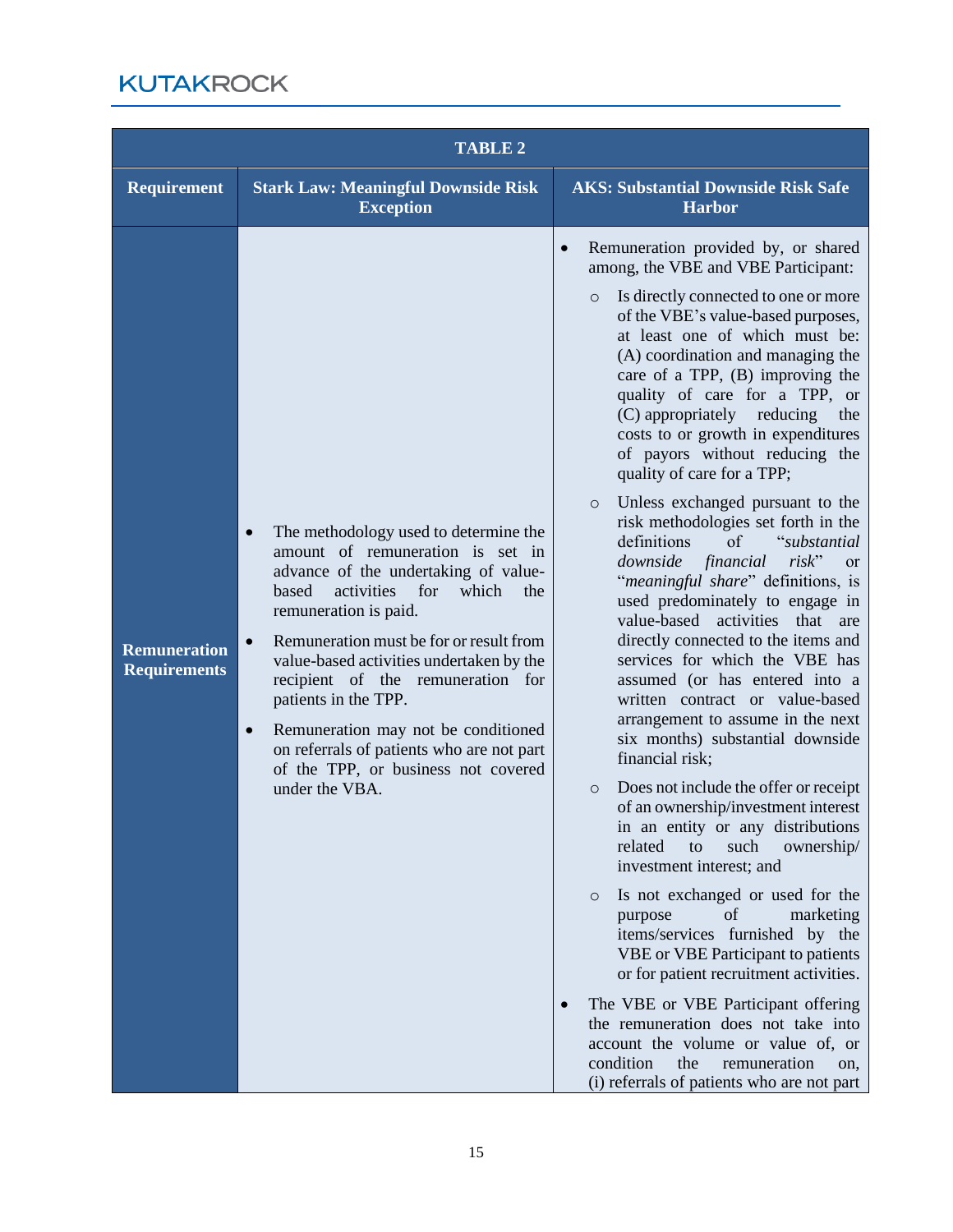| <b>TABLE 2</b>                         |                                                                                                                                                                                                                                                                                                                                                              |                                                                                                                                                                                                                                                                                                                                                                                                                                                                                      |
|----------------------------------------|--------------------------------------------------------------------------------------------------------------------------------------------------------------------------------------------------------------------------------------------------------------------------------------------------------------------------------------------------------------|--------------------------------------------------------------------------------------------------------------------------------------------------------------------------------------------------------------------------------------------------------------------------------------------------------------------------------------------------------------------------------------------------------------------------------------------------------------------------------------|
| <b>Requirement</b>                     | <b>Stark Law: Meaningful Downside Risk</b><br><b>Exception</b>                                                                                                                                                                                                                                                                                               | <b>AKS: Substantial Downside Risk Safe</b><br><b>Harbor</b>                                                                                                                                                                                                                                                                                                                                                                                                                          |
|                                        |                                                                                                                                                                                                                                                                                                                                                              | of the TPP, or (ii) business not covered<br>under the VBA.                                                                                                                                                                                                                                                                                                                                                                                                                           |
| <b>Referral</b><br><b>Conditioning</b> | directed referral requirement,<br>If<br>the<br>requirement must (i) be in writing and<br>signed by the parties, and (ii) not apply if<br>the patient expresses a preference for a<br>different provider; the patient's insurer<br>determines the provider; or the referral is<br>not in the patient's best medical interests in<br>the physician's judgment. | The VBA does not (i) limit the VBE<br>Participant's ability to make decisions in the<br>best interests of its patients or (ii) direct or<br>restrict referrals to a particular provider,<br>practitioner, or supplier if (A) a patient<br>expresses a preference for a different<br>provider; (B) the patient's payor determines<br>the provider; or $(C)$ the direction or<br>restriction is contrary to applicable law<br>under Titles XVIII or XIX of the Social<br>Security Act. |
| N <sub>0</sub><br><b>Inducement</b>    | Remuneration may not be an inducement to<br>reduce or limit medically necessary items or<br>services to any patient.                                                                                                                                                                                                                                         | The VBA does not induce parties to reduce<br>or limit medically necessary items or<br>services to any patient.                                                                                                                                                                                                                                                                                                                                                                       |
| <b>Records</b>                         | Records of methodology for determining,<br>and the actual amount of, remuneration<br>must be maintained for six years and made<br>available to the Secretary upon request.                                                                                                                                                                                   | Records of methodology for determining,<br>and the actual amount of, remuneration<br>must be maintained for six years and made<br>available to the Secretary upon request.                                                                                                                                                                                                                                                                                                           |

#### **Outcome Measure VBA Exception / Outcomes-Based Payment Safe Harbor**

The Final Rules contain an exception and a safe harbor, respectively, protecting certain payments for achievement of outcome measures. The definition of "outcome measures" under both Final Rules is substantially similar. Under the Stark Law Final Rule, an outcome measure is defined as a benchmark that is objective and measurable and that quantifies (i) improvements in or maintenance of the quality of patient care, or (ii) a reduction in the costs to or growth in expenditures of payors while maintaining or improving the quality of patient care. Under the AKS Final Rule, the outcome measure must be *legitimate* and must be a benchmark that is used to quantify (i) improvements in, or *the maintenance of improvements in*, the quality of patient care, (ii) a *material* reduction in the costs to or growth in expenditures of payors while maintaining or improving quality of care for patients, or (iii) both (i) and (ii).<sup>17</sup> Additionally, both Final Rules require that the outcome measure be selected based on clinical evidence or credible medical support.

<sup>&</sup>lt;sup>17</sup> The AKS Final Rule amends an existing AKS safe harbor, the personal services and management contracts safe harbor, located at 42 CFR 1001.952(d), to incorporate the Outcomes-Based Payment Safe Harbor. In addition to these amendments, the OIG makes two revisions to the original language of the personal services and management contracts safe harbor. These revisions eliminate the language requiring the agreement to specify the exact schedule of intervals and the precise length and the exact charge for the intervals for part-time arrangements, and change the requirement from the aggregate compensation having to be set in advance to the methodology for determining the compensation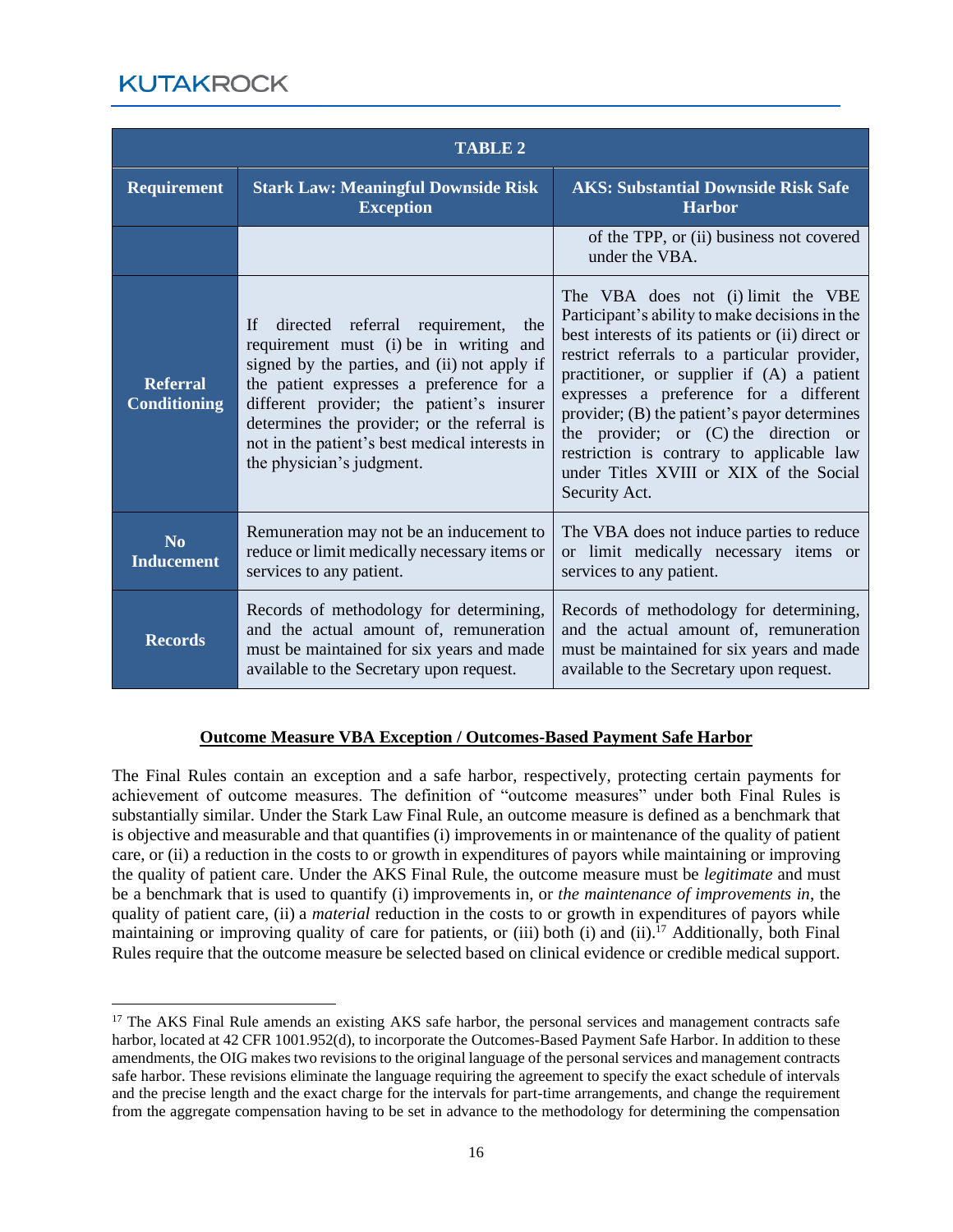Other attributes and requirements of the Outcome Measure VBA Exception and the Outcomes-Based Payment Safe Harbor are set forth in Table 3 below.

| <b>TABLE 3</b>        |                                                                                                                                                                                                                                                                                                                                                                                                                       |                                                                                                                                                                                                                                                                                                                                                                                                                                                                                                                                                                                                                                                                                                                                                                                                                                                                                                       |
|-----------------------|-----------------------------------------------------------------------------------------------------------------------------------------------------------------------------------------------------------------------------------------------------------------------------------------------------------------------------------------------------------------------------------------------------------------------|-------------------------------------------------------------------------------------------------------------------------------------------------------------------------------------------------------------------------------------------------------------------------------------------------------------------------------------------------------------------------------------------------------------------------------------------------------------------------------------------------------------------------------------------------------------------------------------------------------------------------------------------------------------------------------------------------------------------------------------------------------------------------------------------------------------------------------------------------------------------------------------------------------|
| <b>Requirement</b>    | <b>Stark Law: Outcome Measure VBA</b><br><b>Exception</b>                                                                                                                                                                                                                                                                                                                                                             | <b>AKS: Outcomes-Based Payment Safe</b><br><b>Harbor</b>                                                                                                                                                                                                                                                                                                                                                                                                                                                                                                                                                                                                                                                                                                                                                                                                                                              |
| <b>Financial Risk</b> | There is no level of financial risk required<br>to meet this exception.                                                                                                                                                                                                                                                                                                                                               | There is no level of financial risk required<br>to fall within this safe harbor.                                                                                                                                                                                                                                                                                                                                                                                                                                                                                                                                                                                                                                                                                                                                                                                                                      |
| <b>Scope</b>          | <b>Remuneration Scope</b><br>Covers remuneration paid under a VBA that<br>meets the conditions of the exception.<br><b>VBE Participant Scope</b><br>No limitation on VBE Participants.                                                                                                                                                                                                                                | The safe harbor covers any outcomes-based<br>payment between or among a principal and<br>an agent that $(i)$ either $(A)$ rewards the agent<br>for successfully achieving an outcome<br>measure or (B) recoups from or reduces<br>payment to an agent for failure to achieve<br>an outcome measure, and (ii) meets the<br>conditions of the safe harbor.<br>The safe harbor does not cover any<br>payments (i) made directly or indirectly by<br>the Ineligible VBE Participants, (ii) related<br>solely to the achievement of internal cost<br>savings for the principal or (iii) based solely<br>patient<br>satisfaction<br>patient<br><b>or</b><br>on<br>convenience measures.<br>For purposes of this safe harbor, an agent of<br>a principal is any person other than a bona<br>fide employee of the principal who has an<br>agreement to perform services for or on<br>behalf of the principal. |
| <b>Writing</b>        | The VBA is set forth in writing, is signed by<br>the parties and includes a description of:<br>The value-based activities to be<br>$\circ$<br>undertaken under the arrangement,<br>How the value-based activities are<br>$\circ$<br>expected to further the value-based<br>purpose(s) of the VBE,<br>The TPP for the arrangement,<br>O<br>type<br>the<br>The<br><b>or</b><br>nature<br>of<br>$\circ$<br>remuneration, | The agreement between the parties is set out<br>in writing and signed by the parties in<br>advance of, or contemporaneous with, the<br>commencement of the terms<br>of the<br>outcomes-based payment arrangement. The<br>writing states at a minimum:<br>A general description<br>$\sigma$<br>the<br>$\circ$<br>services to be performed by the<br>parties for the term<br>of the<br>agreement,                                                                                                                                                                                                                                                                                                                                                                                                                                                                                                       |

having to be set in advance. These amendments should make it easer to structure arrangements to fall within the personal services and management contracts safe harbor. Further discussion of these changes can be found [here.](https://www.kutakrock.com/-/media/files/news-and-publications/publications/2021/01/expanded-availability-aks-safe-harbors.pdf)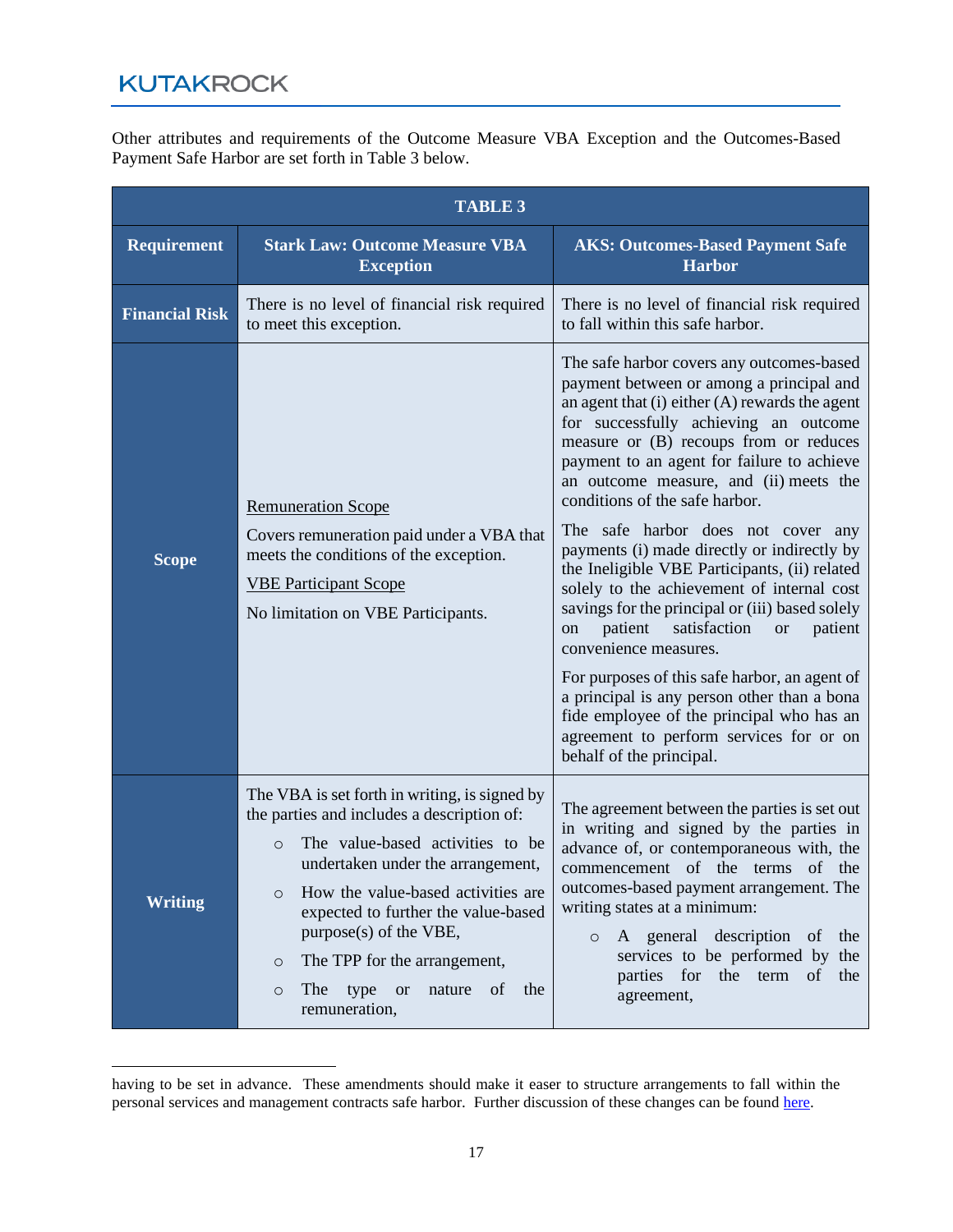| <b>TABLE 3</b>      |                                                                                                                                                                                                                                                                                                                                                                                                                                                                                                                                  |                                                                                                                                                                                                                                                                                                                                                                                                                                                                                                                                                                                                         |
|---------------------|----------------------------------------------------------------------------------------------------------------------------------------------------------------------------------------------------------------------------------------------------------------------------------------------------------------------------------------------------------------------------------------------------------------------------------------------------------------------------------------------------------------------------------|---------------------------------------------------------------------------------------------------------------------------------------------------------------------------------------------------------------------------------------------------------------------------------------------------------------------------------------------------------------------------------------------------------------------------------------------------------------------------------------------------------------------------------------------------------------------------------------------------------|
| <b>Requirement</b>  | <b>Stark Law: Outcome Measure VBA</b><br><b>Exception</b>                                                                                                                                                                                                                                                                                                                                                                                                                                                                        | <b>AKS: Outcomes-Based Payment Safe</b><br><b>Harbor</b>                                                                                                                                                                                                                                                                                                                                                                                                                                                                                                                                                |
|                     | The methodology used to determine<br>$\circ$<br>the remuneration, and<br>against<br>The outcome measures<br>$\circ$<br>recipient<br>of the<br>which<br>the<br>remuneration is assessed, if any.<br>Any changes to the outcome measures<br>against which the recipient<br>of the<br>remuneration will be assessed must be made<br>prospectively and must be set forth in<br>writing.                                                                                                                                              | The outcome measure(s) the agent<br>$\circ$<br>achieve<br>to receive<br>must<br>an<br>outcomes-based payment,<br>The clinical evidence or credible<br>$\circ$<br>medical support relied on by the<br>parties to select the outcome<br>measure(s), and<br>The schedule for the parties to<br>$\circ$<br>regularly monitor and assess the<br>outcome measure(s).                                                                                                                                                                                                                                          |
| <b>Remuneration</b> | The methodology used to determine the<br>amount of remuneration is set in advance of<br>the undertaking of value-based activities for<br>which the remuneration is paid.<br>Remuneration must be for or result from<br>value-based activities undertaken by the<br>recipient of the remuneration for patients in<br>the TPP.<br>Remuneration may not be conditioned on<br>referrals of patients who are not part of the<br>TPP, or business not covered under the<br>VBA.<br>The arrangement must be commercially<br>reasonable. | The methodology for determining<br>the<br>aggregate compensation (including any<br>outcomes-based payments) paid between or<br>among the parties over the term of the<br>agreement must be:<br>Set in advance,<br>$\circ$<br>Commercially reasonable,<br>$\circ$<br>Consistent with fair market value,<br>$\circ$<br>and<br>Not determined in a manner that<br>$\circ$<br>directly takes into account the<br>volume or value of any referrals or<br>otherwise generated<br>business<br>between the parties for which<br>payment may be made in whole or<br>in part by a Federal health care<br>program. |
| <b>Monitoring</b>   | <b>Frequency of Monitoring</b><br>Monitoring must be done by the VBE or one<br>or more of the parties at least annually or,<br>for arrangements with a duration of less<br>than one year, at least once during the term<br>of the arrangement.<br><b>Monitoring Activity</b><br>The following items must be monitored:<br>Whether the parties have furnished<br>$\circ$<br>the value-based activities required<br>under the arrangement,                                                                                         | For each outcome measure under the<br>agreement, the parties:<br>Regularly monitor and assess the<br>$\circ$<br>agent's performance, including the<br>impact of the outcomes-based<br>payment arrangement on patient<br>quality of care, and<br>Periodically<br>assess,<br>and<br>$\circ$<br><b>as</b><br>necessary revise, benchmarks and<br>remuneration<br>under<br>the<br>arrangement to ensure that the<br>remuneration is consistent with fair                                                                                                                                                    |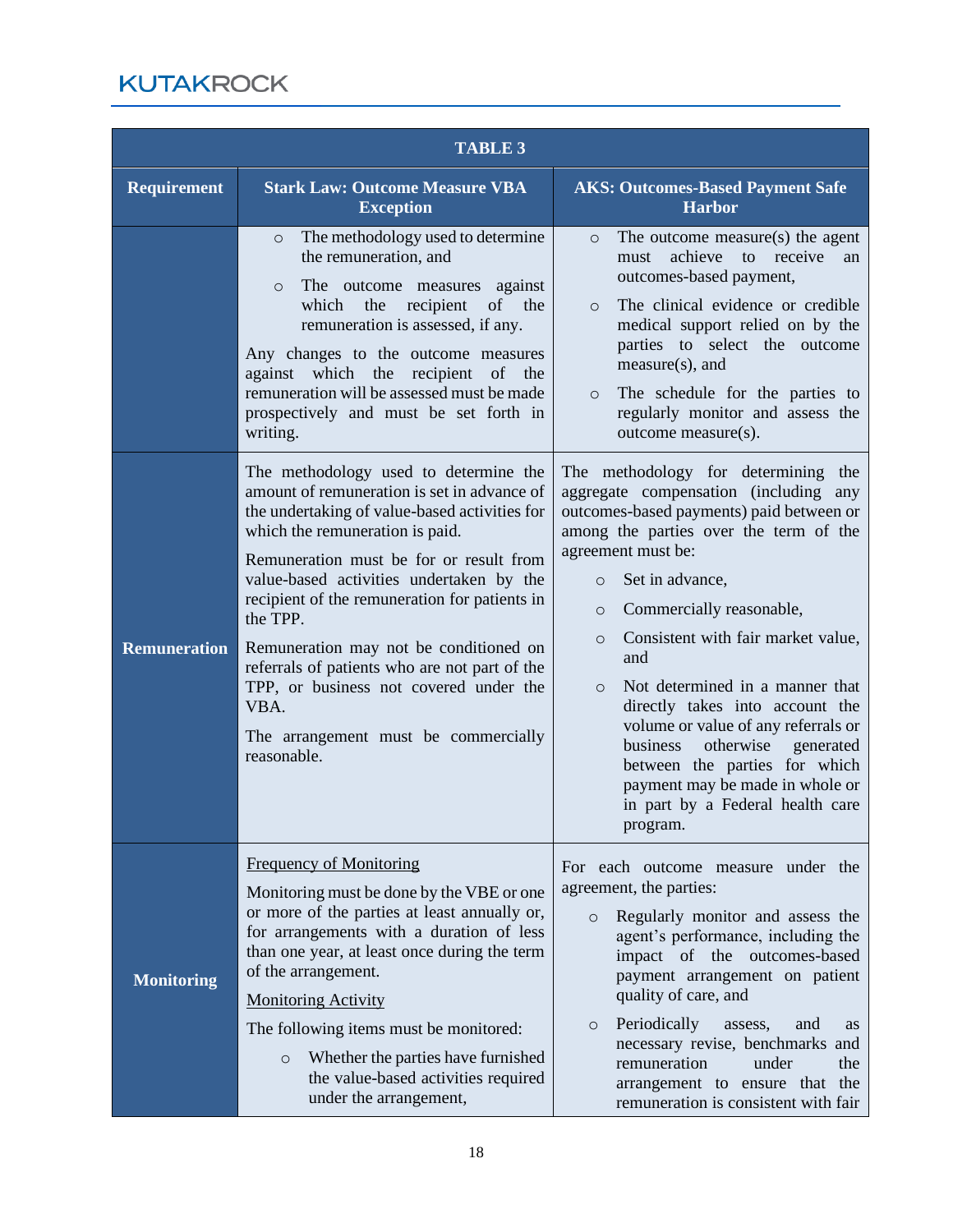| <b>TABLE 3</b>                         |                                                                                                                                                                                                                                                                                                                                                                                                                                                                                                                                                                                                                                                                                                                                                                                                                                                                                                                                                                                                                                                                                                                                                                                                             |                                                                                                                                                                                                                                                                                                                                      |
|----------------------------------------|-------------------------------------------------------------------------------------------------------------------------------------------------------------------------------------------------------------------------------------------------------------------------------------------------------------------------------------------------------------------------------------------------------------------------------------------------------------------------------------------------------------------------------------------------------------------------------------------------------------------------------------------------------------------------------------------------------------------------------------------------------------------------------------------------------------------------------------------------------------------------------------------------------------------------------------------------------------------------------------------------------------------------------------------------------------------------------------------------------------------------------------------------------------------------------------------------------------|--------------------------------------------------------------------------------------------------------------------------------------------------------------------------------------------------------------------------------------------------------------------------------------------------------------------------------------|
| <b>Requirement</b>                     | <b>Stark Law: Outcome Measure VBA</b><br><b>Exception</b>                                                                                                                                                                                                                                                                                                                                                                                                                                                                                                                                                                                                                                                                                                                                                                                                                                                                                                                                                                                                                                                                                                                                                   | <b>AKS: Outcomes-Based Payment Safe</b><br><b>Harbor</b>                                                                                                                                                                                                                                                                             |
|                                        | Whether and how continuation of<br>$\circ$<br>value-based<br>activities<br>the<br><i>is</i><br>expected to further the value-based<br>purpose of the VBE, and<br>Progress toward attainment of the<br>$\circ$<br>outcome measure(s), if any, against<br>the<br>recipient<br>which<br>of<br>the<br>remuneration is assessed.<br><b>Results of Monitoring</b><br>If the monitoring indicates that a value-<br>$\bullet$<br>based activity is not expected to further<br>the value-based purpose(s) of the VBE,<br>parties<br>must<br>terminate<br>the<br>the<br>ineffective value-based activity either<br>(i) through terminating the VBA within<br>30 consecutive calendar days after<br>completion of the monitoring<br><sub>or</sub><br>(ii) through modifying the VBA to<br>terminate the ineffective value-based<br>activity within 90 consecutive calendar<br>days after completion of the monitoring.<br>If the monitoring indicates that an<br>$\bullet$<br>outcome measure is unattainable during<br>the remaining term of the agreement,<br>the parties must terminate or replace the<br>unattainable outcome measure within<br>90 consecutive calendar days after<br>completion of the monitoring | market value in an arm's-length<br>transaction during the term of the<br>agreement.<br>The principal has policies and procedures<br>to promptly address and correct identified<br>material performance failures or material<br>deficiencies in quality of care resulting<br>the<br>outcomes-based<br>from<br>payment<br>arrangement. |
| <b>Referral</b><br><b>Conditioning</b> | directed<br>referral<br>If<br>requirement,<br>the<br>requirement must (i) be in writing and<br>signed by the parties, and (ii) not apply if<br>the patient expresses a preference for a<br>different provider; the patient's insurer<br>determines the provider; or the referral is<br>not in the patient's best medical interests in<br>the physician's judgment.                                                                                                                                                                                                                                                                                                                                                                                                                                                                                                                                                                                                                                                                                                                                                                                                                                          | No analogous requirement.                                                                                                                                                                                                                                                                                                            |
| N <sub>0</sub><br><b>Inducement</b>    | Remuneration may not be an inducement to<br>reduce or limit medically necessary items or<br>services to any patient.                                                                                                                                                                                                                                                                                                                                                                                                                                                                                                                                                                                                                                                                                                                                                                                                                                                                                                                                                                                                                                                                                        | The agreement neither limits any party's<br>ability to make decisions in their patients'<br>best interest nor induces any party to reduce                                                                                                                                                                                            |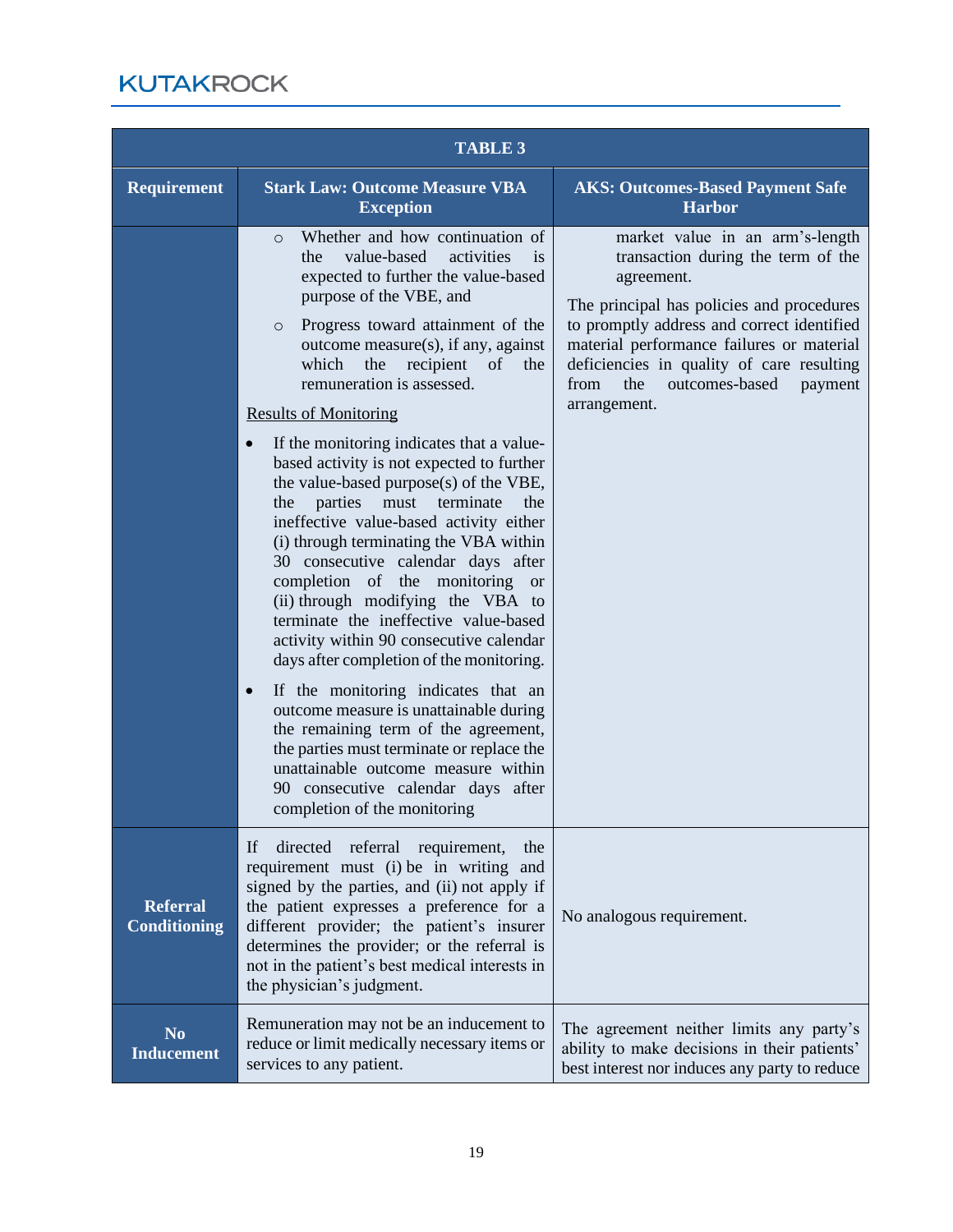| <b>TABLE 3</b>     |                                                                                                                                                                            |                                                                                                                                                                                                                                                                                                                             |
|--------------------|----------------------------------------------------------------------------------------------------------------------------------------------------------------------------|-----------------------------------------------------------------------------------------------------------------------------------------------------------------------------------------------------------------------------------------------------------------------------------------------------------------------------|
| <b>Requirement</b> | <b>Stark Law: Outcome Measure VBA</b><br><b>Exception</b>                                                                                                                  | <b>AKS: Outcomes-Based Payment Safe</b><br><b>Harbor</b>                                                                                                                                                                                                                                                                    |
|                    |                                                                                                                                                                            | or limit medically necessary items or<br>services.                                                                                                                                                                                                                                                                          |
| <b>Records</b>     | Records of methodology for determining,<br>and the actual amount of, remuneration<br>must be maintained for six years and made<br>available to the Secretary upon request. | No analogous requirement.                                                                                                                                                                                                                                                                                                   |
| <b>Other</b>       | None.                                                                                                                                                                      | Term<br>The term of the agreement must be not less<br>than one year.<br>No Violation of State or Federal Law<br>performed under<br>The <sub>1</sub><br>services<br>the<br>agreement do not involve the counseling or<br>promotion of a business arrangement or<br>other activity that violates any State or<br>Federal law. |

#### **CMS-Sponsored Model Arrangements Safe Harbor**

The OIG has finalized a safe harbor for CMS-Sponsored Models (i.e., models administered by the Center for Medicare and Medicaid Innovation and the Medicare Shared Savings Program). The CMS-Sponsored Model Arrangements Safe Harbor protects an exchange of anything of value between or among "*CMS-Sponsored Model Parties*" under a "*CMS-Sponsored Model Arrangement*" for which CMS has determined that this safe harbor is available,<sup>18</sup> provided the requirements set forth in Table 4 below are met.

The term "*CMS-Sponsored Model Parties*" means a CMS-Sponsored Model Participant (i.e., an individual or entity that is subject to and is operating under participation documentation<sup>19</sup> to participate in a CMS-Sponsored Model). The term "*CMS-Sponsored Model Arrangement*" means a financial arrangement between or among CMS-Sponsored Model Parties to engage in activities under the CMS-Sponsored Model that is consistent with, and is not a type of arrangement prohibited by, the participation documentation.

The OIG notes that the goal of the CMS-Sponsored Model Arrangements Safe Harbor is to provide uniformity and predictability for those participating in CMS-Sponsored Models. However, this safe harbor does not supersede the OIG's existing fraud and abuse waivers for CMS-Sponsored Models. Existing model

<sup>&</sup>lt;sup>18</sup> The OIG notes that the purpose of this CMS determination language is to allow Centers for Medicare and Medicaid Services Innovation Center ("CMMI") to evaluate each model and determine whether waivers are necessary for parties to enter into certain arrangements to effectuate the purposes of the particular model. *See* 85 Fed. Reg. at 77812-13.

<sup>19</sup> The term "*participation documentation*" means the participation agreement, a legal instrument setting forth the terms and conditions of a grant or cooperative agreement, regulations, or model-specific addendum to an existing contract with CMS that specifies the terms of a CMS-Sponsored Model.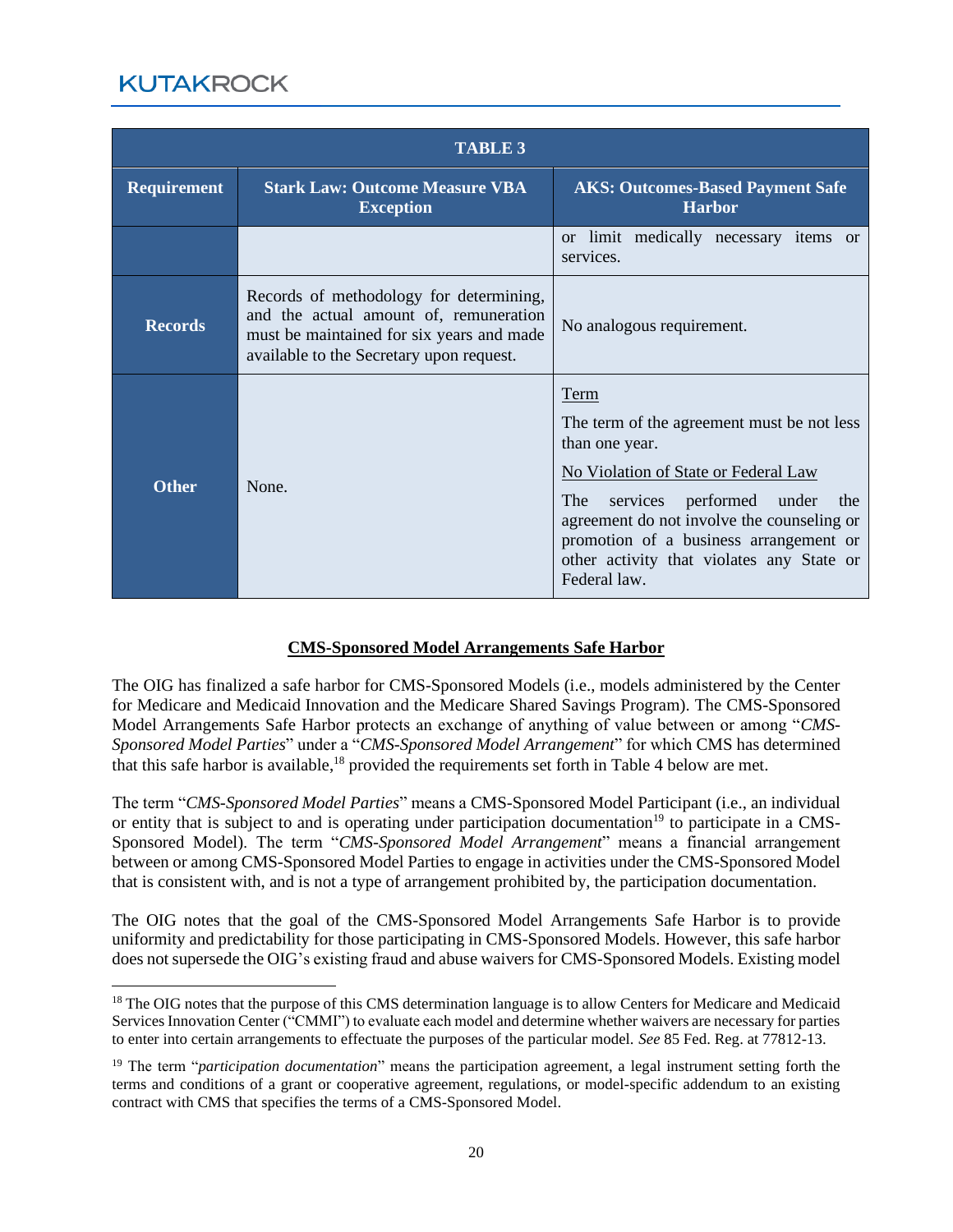waivers will continue in effect in accordance with the waiver terms. Additionally, the safe harbor does not preclude the OIG from issuing model-specific waivers in the future, though the OIG notes that this will likely be infrequent. $20$ 

The requirements that must be met in order to fall within the CMS-Sponsored Model Arrangements Safe Harbor are set forth in Table 4 below.

| <b>TABLE 4</b>                 |                                                                                                                                                                                                                                                                                                                                                                                                                                                                                                                                                                                                                                                                                               |  |
|--------------------------------|-----------------------------------------------------------------------------------------------------------------------------------------------------------------------------------------------------------------------------------------------------------------------------------------------------------------------------------------------------------------------------------------------------------------------------------------------------------------------------------------------------------------------------------------------------------------------------------------------------------------------------------------------------------------------------------------------|--|
| <b>Requirement</b>             | <b>AKS: CMS-Sponsored Model Arrangements Safe Harbor</b>                                                                                                                                                                                                                                                                                                                                                                                                                                                                                                                                                                                                                                      |  |
| <b>Scope</b>                   | Covers the exchange of anything of value between or among CMS-Sponsored Model<br>Parties under a CMS-Sponsored Model Arrangement.<br>If the participation documentation is anything other than the legal instrument setting forth<br>the terms and conditions of a grant or a cooperative agreement, the safe harbor protects the<br>exchange of remuneration between CMS-Sponsored Model Parties that occurs on or after<br>the first day on which services under the CMS-Sponsored Model begin and no later than<br>six months after the final payment determination made by CMS under the model.<br>If the participation documentation is the legal instrument setting forth the terms and |  |
|                                | conditions of a grant or a cooperative agreement, the safe harbor protects the exchange of<br>remuneration between CMS-Sponsored Model Parties that occurs on or after the first day<br>of the period of performance (as defined at 45 CFR 75.2) or such other date specified in<br>the participation documentation and no later than six months after closeout occurs pursuant<br>to 45 CFR 75.381.                                                                                                                                                                                                                                                                                          |  |
| <b>Advancement</b><br>of Goals | The CMS-Sponsored Model Parties must reasonably determine the CMS-Sponsored<br>Model Arrangement will advance one or more goals of the CMS-Sponsored Model.                                                                                                                                                                                                                                                                                                                                                                                                                                                                                                                                   |  |
| <b>Writing</b>                 | The CMS-Sponsored Model Parties, in advance of or contemporaneously with the<br>commencement of the CMS-Sponsored Model Arrangement, set forth the terms of the<br>CMS-Sponsored Model Arrangement in a signed writing.                                                                                                                                                                                                                                                                                                                                                                                                                                                                       |  |
|                                | The writing must specify at a minimum the activities to be undertaken by the CMS-<br>Sponsored Model Parties and the nature of the remuneration to be exchanged under the<br>CMS-Sponsored Model Arrangement.                                                                                                                                                                                                                                                                                                                                                                                                                                                                                 |  |
| <b>Remuneration</b>            | The CMS-Sponsored Model Parties do not offer, pay, solicit, or receive remuneration in<br>return for, or to induce or reward, any Federal health care program referrals or other<br>Federal health care program business generated outside of the CMS-Sponsored Models.                                                                                                                                                                                                                                                                                                                                                                                                                       |  |
| No<br>Inducement               | The exchange of value does not induce CMS-Sponsored Model Parties or other providers<br>or suppliers to furnish medically unnecessary items or services, or reduce or limit<br>medically necessary items or services furnished to any patient.<br>The VBA does not induce parties to reduce or limit medically necessary items or services<br>to any patient.                                                                                                                                                                                                                                                                                                                                 |  |

<sup>20</sup> *See* 85 Fed. Reg. at 77810.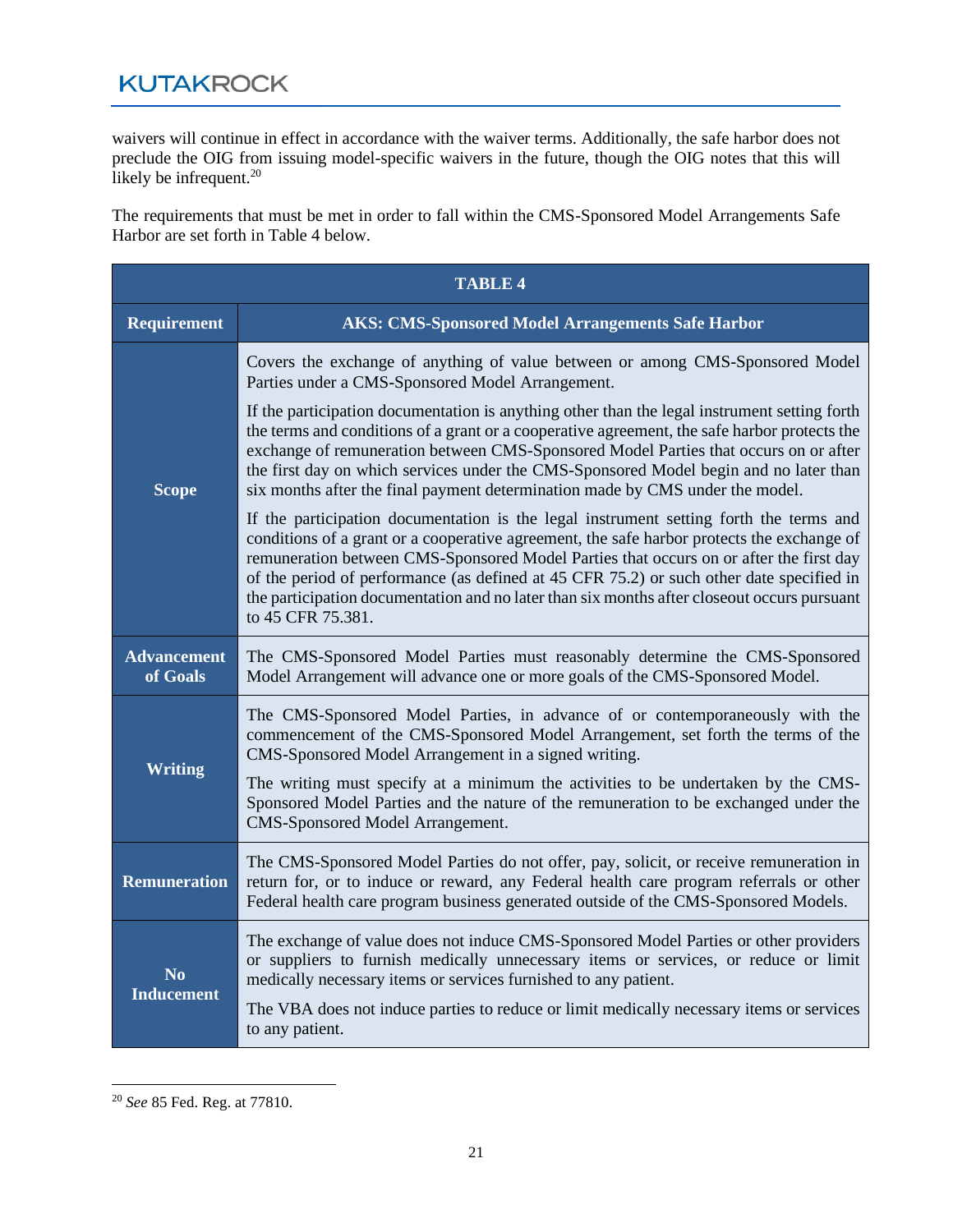| <b>TABLE 4</b>                                                       |                                                                                                                                                                                                                                                             |  |
|----------------------------------------------------------------------|-------------------------------------------------------------------------------------------------------------------------------------------------------------------------------------------------------------------------------------------------------------|--|
| <b>Requirement</b>                                                   | <b>AKS: CMS-Sponsored Model Arrangements Safe Harbor</b>                                                                                                                                                                                                    |  |
| <b>Records</b>                                                       | The parties to the CMS-Sponsored Model Arrangement make available to the Secretary,<br>upon request, all materials and records sufficient to establish whether the remuneration<br>was exchanged in a manner that meets the conditions of this safe harbor. |  |
| <b>Satisfaction of</b><br><b>Programmatic</b><br><b>Requirements</b> | The CMS-Sponsored Model Parties satisfy such programmatic requirements as may be<br>imposed by CMS in connection with the use of the safe harbor.                                                                                                           |  |

#### **Care Coordination VBA Safe Harbor**

#### **Introduction**

While the safe harbors contained in the AKS Final Rule that have been discussed to this point have protected any type of remuneration (i.e., both cash and in-kind), the Care Coordination VBA Safe Harbor limits its protection to in-kind remuneration between a VBE and a VBE Participant or between VBE Participants pursuant to a care coordination VBA that is designed to improve quality, health outcomes or efficiency.

#### **Furnishing of Digital Health Technology by Limited Technology Participants**

While, similar to the other VBA safe harbors, the OIG has excluded Ineligible VBE Participants from eligibility for the Care Coordination VBA Safe Harbor, it has provided a limited exception that allows "*Limited Technology Participants*" to furnish "*Digital Health Technology*" under the Care Coordination VBA Safe Harbor.

The term "*Limited Technology Participant*" means a VBE Participant that exchanges Digital Health Technology (as defined in the immediately following paragraph) with another VBE Participant or a VBE and that is (i) a manufacturer of a device or medical supply that is not obligated to make "sunshine reports,"<sup>21</sup> or (ii) an entity or individual that sells or rents DMEPOS covered by a Federal health care program (other than a pharmacy or a physician, provider or other entity that primarily furnishes services).<sup>22</sup>

The term "*Digital Health Technology*" means hardware, software, or services that electronically capture, transmit, aggregate, or analyze data and that are used for the purpose of coordinating and managing care. The intention is for the term to encompass a wide range of digital health technologies (even those that are not yet developed or available), including the following as examples:

<sup>&</sup>lt;sup>21</sup> "*Sunshine reports*" are reports of one or more ownership or investment interests held by a physician or an immediate family member of a physician that are required to be made pursuant to 42 CFR 403.906 during the preceding calendar year, or that the owner reasonably anticipates will need to be made during the current calendar year.

 $^{22}$  In the AKS Final Rule, the OIG notes that the same classification guidance used to determine whether an entity that has multiple business lines is an Ineligible VBE Participant also applies for purposes of determining whether an entity with multiple business lines is a Limited Technology Participant. This classification guidance is discussed on page 11 of this White Paper.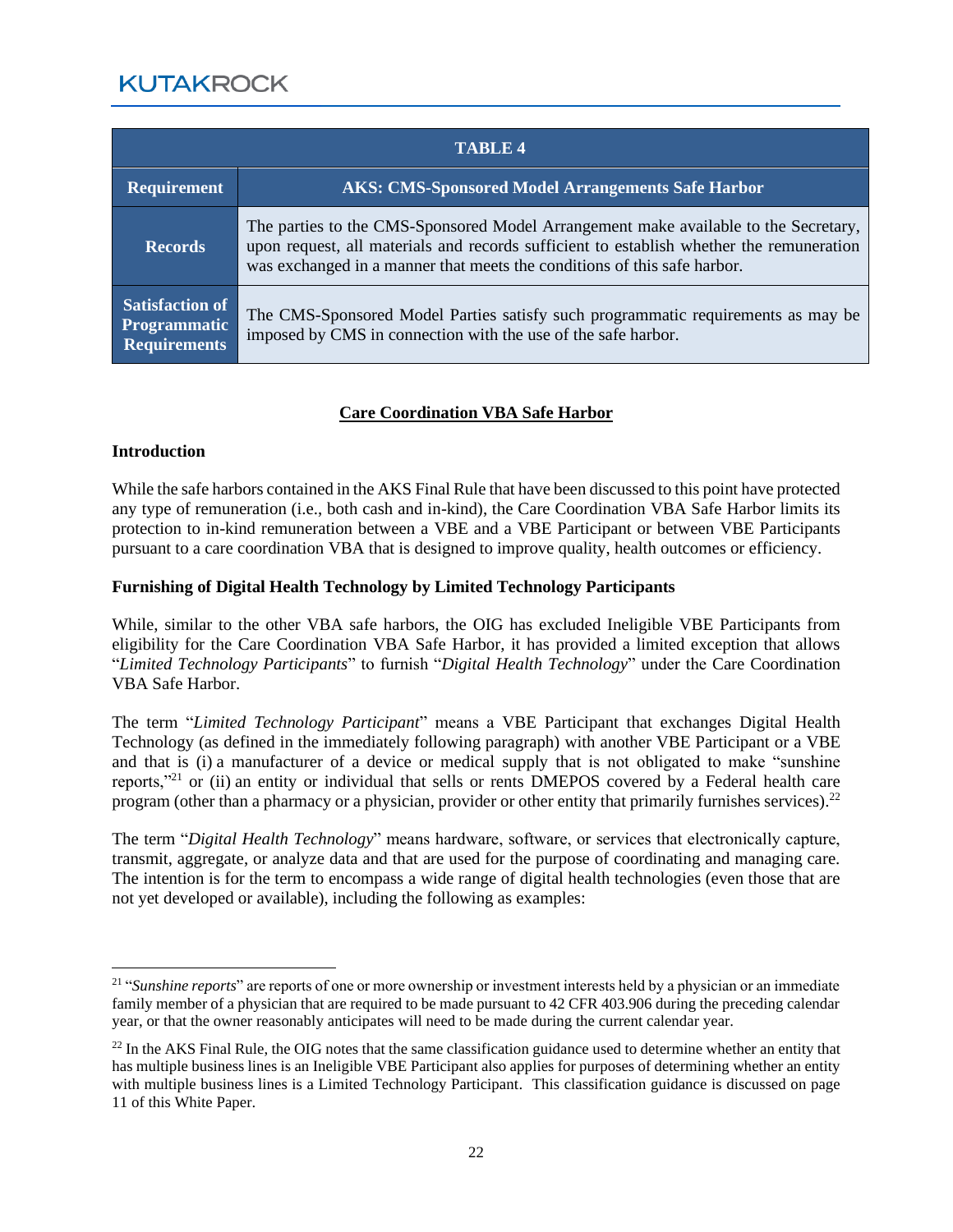- Remote monitoring Predictive analytics
- 
- 
- Software and applications that support patient care and health outcomes (for individuals and populations)
- Software used to enable hospitals to access data from cardiac devices used by EMS providers in the field so that they can coordinate and manage the care of patients undergoing a cardiac emergency
- 
- Data analytics Care consultations
- Patient portals Telehealth and other communications
	- Diabetes management services that leverage devices and cloud storage services to monitor blood sugar levels and transmit data
	- Any internet or other connectivity services (including dial-up and mobile hotspots and plans) that are necessary and used to enable the operation of the item or services for the purpose of coordinating and managing care

#### **Care Coordination VBA Safe Harbor Requirements**

| The requirements of the Care Coordination VBA Safe Harbor are included in Table 5 below. |  |
|------------------------------------------------------------------------------------------|--|
|                                                                                          |  |

| <b>TABLE 5</b>     |                                                                                                                                                                                                                                                                                                                                                                                                   |  |  |
|--------------------|---------------------------------------------------------------------------------------------------------------------------------------------------------------------------------------------------------------------------------------------------------------------------------------------------------------------------------------------------------------------------------------------------|--|--|
| <b>Requirement</b> | <b>AKS: Care Coordination VBA Safe Harbor</b>                                                                                                                                                                                                                                                                                                                                                     |  |  |
|                    | <b>Remuneration Scope</b>                                                                                                                                                                                                                                                                                                                                                                         |  |  |
| <b>Scope</b>       | Protects in-kind remuneration exchanged between a VBE and VBE Participant or between<br>VBE Participants of a VBA, provided the remuneration:                                                                                                                                                                                                                                                     |  |  |
|                    | Is used predominately to engage in value-based activities that are directly<br>connected to the coordination and management of care for the TPP and does not<br>result in more than incidental benefits to persons outside the TPP; and                                                                                                                                                           |  |  |
|                    | Coordination and management of care means the deliberate organization<br>$\circ$<br>of patient care activities and sharing of information between two or more<br>VBE Participants, one or more VBE Participants and the VBE or one or<br>more VBE Participants and patients that is designed to achieve safer, more<br>effective or more efficient care to improve the health outcomes of the TPP |  |  |
|                    | Is not exchanged or used (i) more than incidentally for the recipient's billing or<br>financial management services, (ii) for the purpose of marketing items or services<br>furnished by the VBE or a VBE Participant to patients or (iii) for patient<br>recruitment activities.                                                                                                                 |  |  |
|                    | <b>VBE Participant Scope</b>                                                                                                                                                                                                                                                                                                                                                                      |  |  |
|                    | Any person other than Ineligible VBE Participants, provided that Limited Technology<br>Participants have the ability to furnish Digital Health Technology to another VBE<br>Participant or a VBE.                                                                                                                                                                                                 |  |  |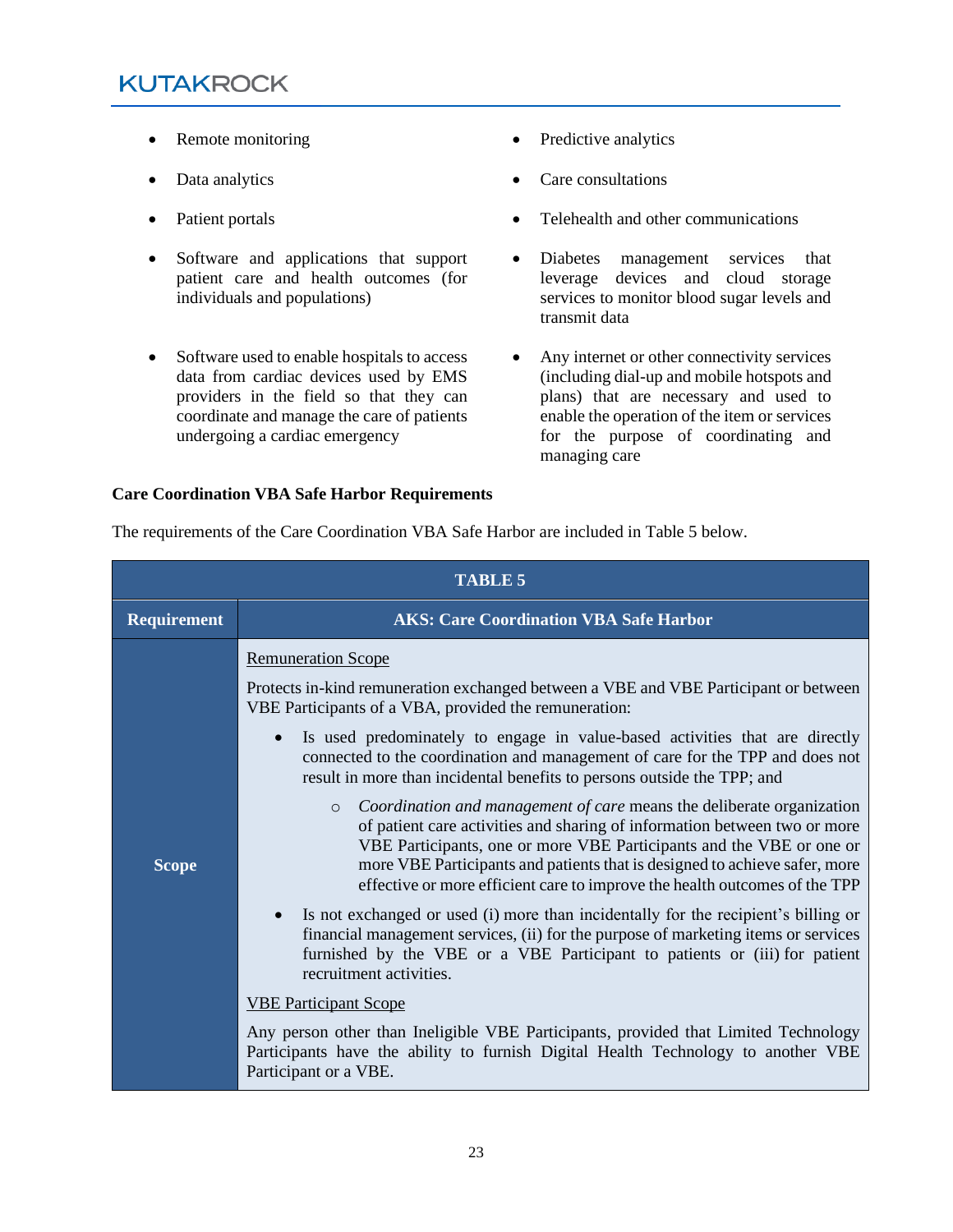|                                                                                   | <b>TABLE 5</b>                                                                                                                                                                                                                                                                                                                                                                                                                                                                                                                                                                                                                                                                                                                                                                                                                                                                                                                                                                                                                                              |  |  |
|-----------------------------------------------------------------------------------|-------------------------------------------------------------------------------------------------------------------------------------------------------------------------------------------------------------------------------------------------------------------------------------------------------------------------------------------------------------------------------------------------------------------------------------------------------------------------------------------------------------------------------------------------------------------------------------------------------------------------------------------------------------------------------------------------------------------------------------------------------------------------------------------------------------------------------------------------------------------------------------------------------------------------------------------------------------------------------------------------------------------------------------------------------------|--|--|
| <b>Requirement</b>                                                                | <b>AKS: Care Coordination VBA Safe Harbor</b>                                                                                                                                                                                                                                                                                                                                                                                                                                                                                                                                                                                                                                                                                                                                                                                                                                                                                                                                                                                                               |  |  |
| <b>Commercially</b><br><b>Reasonable</b>                                          | The VBA is commercially reasonable, considering both the VBA itself and all VBAs<br>within the VBE.                                                                                                                                                                                                                                                                                                                                                                                                                                                                                                                                                                                                                                                                                                                                                                                                                                                                                                                                                         |  |  |
| <b>Writing</b>                                                                    | The terms of the VBA are set forth in writing and signed by the parties in advance of,<br>$\bullet$<br>or contemporaneously with, the commencement of the VBA and any material change<br>to the VBA.<br>The writing states at a minimum the following:<br>$\bullet$<br>The value-based purpose(s) of the value-based activities provided for in the VBA,<br>$\circ$<br>The value-based activities to be undertaken by the parties to the VBA,<br>$\circ$<br>The term of the VBA,<br>$\circ$<br>The TPP,<br>$\circ$<br>A description of the remuneration,<br>$\circ$<br>Either the offeror's cost for the remuneration and the reasonable accounting<br>$\circ$<br>methodology used by the offeror to determine its cost, or the fair market value of<br>the remuneration,<br>The percentage and amount contributed by the recipient,<br>$\circ$<br>If applicable, the frequency of the recipient's contribution payments for ongoing<br>$\circ$<br>costs, and<br>The outcome or process measure(s) against which the recipient will be measured.<br>$\circ$ |  |  |
| <b>Outcome or</b><br><b>Process</b><br><b>Measures</b>                            | The parties to the VBA must establish one or more legitimate outcome or process measures<br>that:<br>The parties reasonably anticipate will advance the coordination and management<br>$\circ$<br>of care for the TPP based on clinical evidence or credible medical or health<br>sciences support,<br>Include one or more benchmarks that are related to improving or maintaining<br>$\circ$<br>improvements in the coordination and management of care for the TPP,<br>Are monitored, periodically assessed, and prospectively revised as necessary to<br>$\circ$<br>ensure that the measure and its benchmark continue to advance the coordination<br>and management of care to the TPP,<br>Relate to the remuneration exchanged under the VBA, and<br>$\circ$<br>Are not based solely on patient satisfaction or patient convenience.<br>$\circ$                                                                                                                                                                                                        |  |  |
| <b>Volume or</b><br><b>Value and</b><br><b>Cost-Sharing</b><br><b>Obligations</b> | V/V Prohibition: The offeror of the remuneration does not take into account the volume<br>or value of, or condition the remuneration on, referrals of patients who are not part of the<br>TPP or business not covered under the VBA.<br>Cost-Sharing: The recipient pays at least 15% of the offeror's cost for the remuneration,<br>using any reasonable accounting methodology, or the fair market value of the in-kind                                                                                                                                                                                                                                                                                                                                                                                                                                                                                                                                                                                                                                   |  |  |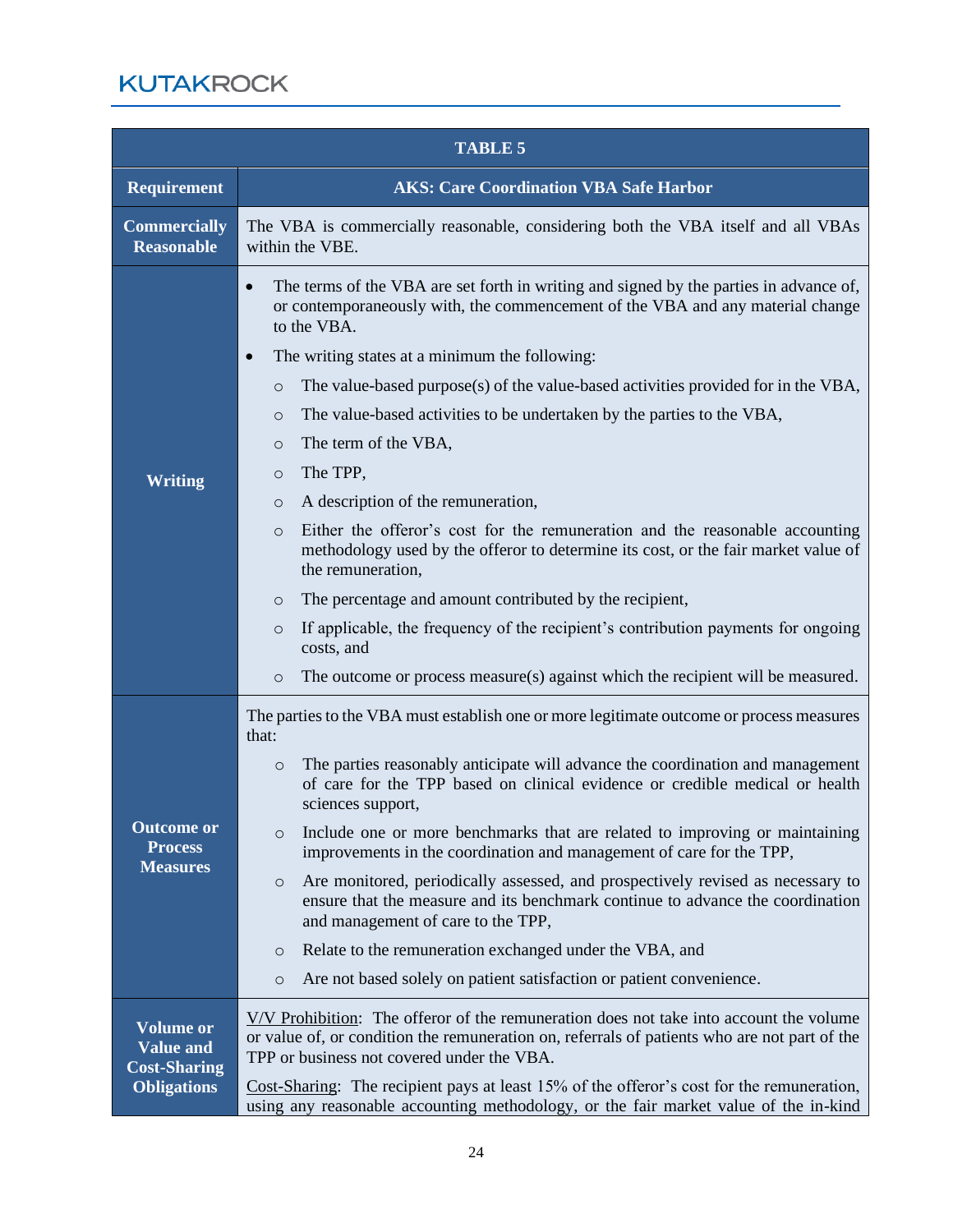|                                                                                          | <b>TABLE 5</b>                                                                                                                                                                                                                                                                                                                                                                                                                                                                                                                                                                                                                                                                                                                                                                                                                                                                                                                                                                                                                                                                                                                                                                                                                                                                                                                                                  |  |  |
|------------------------------------------------------------------------------------------|-----------------------------------------------------------------------------------------------------------------------------------------------------------------------------------------------------------------------------------------------------------------------------------------------------------------------------------------------------------------------------------------------------------------------------------------------------------------------------------------------------------------------------------------------------------------------------------------------------------------------------------------------------------------------------------------------------------------------------------------------------------------------------------------------------------------------------------------------------------------------------------------------------------------------------------------------------------------------------------------------------------------------------------------------------------------------------------------------------------------------------------------------------------------------------------------------------------------------------------------------------------------------------------------------------------------------------------------------------------------|--|--|
| <b>Requirement</b>                                                                       | <b>AKS: Care Coordination VBA Safe Harbor</b>                                                                                                                                                                                                                                                                                                                                                                                                                                                                                                                                                                                                                                                                                                                                                                                                                                                                                                                                                                                                                                                                                                                                                                                                                                                                                                                   |  |  |
|                                                                                          | remuneration. If it is a one-time cost, the recipient makes such contribution in advance of<br>receiving the in-kind remuneration. If it is an ongoing cost, the recipient makes such<br>contribution at reasonable, regular intervals.                                                                                                                                                                                                                                                                                                                                                                                                                                                                                                                                                                                                                                                                                                                                                                                                                                                                                                                                                                                                                                                                                                                         |  |  |
| <b>Monitoring</b>                                                                        | <b>Frequency of Monitoring</b><br>The VBE, a VBE Participant in the VBA acting on the VBE's behalf, or the VBE's<br>accountable body or responsible person reasonably monitors and assesses the following<br>and reports the monitoring and assessment of the following to the VBE's accountable body<br>or responsible person, as applicable, no less frequently than annually or at least once during<br>the term of the VBA for arrangements that are less than one year:<br>The coordination and management of care for the TPP in the VBA,<br>$\circ$<br>Any deficiencies in the delivery of quality care under the VBA, and<br>$\circ$<br>Progress toward achieving the legitimate outcome or process measure(s) in the<br>$\circ$<br>VBA.<br><b>Results of Monitoring</b><br>If the VBE's accountable body or responsible person determines, based on monitoring and<br>assessment, that the VBA has resulted in material deficiencies in quality of care or is<br>unlikely to further the coordination and management of care for the TPP, the parties must<br>within 60 days either (i) terminate the arrangement or (ii) develop and implement a<br>corrective action plan designed to remedy the deficiencies within 120 days, and, if the<br>corrective action plan fails to remedy the deficiencies within 120 days, terminate the<br>arrangement. |  |  |
| <b>Directed</b><br><b>Referral and</b><br>$\overline{\bf N}{\bf 0}$<br><b>Inducement</b> | The VBA does not:<br>Limit the VBE Participant's ability to make decisions in the best interest of its<br>$\circ$<br>patients;<br>Direct or restrict referrals to a particular provider if (i) the patient expresses a<br>$\circ$<br>preference for a different provider; (ii) the patient's insurer determines the<br>provider or (iii) such direction or restriction is contrary to applicable law under<br>Medicare and Medicaid; or<br>Induce parties to furnish medically unnecessary items or services or reduce or limit<br>$\circ$<br>medically necessary items or services furnished to any patient.                                                                                                                                                                                                                                                                                                                                                                                                                                                                                                                                                                                                                                                                                                                                                   |  |  |
| <b>Records</b>                                                                           | For a period of at least six years, the VBE or VBE Participant makes available to the<br>Secretary, upon request, all materials and records sufficient to establish compliance with<br>the conditions of the Care Coordination VBA Safe Harbor.                                                                                                                                                                                                                                                                                                                                                                                                                                                                                                                                                                                                                                                                                                                                                                                                                                                                                                                                                                                                                                                                                                                 |  |  |
| <b>Other</b>                                                                             | If the exchange of remuneration involves a limited technology participant, the exchange<br>by a limited technology participant and another VBE Participant or VBE must not be<br>conditioned on any recipient's exclusive use or minimum purchase of any item or service<br>manufactured, distributed or sold by the limited technology recipient.                                                                                                                                                                                                                                                                                                                                                                                                                                                                                                                                                                                                                                                                                                                                                                                                                                                                                                                                                                                                              |  |  |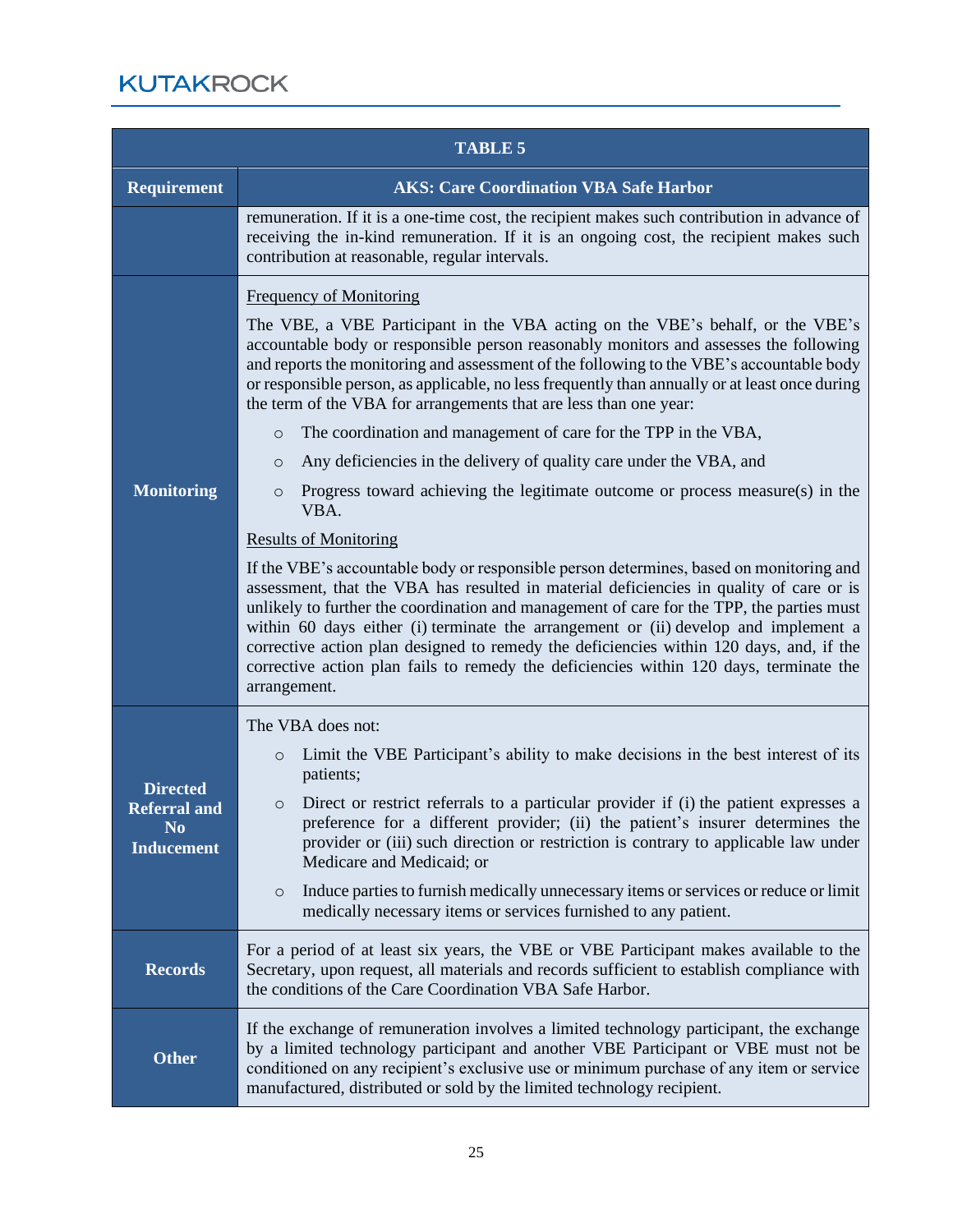#### **Patient Incentive Safe Harbors**

The AKS Final Rule includes the following three safe harbors that protect certain remuneration provided directly to patients:

- Patient Engagement Tool / Support Safe Harbor: This safe harbor protects remuneration in the form of a patient engagement tool or support to improve quality, health outcomes and efficiency.
- CMS-Sponsored Model Patient Incentives Safe Harbor: This safe harbor protects patient incentives provided in the context of a CMS-Sponsored Model.
- ACO Beneficiary Incentive Program Safe Harbor: This safe harbor was added as a result of Section 50341 of the Budget Act of 2018 and protects incentive payments made by an ACO to an assigned beneficiary under a beneficiary incentive program that is established in accordance with 42 U.S.C. 1395jjj(m), which allows incentive payments from an ACO to a beneficiary in an amount up to \$20 for certain primary care services under certain conditions, provided all of the requirements found in 42 U.S.C. 1395jjj(m) are met. The OIG notes that, due to the nature of the statutory language of the Budget Act of 2018, it is not incorporating a requirement to comply with regulations that CMS has issued with respect to ACO beneficiary incentive programs as a condition to falling within the ACO Beneficiary Incentive Program Safe Harbor, though it advises ACOs to review the regulations to ensure that their beneficiary incentive programs meet all applicable programmatic requirements.

The conditions that are required to be met to fall within the Patient Engagement and Support Safe Harbor and the CMS-Sponsored Model Patients Incentive Safe Harbor are set forth in Table 6 below.

| <b>TABLE 6</b>                                          |                                                                                                                                                                                                                                                                                                                    |                                                                                                                                                                                                                                                                       |  |
|---------------------------------------------------------|--------------------------------------------------------------------------------------------------------------------------------------------------------------------------------------------------------------------------------------------------------------------------------------------------------------------|-----------------------------------------------------------------------------------------------------------------------------------------------------------------------------------------------------------------------------------------------------------------------|--|
| <b>Requirement</b>                                      | <b>AKS: Patient Engagement Tool /</b><br><b>Support AKS Safe Harbor</b>                                                                                                                                                                                                                                            | <b>AKS: CMS-Sponsored Model Patient</b><br><b>Incentive Safe Harbor</b>                                                                                                                                                                                               |  |
| <b>Scope</b>                                            | <b>Remuneration Scope</b><br>Covers remuneration in the form of a<br>patient engagement tool or support<br>furnished by a VBE Participant to a<br>patient in the TPP of a VBA to which<br>the VBE Participant is a party.<br><b>VBE Participant Scope</b><br>Any person other than Ineligible VBE<br>Participants. | <b>Remuneration Scope</b><br>CMS-Sponsored Model Patient<br>Covers<br>Incentives with respect to which CMS has<br>determined that the safe harbor is available.<br><b>VBE Participant Scope</b><br>No limitations.                                                    |  |
| <b>Furnishing of</b><br>the Patient<br><b>Incentive</b> | The patient engagement tool or support<br>must be furnished directly to the patient<br>(or the patient's caregiver, family<br>member or other individual acting on<br>the patient's behalf) by a VBE<br>Participant that is a party to the VBA or                                                                  | The CMS-Sponsored Model Patient Incentive<br>must be furnished by a CMS-Sponsored Model<br>Participant (or by an agent of a CMS-Sponsored<br>Model Participant under its direction and<br>control), unless otherwise specified by the<br>participation documentation. |  |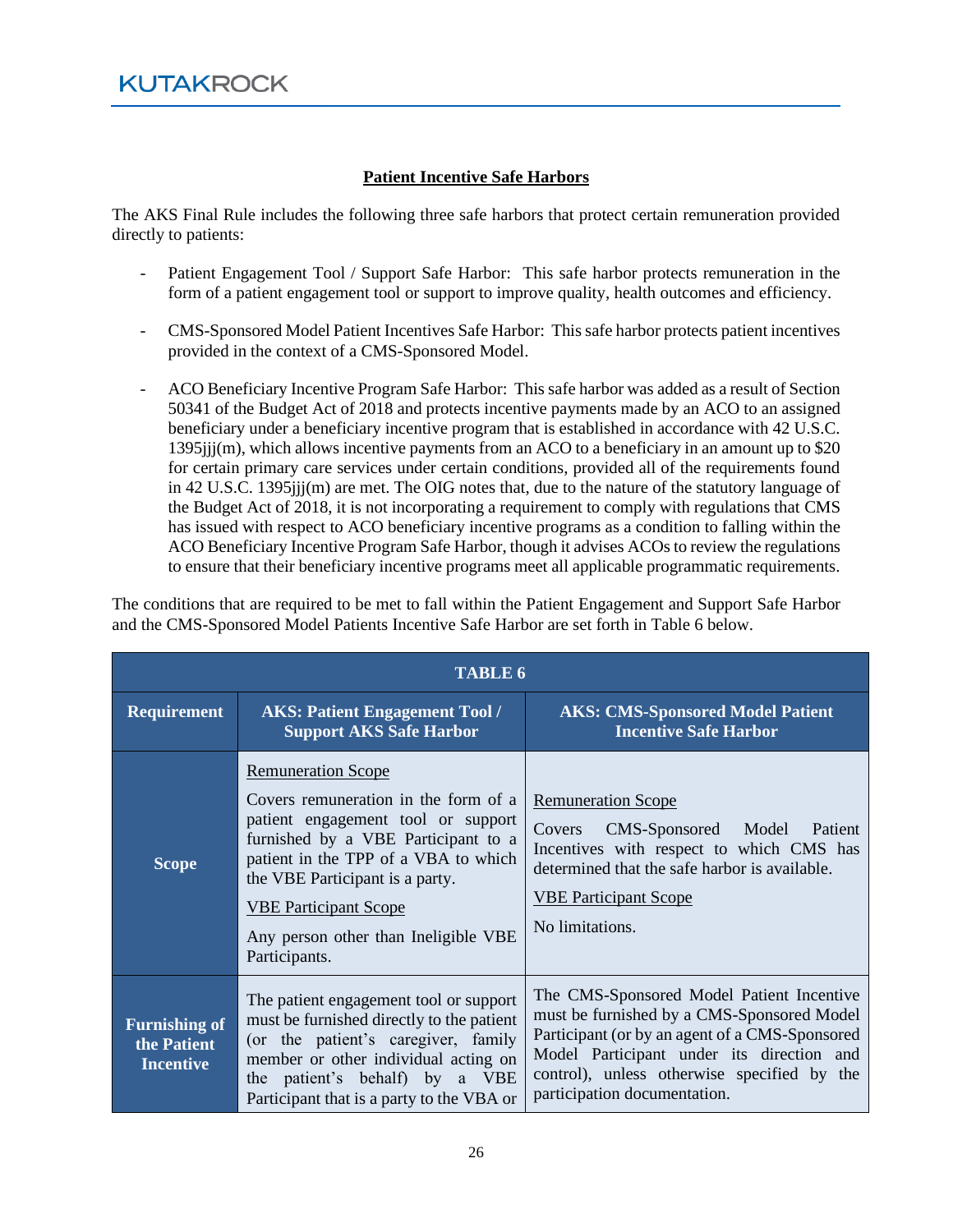| <b>TABLE 6</b>                                             |                                                                                                                                                                                                                                                                                                                                                                                                                                                                                                                                                    |                                                                                                                                                                                                                                                                                                                                                                                                                                                     |  |
|------------------------------------------------------------|----------------------------------------------------------------------------------------------------------------------------------------------------------------------------------------------------------------------------------------------------------------------------------------------------------------------------------------------------------------------------------------------------------------------------------------------------------------------------------------------------------------------------------------------------|-----------------------------------------------------------------------------------------------------------------------------------------------------------------------------------------------------------------------------------------------------------------------------------------------------------------------------------------------------------------------------------------------------------------------------------------------------|--|
| Requirement                                                | <b>AKS: Patient Engagement Tool /</b><br><b>Support AKS Safe Harbor</b>                                                                                                                                                                                                                                                                                                                                                                                                                                                                            | <b>AKS: CMS-Sponsored Model Patient</b><br><b>Incentive Safe Harbor</b>                                                                                                                                                                                                                                                                                                                                                                             |  |
|                                                            | its eligible agent (i.e., any person other<br>than an Ineligible VBE Participant).                                                                                                                                                                                                                                                                                                                                                                                                                                                                 |                                                                                                                                                                                                                                                                                                                                                                                                                                                     |  |
| <b>Goals for the</b><br><b>Patient</b><br><b>Incentive</b> | The patient engagement tool / support<br>must advance one or more of the<br>following goals:<br>Adherence<br>to<br><sub>a</sub><br>treatment<br>$\Omega$<br>regimen determined by the<br>patient's licensed health care<br>professional,<br>Adherence to a drug regimen<br>$\circ$<br>determined by the patient's<br>licensed<br>health<br>care<br>professional,<br>Prevention or management of a<br>$\circ$<br>disease or condition as directed<br>by the patient's licensed health<br>care professional, or<br>Ensure patient safety.<br>$\circ$ | The CMS-Sponsored Model Participant must<br>reasonably determine that the CMS-Sponsored<br>Model Patient Incentive will advance one or<br>more goals of the CMS-Sponsored Model.                                                                                                                                                                                                                                                                    |  |
| <b>Patient</b><br><b>Incentive</b><br><b>Requirements</b>  | patient<br>The<br>engagement<br>tool/<br>$\bullet$<br>support must:<br>Be an in-kind item, good or<br>$\circ$<br>service,<br>Have a direct connection to the<br>$\Omega$<br>coordination and management<br>of care <sup>23</sup> of the TPP,<br>Not include any cash or cash<br>$\circ$<br>equivalent,<br><b>Not</b><br>result<br>medically<br>in<br>$\circ$<br>unnecessary or inappropriate<br>items or services reimbursed in<br>whole or in part by a Federal<br>health care program,                                                           | CMS-Sponsored Model<br>The<br>Patient<br>Incentive must have a direct connection to<br>the patient's health care<br>unless the<br>participation<br>documentation<br>expressly<br>specifies a different standard.<br>The CMS-Sponsored Model Patient<br>Incentive must be furnished consistent with<br>the CMS-Sponsored Model and must satisfy<br>such programmatic requirements as may be<br>imposed by CMS in connection with the<br>safe harbor. |  |

<sup>&</sup>lt;sup>23"</sup>Coordination and management of care" means the deliberate organization of patient care activities and sharing of information between two or more VBE Participants, one or more VBE Participants and the VBE or one or more VBE Participants and patients, that is designed to achieve safer, more effective or more efficient care to improve the health outcomes of the TPP.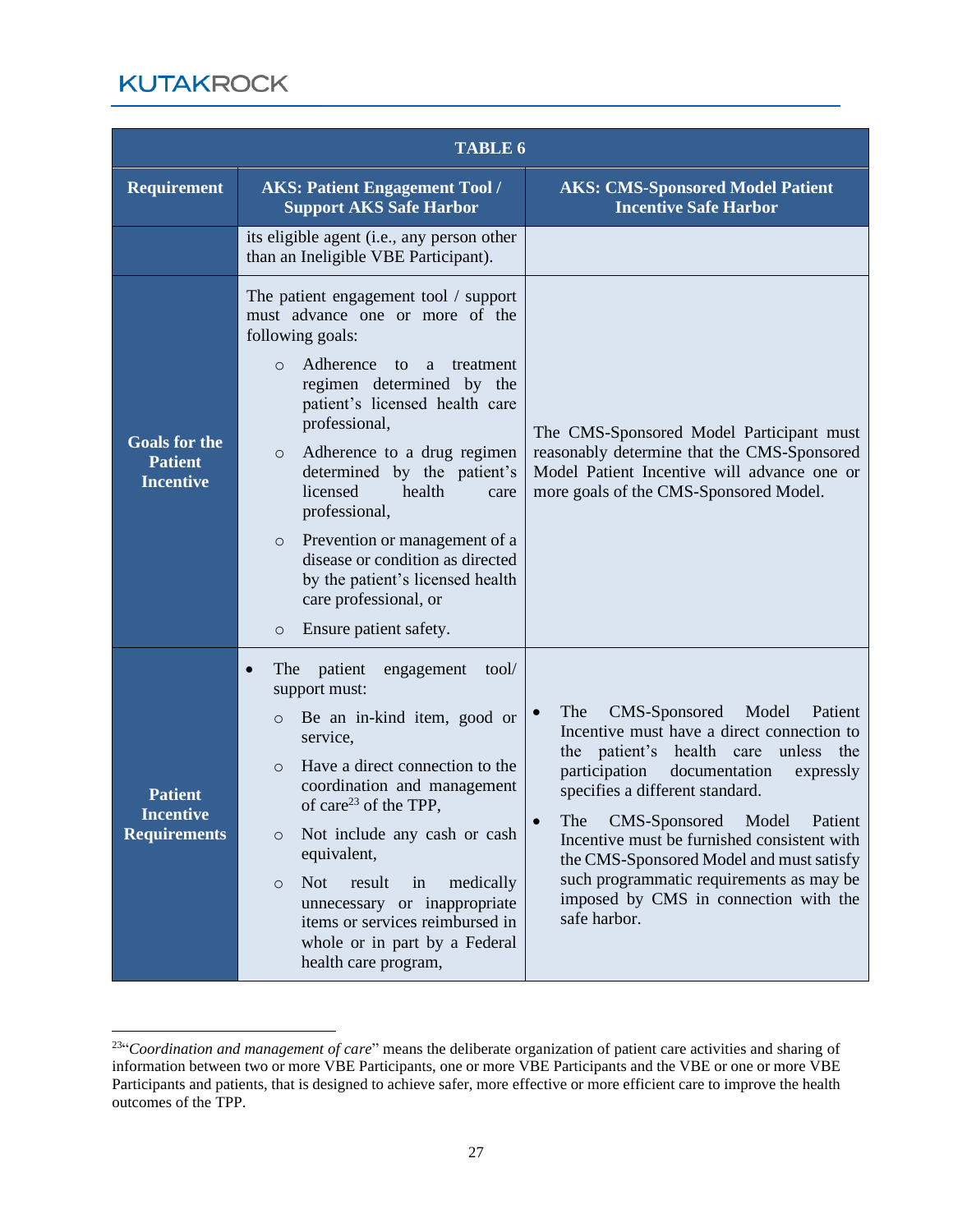| <b>TABLE 6</b>                    |                                                                                                                                                                                                                                                                                                                                                                                                                                                                                                                                                                                                                                                                                |                                                                                                                                                                                                                                                                                 |  |
|-----------------------------------|--------------------------------------------------------------------------------------------------------------------------------------------------------------------------------------------------------------------------------------------------------------------------------------------------------------------------------------------------------------------------------------------------------------------------------------------------------------------------------------------------------------------------------------------------------------------------------------------------------------------------------------------------------------------------------|---------------------------------------------------------------------------------------------------------------------------------------------------------------------------------------------------------------------------------------------------------------------------------|--|
| <b>Requirement</b>                | <b>AKS: Patient Engagement Tool /</b><br><b>Support AKS Safe Harbor</b>                                                                                                                                                                                                                                                                                                                                                                                                                                                                                                                                                                                                        | <b>AKS: CMS-Sponsored Model Patient</b><br><b>Incentive Safe Harbor</b>                                                                                                                                                                                                         |  |
|                                   | recommended<br>Be<br>by<br>the<br>$\circ$<br>patient's licensed health care<br>professional, and<br>Advance one or more of the<br>$\Omega$<br>tool/<br>patient<br>engagement<br>support goals referenced above.                                                                                                                                                                                                                                                                                                                                                                                                                                                                |                                                                                                                                                                                                                                                                                 |  |
|                                   | The patient engagement<br>tool/<br>$\bullet$<br>support may not be funded or<br>contributed by a VBE Participant<br>that is not a party to the applicable<br>VBA or<br>an Ineligible<br><b>VBA</b><br>Participant.                                                                                                                                                                                                                                                                                                                                                                                                                                                             |                                                                                                                                                                                                                                                                                 |  |
| <b>Records</b>                    | For a period of at least six years, the<br>VBE Participant makes available to the<br>Secretary, upon request, all materials<br>and records sufficient to establish that<br>the patient engagement tool or support<br>was distributed in a manner that meets<br>the requirements<br>of the Patient<br>Engagement Tool / Support Safe<br>Harbor.                                                                                                                                                                                                                                                                                                                                 | The CMS-Sponsored Model Participant makes<br>available to the Secretary, upon request, all<br>materials and records necessary to establish<br>whether the CMS-Sponsored Model Patient<br>Incentive was distributed in a manner that meets<br>the conditions of the safe harbor. |  |
| <b>Other</b><br><b>Conditions</b> | <b>Retail Value Limitation</b><br>The aggregate retail value of patient<br>engagement tools / supports furnished<br>to a patient by a VBE Participant on an<br>annual basis may not exceed \$500,<br>subject to an annual CPI adjustment.<br><b>No Marketing</b><br>The VBE Participant or any eligible<br>agent does not exchange or use the<br>patient engagement tool / support to<br>market other reimbursable items or<br>services or for patient recruitment<br>purposes.<br><b>Insurance Coverage Limitation</b><br>The availability of a tool / support is not<br>determined in a manner that takes into<br>account the type of insurance coverage<br>for the patient. | None.                                                                                                                                                                                                                                                                           |  |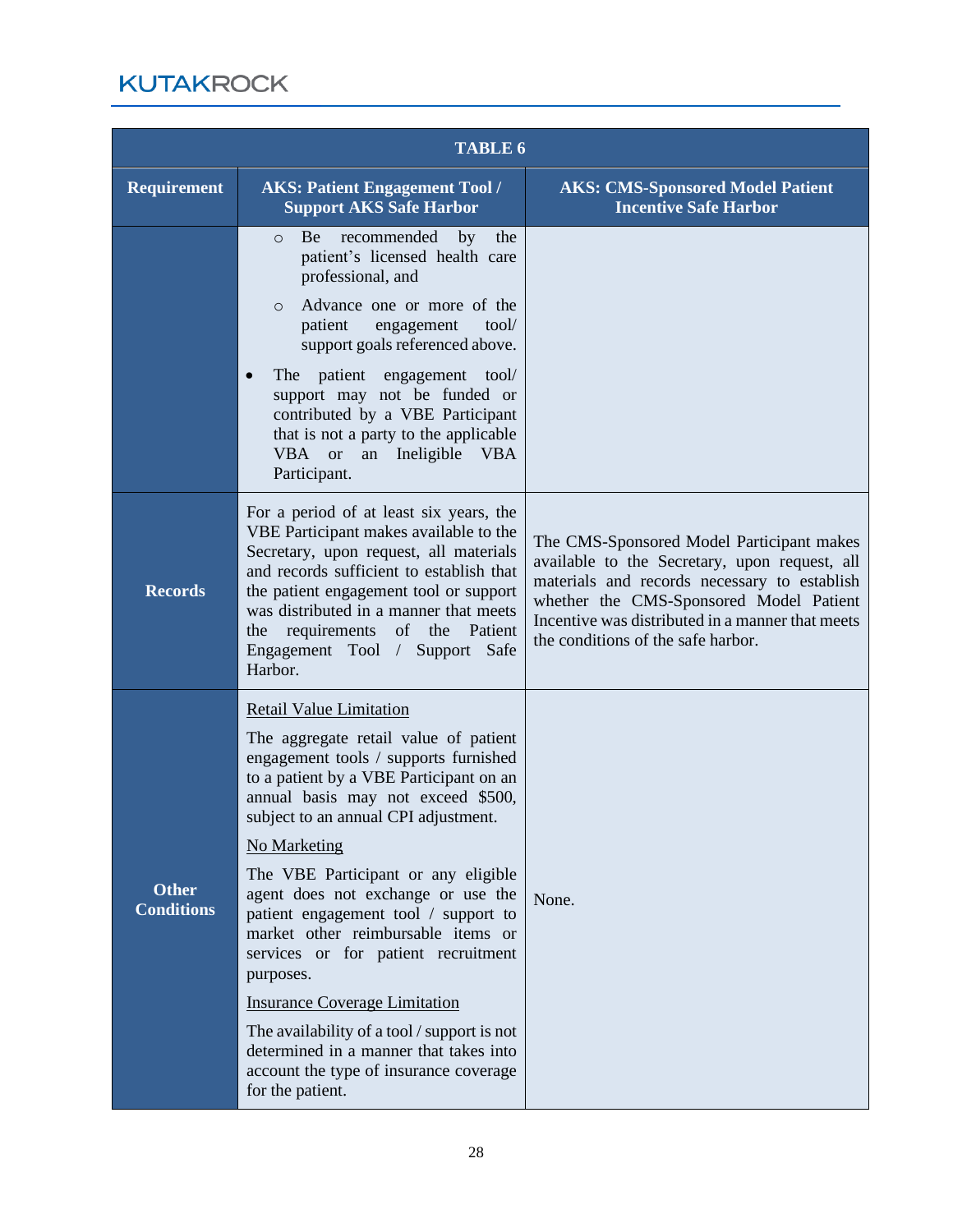#### **Other Stark Law Final Rule Changes Supporting VBAs**

#### **Indirect Compensation Arrangement Changes**

CMS finalized an amendment specifying the exceptions that are applicable to indirect compensation arrangements, adding the following provision to its definition of an indirect compensation arrangement at 42 CFR 411.354(c): <sup>24</sup>

(iii) Special rule for indirect compensation arrangements involving value-based arrangements. When an unbroken chain described in paragraph  $(c)(2)(i)$  of this section includes a value-based arrangement (as defined at § 411.351) to which the physician (or physician organization in whose shoes the physician stands under this paragraph) is a direct party  $-$ 

(A) Only the exceptions at §§ 411.355, 411.357(p), and 411.357(aa) are applicable to the indirect compensation arrangement if the entity furnishing DHS is not an MCO or IPA; and

(B) Only the exceptions at §§ 411.355, 411.357(n), 411.357(p), and 411.357(aa) are applicable to the indirect compensation arrangement if the entity furnishing DHS is an MCO or IPA.

Accordingly, under this amended rule, CMS specifies that, if an indirect compensation arrangement existed between a DHS entity and a physician and if the compensation arrangement to which the physician is a direct party qualifies as a VBA, then the parties could structure the VBA to fall within the Full-Risk Exception, the Meaningful Downside Risk Exception or the Outcome Measure VBA Exception and, if the parties did so, then the indirect compensation arrangement would fall within a compensation arrangement exception and the DHS entity and the physician would not be subject to the billing and referral limitations set forth in the Stark Law.

#### **Group Practice – Changes to Special Rules for Profit Shares and Productivity Bonuses**

CMS revised the special rules for profit shares and productivity bonuses that are applicable to group practices and are located at 42 CFR 411.352(i). The amended language reads:

(3) Notwithstanding paragraph (g) of this section, profits from designated health services that are directly attributable to a physician's participation in a value-based enterprise, as defined at §411.351, may be distributed to the participating physician.

Unlike the other changes discussed herein, which are effective January 19, 2021, this change will become effective on January 1, 2022.

<sup>&</sup>lt;sup>24</sup> In addition to the special rule for indirect compensation arrangements involving value-based arrangements, CMS also confirms the default rule with respect to exceptions available for indirect compensation arrangements (i.e., only those exceptions located in §§ 411.355 and 411.357(p) are applicable to indirect compensation arrangements), as well as a special rule for indirect compensation arrangements involving a MCO or IPA under which CMS specifies that "[o]nly the exceptions at  $\S$ § 411.355, 411.357(n), and 411.357(p) are applicable in the case of an indirect compensation arrangement in which the entity furnishing DHS is a MCO or IPA".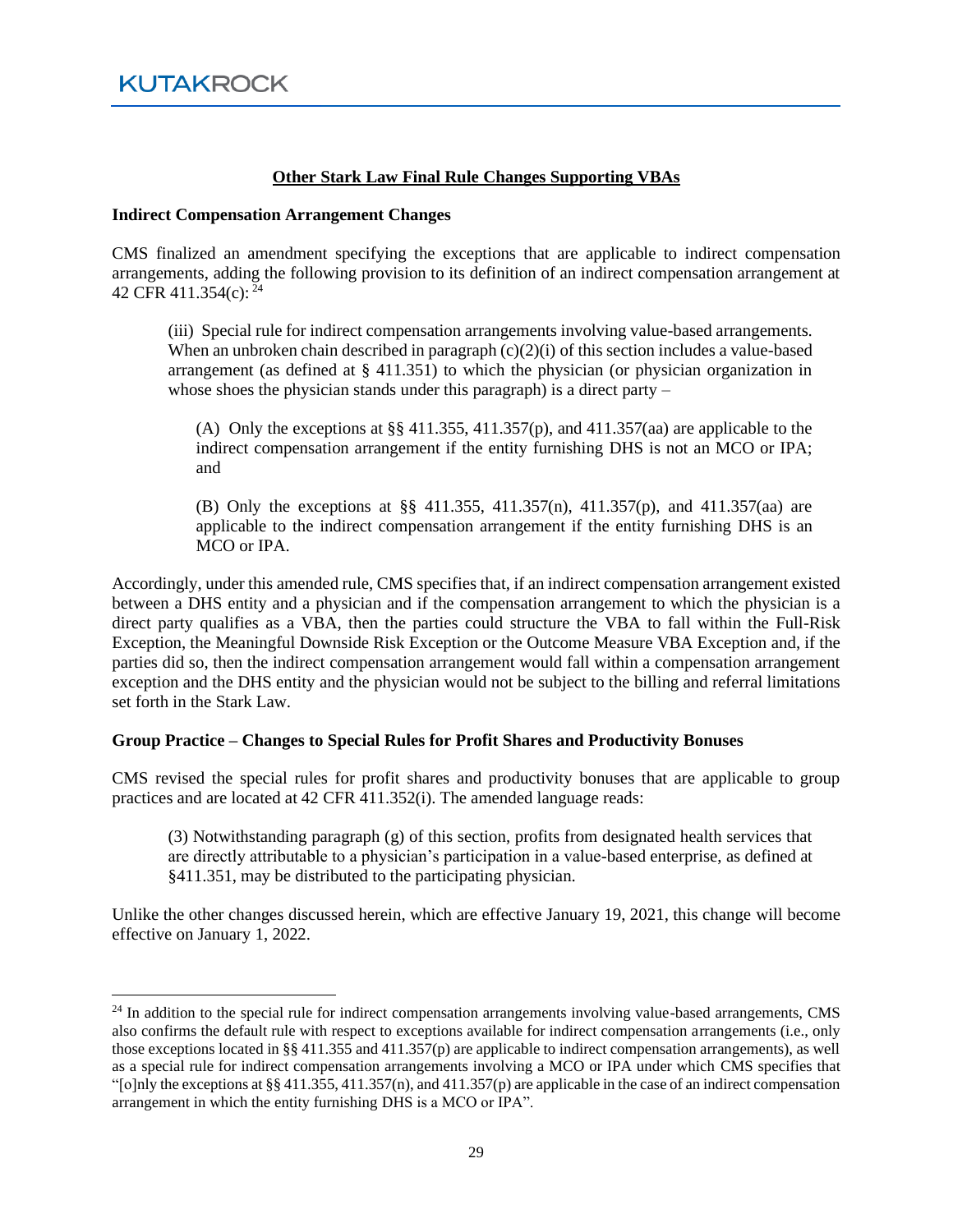This amended rule allows group practices to distribute DHS profits directly attributable to a physician's participation in a VBE to the participating physician without concern that the distribution would be deemed to directly take into account the volume or value of the physician's referrals.

#### **EXAMPLE APPLICATION OF THE STARK VBA EXCEPTIONS AND AKS VBA SAFE HARBORS**

#### **Health System Hypothetical**

#### **Introduction**

To assist with an understanding of the manner in which the Stark VBA Exceptions and AKS VBA Safe Harbors contained in the Final Rules will apply to VBAs, we are using the hypothetical scenario described herein.

In order to better understand the corporate structure of the entities involved in the scenario, a corporate structure diagram of the hypothetical health system is included below.



As seen from the diagram, the Health System has two subsidiaries, one of which operates a Hospital and the other of which operates a Clinic. The Clinic employs physicians in various specialties, including primary care physicians, orthopedic surgeons, and interventional cardiologists. The Clinic compensates its physician employees using various compensation methodologies, though the Clinic withholds an amount equal to 5% of the compensation otherwise due the physician employees, which the physicians may earn if they achieve certain quality metrics, including patient satisfaction metrics.

The Hospital is an acute-care hospital that receives reimbursement from governmental and nongovernmental payors under traditional prospective payment systems.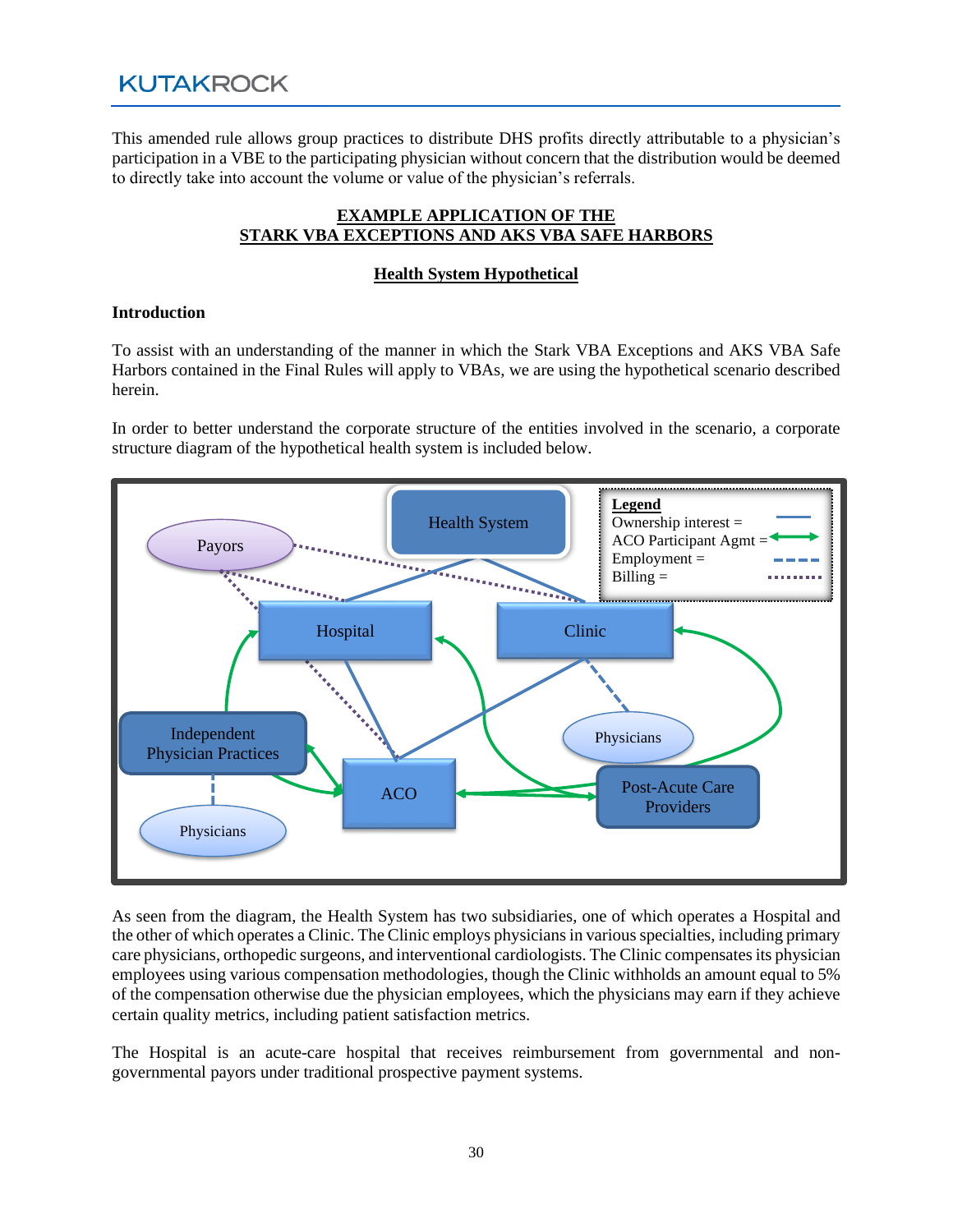The Clinic participates in the Medicare and Medicaid programs as a physician group practice and has entered into payor contracts with both commercial payors and employer-based health plans. The physician employees of the Clinic reassign their billing rights with respect to all payors to the Clinic, and the Clinic bills for the physicians' services in its name and under its provider/supplier numbers. In addition to the alternative payment models discussed below, the Clinic is reimbursed for the physicians' services under the Medicare physician fee schedule and similar physician fee schedules of other payors.

In addition to traditional payor models discussed above, the Health System participates in the following alternative payment models through its various direct and indirect subsidiaries.

#### **Primary Care Capitation Model**

The ACO has entered into a primary care capitation model with a Medicare Advantage organization ("*MAO*") applicable to the MAO's beneficiaries. Under this capitation model, the ACO receives a permember-per-month ("*PMPM*") payment, subject to a quality pool withhold and to certain risk corridors. The PMPM payment is designed to cover all primary care services for the beneficiaries covered by the MAO. In return for this PMPM payment, the ACO is required to meet the primary care service needs of the patient populations covered by the capitation model.

At six-month intervals, the ACO's progress toward meeting certain quality metrics is measured and scored. Based on the ACO's score, the ACO receives a prorated portion of the quality pool created from the PMPM withholds.

The ACO has entered into a participant agreement with the Clinic.<sup>25</sup> In this agreement, the Clinic agrees, among other things, to render, through its primary care physicians, mid-level providers and other clinical nursing staff, primary care services pursuant to the capitation model and to meet certain quality metrics/targets relating to these services. In return for its provision of the primary care services, the ACO agrees to pay the Clinic a fixed PMPM payment that is a percentage of the ACO's PMPM payment. If the ACO's costs of providing care are less than its PMPM payment, then the Clinic retains the difference, but if the ACO's costs of providing care exceed its PMPM payments, the Clinic sustains such loss.

Additionally, at the end of each year, the Clinic's progress toward meeting the quality metrics/targets set forth in the Clinic participant agreement is scored and, based on this score, the ACO makes a payment to the Clinic equal to a prorated portion of the quality pool created from the PMPM withholds.

The Clinic pays its clinical nursing staff an hourly rate that is market-commensurate. The Clinic pays its mid-level professionals a fixed annual salary, with the potential to earn a quality bonus based on the Clinic's mid-level professionals meeting certain quality targets distributed to the mid-level professionals. The Clinic pays its primary care physicians an annual salary that is designed to constitute 80% of the market rate for physicians, with the remainder of the salary dependent on the primary care physicians reaching certain cost productivity measures as well as certain quality metrics that are tied to efficient management of the patient panel being managed by the physicians. If the primary care physicians meet all of the relevant efficiency and quality metrics, the resulting salary for the physicians would be equal to 120% of the market rate for primary care physicians.

The Clinic provides patients with a patient portal pursuant to which the patient can review lab and other test results and see the status of other services relevant to the care of the patient. Additionally, the Clinic

<sup>&</sup>lt;sup>25</sup> The ACO has entered into participant agreements with other providers as well in furtherance of rendering care to the primary care patient population. These other arrangements are not addressed herein.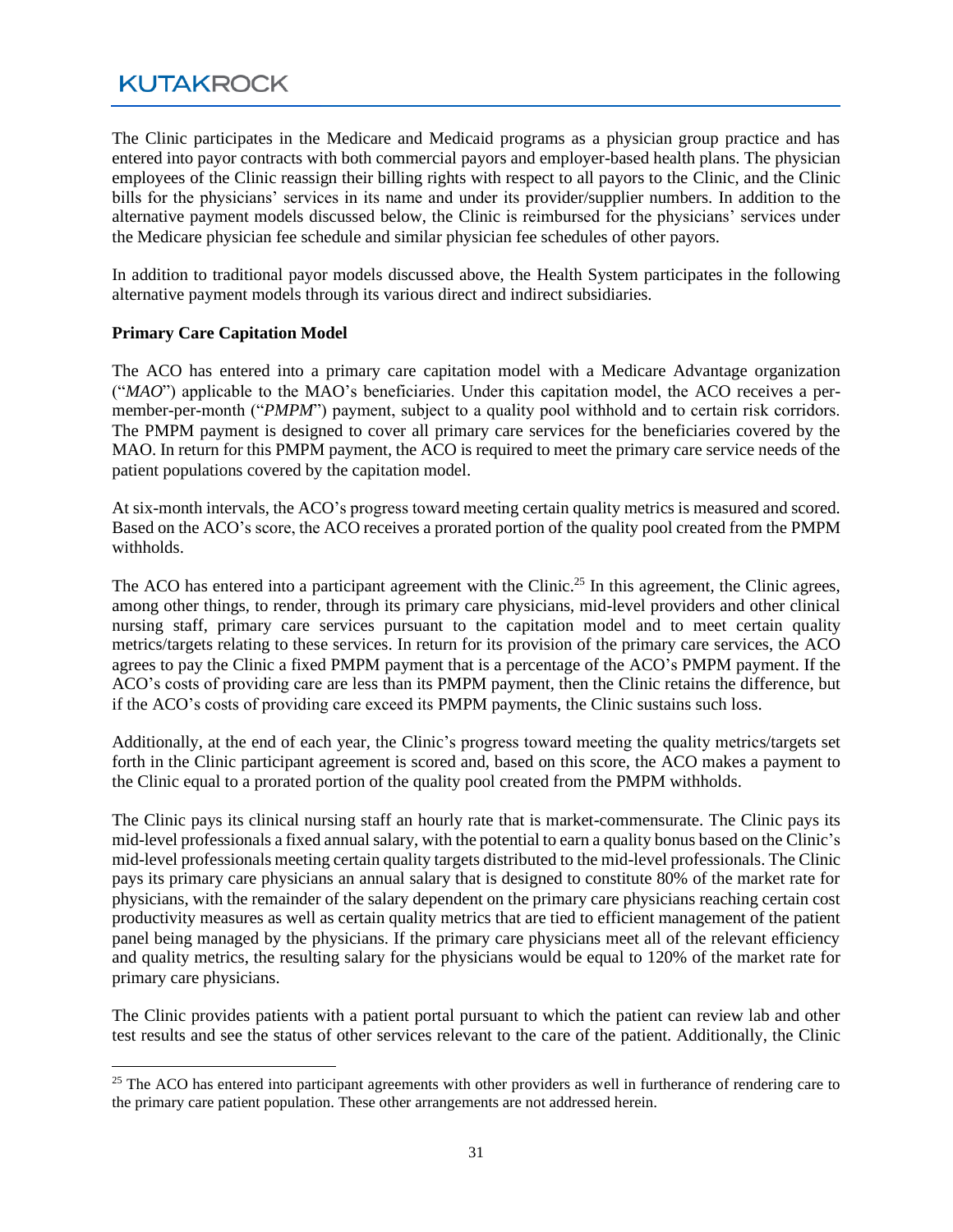offers primary care video consultations and email consultations with the mid-level professionals and primary care physicians employed by the Clinic for no additional charge to patients.

#### **Employer-Based Health Plan – Orthopedic Surgery Services**

The ACO has entered into a bundled payment model with an employer-based health plan, pursuant to which the ACO receives a flat bundled rate (subject to a 10% quality withhold, which forms a quality pool, as well as certain risk corridors) that is based on a percentage of the historic costs the health plan has incurred with respect to items and services associated with certain orthopedic surgery procedures identified by the plan. The items and services cover all items and services covered by the health plan relating to the procedures coming within the scope of the program. To the extent the flat bundled rate received by the ACO exceeds the ACO's costs in rendering care to patients undergoing these procedures, the ACO is able to retain such excess proceeds. To the extent the flat bundled rate received by the ACO does not cover all of the ACO's costs in rendering care to the patients covered by the program, the ACO is required to bear up to 20% of any such loss.

The ACO has in turn entered into agreements with various providers, including, but not limited to, the Hospital, the Clinic (which employs orthopedic surgeons), an independent orthopedic physician group, an independent anesthesia group, and various post-acute care providers, through which the providers are required to render care to health plan members undergoing orthopedic procedures and, in return, receive an established rate from the ACO for these services, subject to a withhold of 10% for meeting certain quality metric targets. In addition to the rates for services, the Hospital also is entitled to receive 10% of any savings achieved by the ACO under the program, but is also required to fund 10% of any losses, while the Clinic and the post-acute care providers (collectively) are entitled to receive 5% of savings achieved by the ACO and must fund 5% of any losses.

In its arrangement with its employed orthopedic surgeons, the Clinic withholds 10% of the surgeons' compensation. The surgeons will be paid this withheld compensation if they meet certain cost and quality metrics relating to the orthopedic surgery health plan program. Currently, the independent practices do not similarly place their physician employees' compensation at risk, but rather distribute funds earned under the program to the physicians who participate in the program as part of an annual profit-sharing plan.

As part of the arrangement with the ACO, the Hospital agrees to provide a care coordinator to the Clinic, the independent orthopedic physician group and the post-acute providers who assists those providers in managing the care of patients undergoing orthopedic procedures that are subject to the ACO arrangement.

The ACO has also entered into an arrangement with a DMEPOS company that, in furtherance of the orthopedic services arrangement with the health plan, agrees to provide needed DMEPOS to patients undergoing orthopedic procedures, receiving compensation from the ACO for its provision of DME items and services, with 5% of its compensation dependent on the DME provider meeting certain timeliness and patient satisfaction standards.

#### **BPCIA**

The Hospital participates in Bundled Payment for Care Improvement Advanced, a Medicare alternative payment model ("*BPCIA*"), through an arrangement where the Hospital acts as a "nonconvenor participant." BPCIA is a bundled payment model in which Medicare retrospectively determines the costs spent by providers with respect to Medicare patients experiencing certain clinical episodes in an inpatient or outpatient setting that are selected by BPCIA participants and compares those costs against a target price set by Medicare (the target price covers the total cost of care (both Medicare Part A and Part B spending)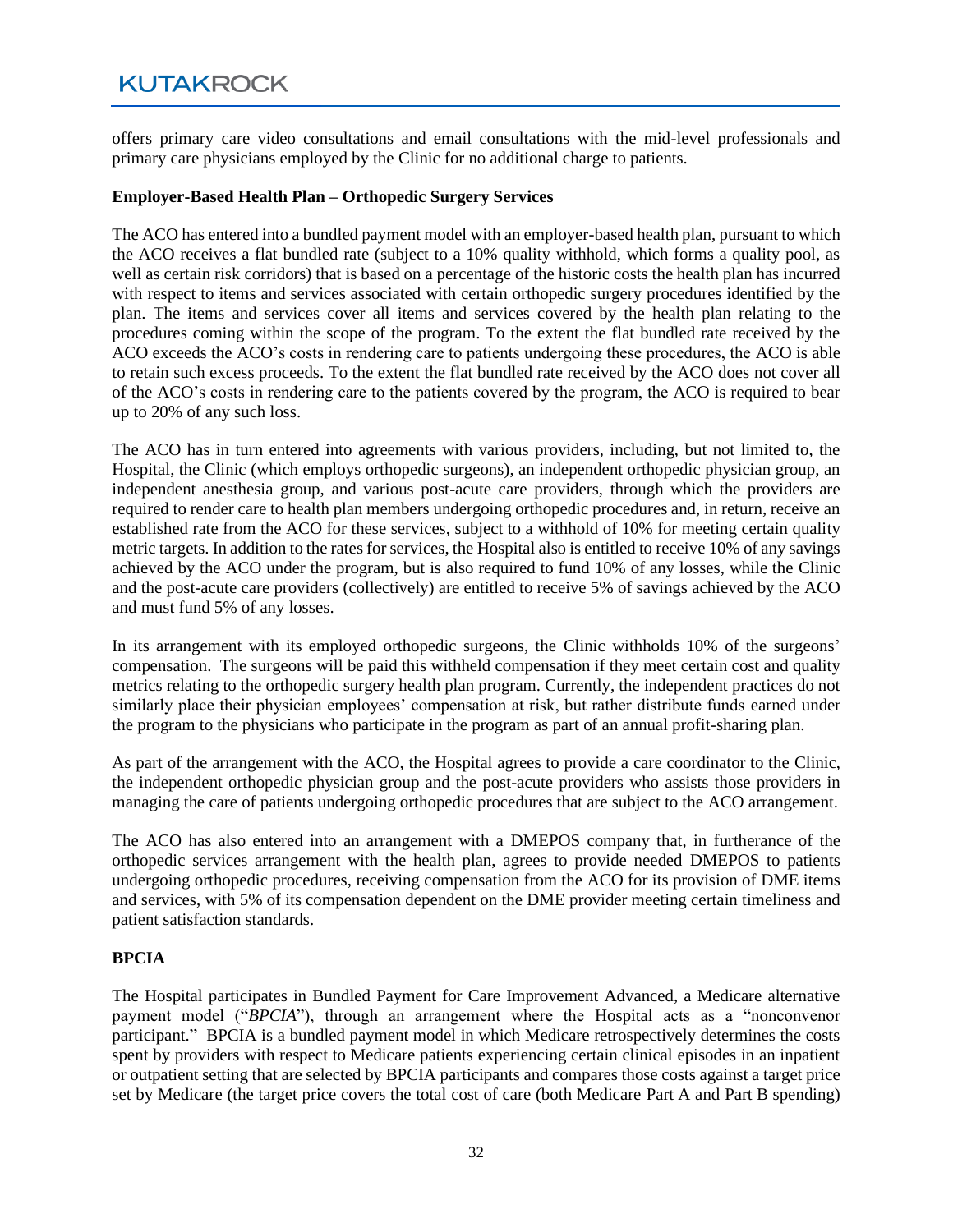during the clinical episode). The clinical episodes begin on the first day of the triggering inpatient stay or outpatient procedure and continue through the 90-day period from the day of discharge from the inpatient stay and/or outpatient procedure.

Providers continue to receive traditional reimbursement for the services rendered to Medicare beneficiaries undergoing a clinical episode. However, they have the potential to participate in gains and losses experienced by Medicare as a result of the providers' participation in BPCIA. If total spending for care rendered to a patient undergoing a clinical episode is less than the target price, Medicare will pay 50% of the "savings" to the participant. However, if the cost of care rendered to a patient undergoing a clinical episode exceeds the target price, the participant must pay Medicare an amount equal to 50% of the "loss" experienced by the Medicare program, subject to certain stop-loss protection. Payments under BPCIA are also adjusted based on quality performance of the participants.

Here, in its BPCIA application, the Hospital selected a variety of clinical episodes to participate in through BPCIA, including certain cardiac procedures. The Hospital has entered into an agreement known as an "*NPRA Sharing Agreement*" with the Clinic pursuant to which the Clinic agrees, and agrees to cause its interventional cardiologists, to implement the care redesign mechanisms developed by the Hospital that are designed to lower costs and increase quality of care provided to patients undergoing the selected clinical episodes. Under the NPRA Sharing Agreement, the Hospital agrees to share with the Clinic 30% of any payments the Hospital receives from Medicare under BPCIA, provided certain quality metrics are met, though the Clinic does not agree to assist the Hospital with any repayment obligations the Hospital may have with respect to Medicare.

In turn, the Clinic has entered into a distribution agreement with its three (3) interventional cardiologists through which the interventional cardiologists agree to implement the Hospital's care redesign mechanisms, and, in return, each of the three interventional cardiologists is entitled to 25% of any amounts received by the Clinic that are attributable to his or her own selected cardiac procedure clinical episodes, provided certain quality metrics are met.

#### **Analysis**

#### **Introduction**

In reviewing the Health System's arrangements for purposes of the new Stark VBA Exceptions and AKS VBA Safe Harbors, the first step is to identify potential VBEs, including potential VBAs that exist within the context of a VBE.

The following VBEs potentially exist in the Health System's arrangements:

- A VBE among the ACO, the Clinic and potentially the mid-level professionals primary care physicians with respect to the primary care capitation model (the "*Primary Care VBE*").
- A VBE among the ACO, the Hospital, the Clinic, the independent physician practices, and the postacute care providers with respect to the arrangement with the employer-based health plan to provide orthopedic surgery services (the "*Orthopedic Surgery VBE*").
- A VBE among the Hospital and the Clinic with respect to the Hospital's participation in BPCIA (the "*BPCIA VBE*").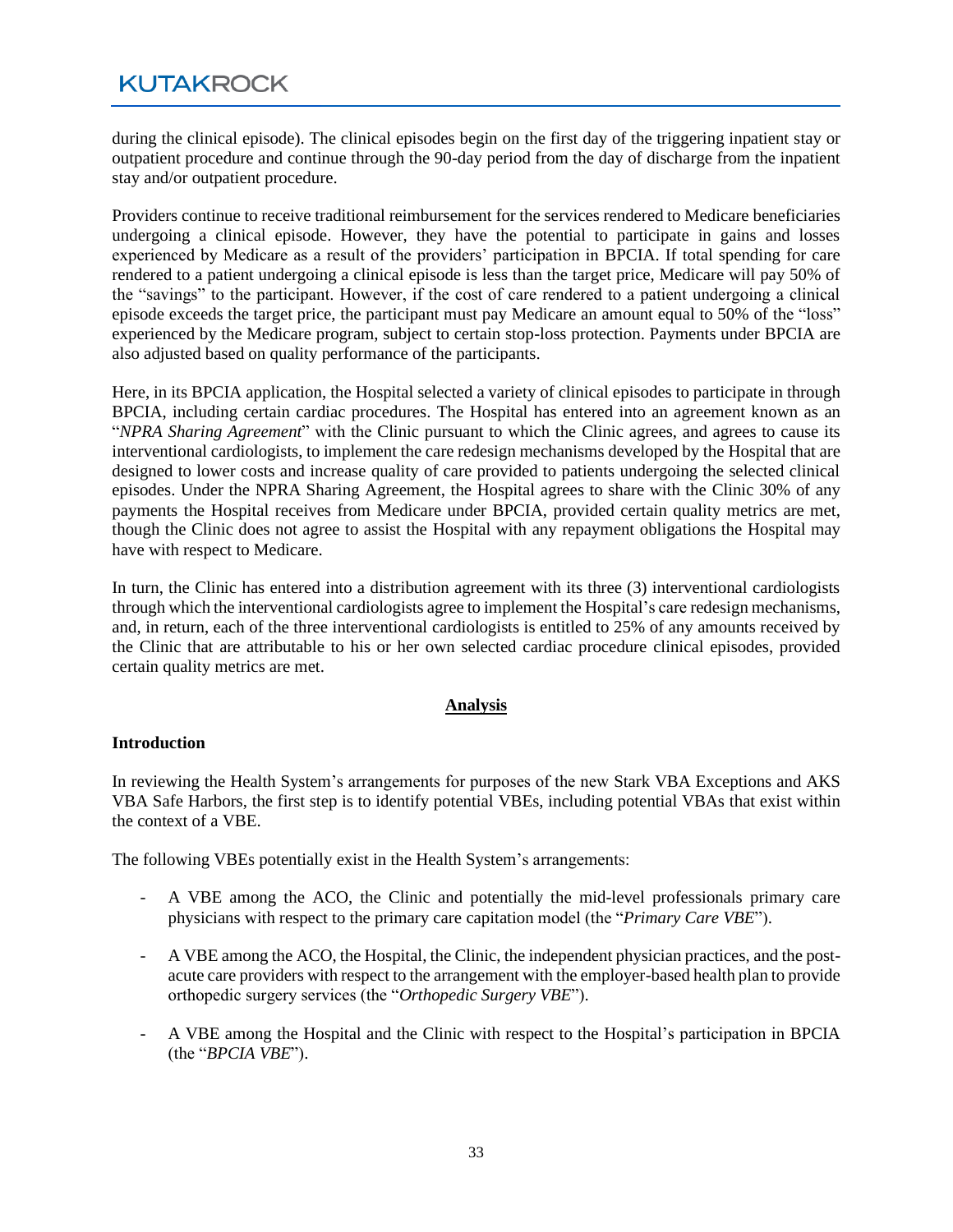Each of these potential VBEs, as well as the potential VBAs that exist within the context of each VBE and whether the potential VBAs meet the requirements of the Stark VBA Exceptions and the AKS VBA Safe Harbors, is discussed below.

#### **Primary Care VBE**

#### *Does the Primary Care VBE constitute a VBE under the Final Rules?*

The Primary Care VBE is a VBE under the Final Rules due to its meeting the following four VBE elements:

- *First Element – Value-Based Purpose*: The ACO, the Clinic and potentially the mid-level professionals and physicians are VBE Participants collaborating to achieve one or more of the following value-based purposes: (i) coordinating and managing the care of a TPP (the Medicare beneficiaries enrolled under the MAO plan who are in need of primary care services); (ii) potentially improving the quality of care for a TPP (the primary care arrangement contains a quality metric component to the arrangement that appears designed to improve the quality of care for the TPP); and (iii) appropriately reducing the costs to the MAO while maintaining the quality of care for the TPP.
- *Second Element – VBE Participants*: The ACO and Clinic are both parties to the Primary Care VBE. Additionally, the arrangement could probably be structured such that the mid-level professionals and the primary care physicians are also parties to the Primary Care VBE.
- *Third Element – Accountable Body/Person*: The accountable body element of the VBE is met, assuming that the governing board of the ACO would be determined to be the entity which has the financial and operational oversight of the Primary Care VBE.
- *Fourth Element – Governing Document*: We assume there would be an agreement among the ACO and the Clinic, as well as potentially the mid-level professionals and physicians, which would describe the Primary Care VBE and which would describe how the VBE Participants (i.e., the ACO, the Clinic and other providers) intend to achieve their value-based purpose.

#### *What are the potential VBAs associated with the Primary Care VBE?*

After confirming the existence of the Primary Care VBE, we next move to identifying VBAs within the Primary Care VBE. These include:

- The participant agreement between the ACO and Clinic, under which the Clinic agrees to render primary care services through its primary care physicians, mid-level providers and other clinical nursing staff and primary care services pursuant to the capitation models and to meet certain quality metrics/targets relating to these services in return for a smaller PMPM payment than that received by the ACO as well as a portion of the quality pool created through the PMPM withholds (the "*ACO-Clinic Primary Care VBA*").
- The Clinic's provision of a patient portal and telehealth video and email consultations with midlevel professionals and physicians (the "*Primary Care Additional Support Tools*").
- The Clinic's payment arrangement with its mid-level professionals of a fixed annual salary, with the potential to earn a quality bonus based on the Clinic's mid-level professionals meeting certain quality targets distributed to the mid-level professionals (the "*Clinic-MLP Primary Care VBA*").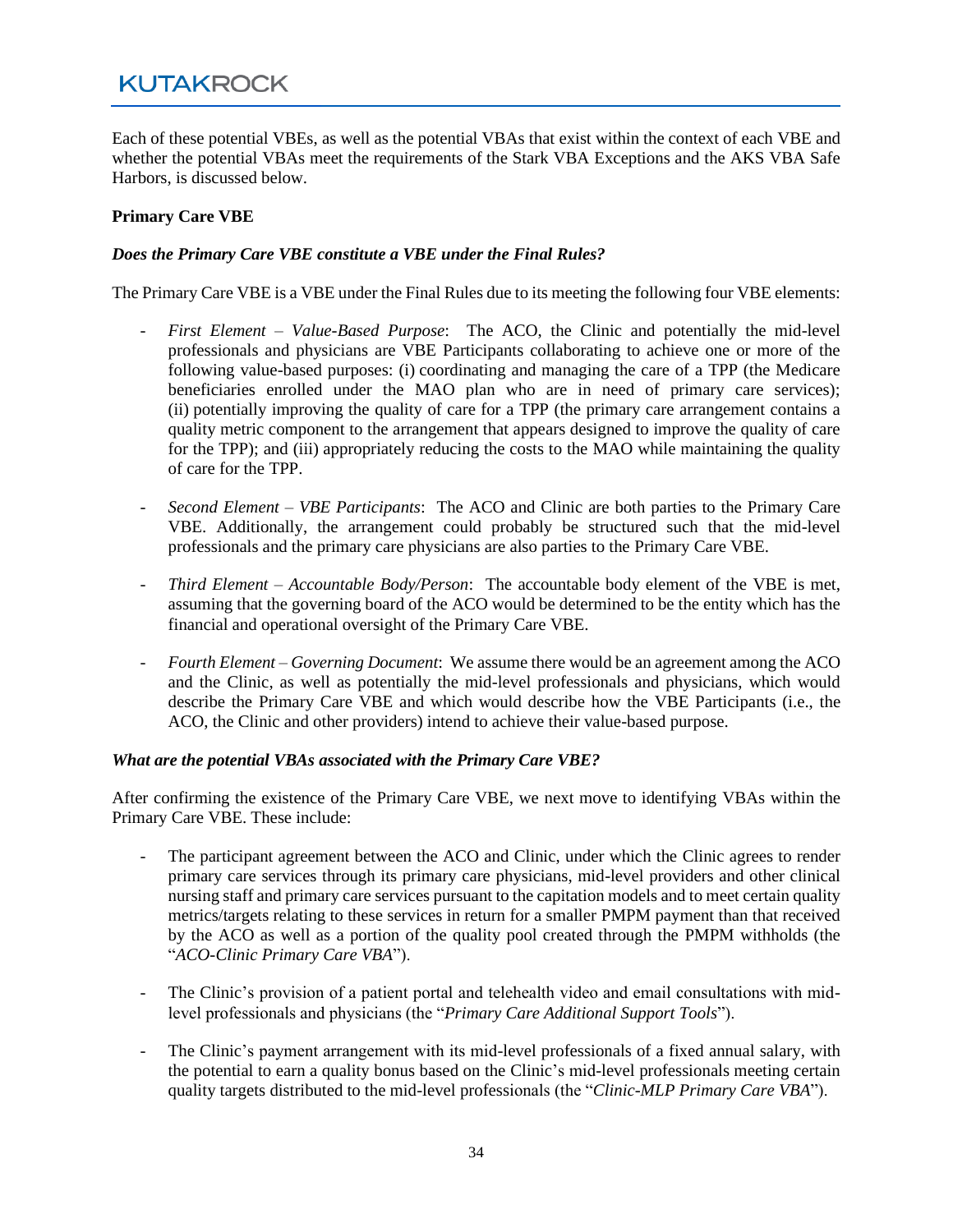The Clinic's payment arrangement with its primary care physicians, who receive an annual salary constituting 80% of the market rate for physicians, with the remainder of the salary dependent on the primary care physicians reaching certain cost productivity measures as well as certain quality metrics that are tied to efficient management of the patient panel being managed by the physicians, resulting in a maximum potential salary equal to 120% of the market rate for primary care physicians (the "*Clinic-Physician Primary Care VBA*").

The above-identified VBAs are referred to collectively herein as the "*Primary Care VBAs*". In addition, the ACO-Clinic Primary Care VBA, the Clinic-MLP Primary Care VBA, and the Clinic-Physician Primary Care VBA shall be collectively referred to as the "*Primary Care Cash Remuneration VBAs*".

Next, we turn to analyzing whether each of the above Primary Care VBAs meets a Stark VBA Exception and/or an AKS VBA Safe Harbor.

#### *Do the Primary Care Cash Remuneration VBAs meet the Stark VBA Exceptions or the AKS VBA Safe Harbors?*

#### Stark VBA Exception Analysis

For purposes of the Stark Law, we are only concerned with those Primary Care VBAs that involve physicians (either directly or through the creation of an indirect financial arrangement). Accordingly, we are primarily reviewing the Clinic-Physician Primary Care VBA and the financial relationships created as a result of that VBA from a Stark Law perspective.

The Clinic-Physician Primary Care VBA creates two potential compensation arrangements from a Stark Law perspective: (i) a direct compensation arrangement between the Clinic and its primary care physician employees and (ii) a potential indirect compensation arrangement between the Hospital and the Clinic's primary care physician employees given the following relationship chain: primary care physician employee – employment relationship – Clinic – participant agreement – ACO – ownership interest – Hospital.

That said, if the Primary Care VBE meets the requirements to be considered at "full financial risk" under the Full-Risk Exception, then this would protect both the direct compensation arrangement between the physicians and the Clinic and the potential indirect compensation arrangement between the physicians and the Hospital because the Full-Risk Exception covers all remuneration paid under a full-risk VBA. In order to be considered to be at full financial risk, the VBE must be financially responsible on a prospective basis for the cost of all patient care items and services covered by the applicable payor for each patient in the TPP.

Here, it would appear that the Primary Care VBE meets the requirements to be considered at "full financial risk" since, under the arrangement with the MAO, the ACO is financially responsible on a prospective basis for the cost of all patient care items and services covered by the ACO for each patient in the TPP. Additionally, the fact that the primary care arrangement includes risk corridors should not preclude the arrangement as being considered at "full-risk."

As noted above, if the Primary Care VBE is considered to be at "full financial risk," then all remuneration under the VBE would be covered by the Full-Risk Exception, assuming the following conditions are met: (i) the remuneration is for, or must result from, value-based activities undertaken by the recipient of the remuneration for patients in the TPP; (ii) the remuneration is not conditioned on referrals of patients who are not part of the TPP or business not covered under the VBA; (iii) to the extent there is a directed referral requirement, it must be in writing and signed by the parties and must not apply if the patient expresses a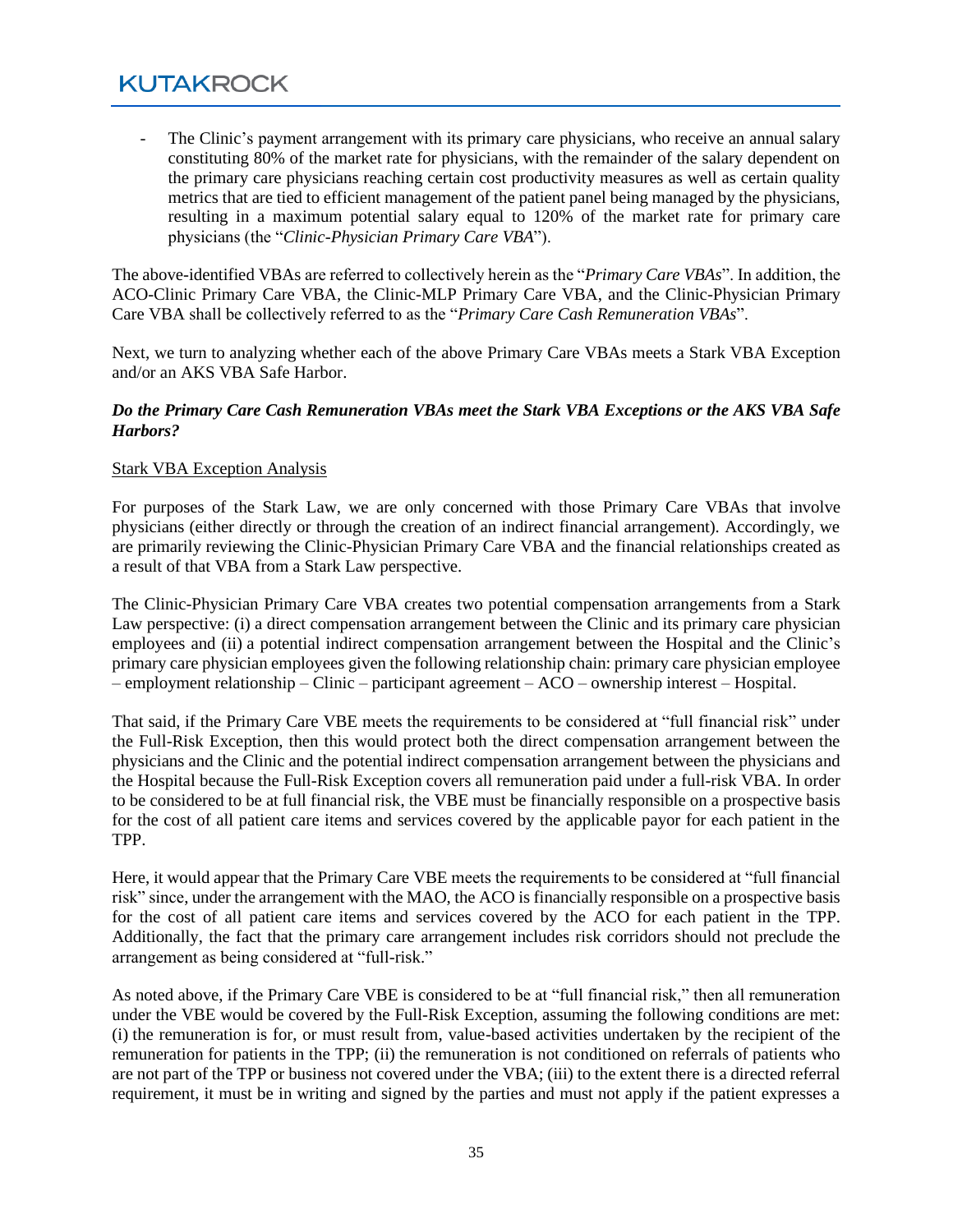preference for a different provider and the patient's insurer determines the provider or the referral is not in the patient's best medical interests in the physician's judgment; (iv) the remuneration is not an inducement to reduce or limit medically necessary items or services to any patient; and (v) records of the methodology for determining, and the actual amount of, remuneration are maintained for six years and made available to the Secretary upon request.

Accordingly, assuming the Full-Risk Exception is met, it would cover the direct compensation arrangement between the Clinic and its employed primary care physicians (allowing those physicians to receive compensation that potentially is 20% in excess of market value).<sup>26</sup> Assuming that there was an indirect compensation arrangement created between the physicians and the Hospital, meeting the Full-Risk Exception would also protect that arrangement, given the changes made to the special rules for indirect compensation arrangements allowing the Stark VBA Exceptions to apply to indirect compensation arrangements.

#### AKS VBA Safe Harbor Analysis

Assuming that the term of the Primary Care VBE is at least one year, the Primary Care VBE will also be considered at full financial risk for purposes of the Full-Risk Safe Harbor.

While the Full-Risk Safe Harbor would clearly cover remuneration exchanged between the ACO and the Clinic, since both of those entities would be parties to the Primary Care VBE, the Full-Risk Safe Harbor does not apply to downstream arrangements. Thus, if the mid-level providers and the physicians were not direct parties to the Primary Care VBE (but rather contracted only with the Clinic with respect to the care of patients in the TPP of the Primary Care VBE), then the Full-Risk Safe Harbor would apply to neither the Clinic-MLP Primary Care VBA nor the Clinic-Physician Primary Care VBA. Accordingly, to allow for such safe harbor protection, the employed mid-level professional and physician employees of the Clinic should be VBE Participants, rather than downstream contractors of the VBE.

Assuming the mid-level professional and physician employees are VBE Participants, then all of the Primary Care Cash Remuneration VBAs should fall within the Full-Risk Safe Harbor so long as the following requirements are met:

- Each of the Primary Care Cash Remuneration VBAs is set forth in writing, is signed by the parties and specifies all the material terms of the VBA, including the term of the VBA and the value-based activities of the VBA;
- The remuneration provided by or shared among the VBE and each VBE Participant: (i) is directly connected to one or more of the VBE's value-based purposes; (ii) does not include the offer or receipt of an ownership or investment interest in an entity or any distributions related to such ownership or investment interest; and (iii) is not exchanged or used for the purpose of marketing items or services furnished by the VBE or VBE Participant to patients or for patient recruitment activities;

<sup>&</sup>lt;sup>26</sup> However, even if the arrangement also met the requirements of the Full-Risk Safe Harbor, which also does not contain a fair market value requirement, the Health System, if tax-exempt, would continue to need to consider any private inurement and private benefit implications of this arrangement.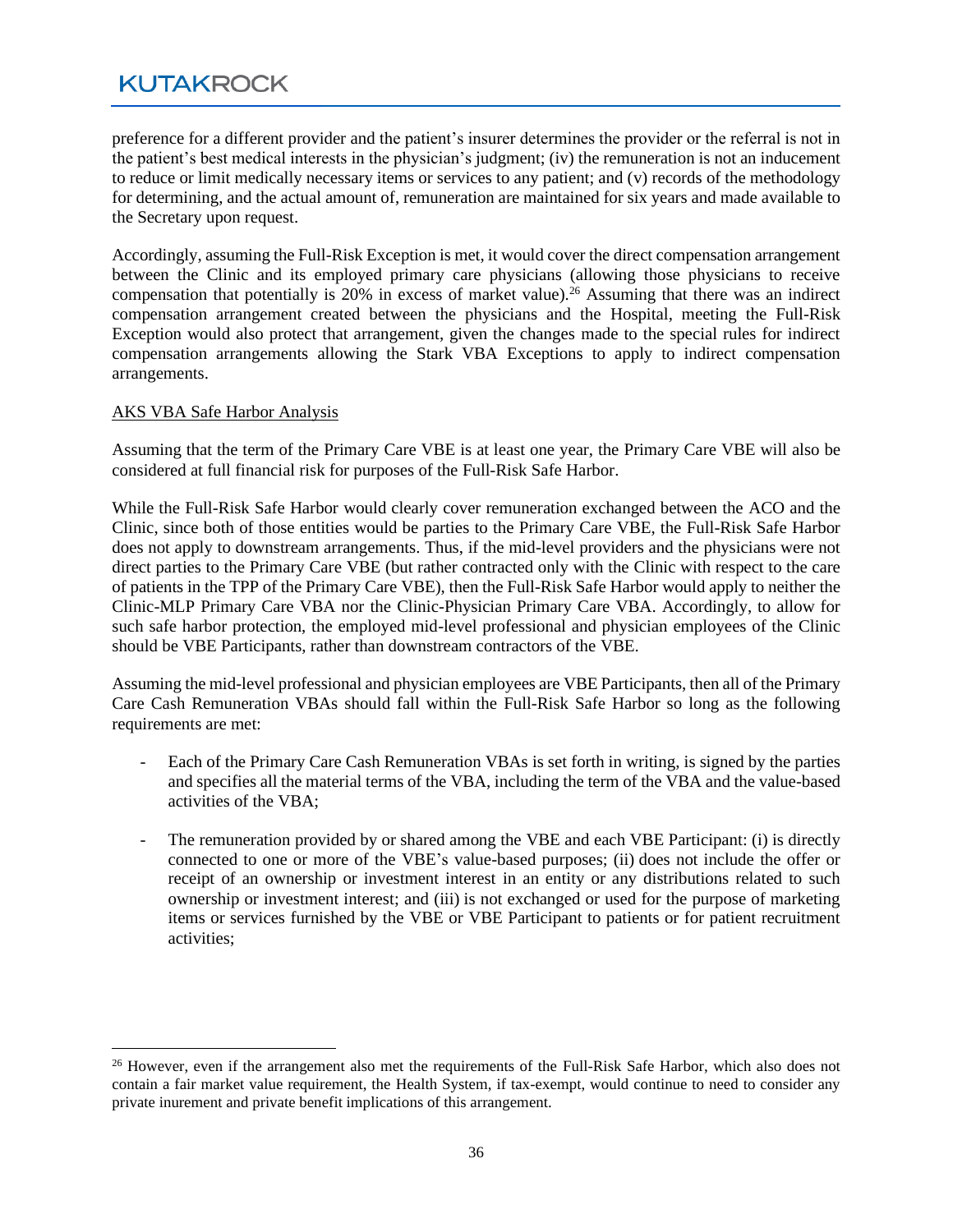- The VBE or VBE Participant offering the remuneration does not take into account the volume or value of, or condition the remuneration on, (i) referrals of patients who are not part of the TPP or (ii) business not covered under the VBA;
- The VBA does not induce parties to reduce or limit medically necessary items or services to any patient;
- The VBE Participant (unless the VBE Participant is a payor) does not claim payment in any form from the payor for items or services covered under the contract or VBA between the VBE and the payor;
- The VBA provides or arranges for a quality assurance program for services furnished to the TPP that (i) protects against underutilization, and (ii) assesses the quality of care furnished to the TPP; and
- Records of methodology for determining, and the actual amount of, remuneration are maintained for six years and made available to the Secretary upon request.

Falling within the Full-Risk Safe Harbor would protect the remuneration paid to the VBE Participants under the Primary Care Cash Remuneration VBAs (including the above market compensation that is paid to the primary care physicians, though the Health System, if tax-exempt, would continue to need to consider any private inurement and/or private benefit implications of this arrangement).

#### *Do the Primary Care Additional Support Tools meet the requirements of a Stark VBA Exception or an AKS VBA Safe Harbor?*

The Primary Care Additional Support Tools would appear to fall under the Full-Risk Exception and the Full-Risk Safe Harbor for the same reasons and under the same conditions as the Primary Care Cash Remuneration VBAs, given these exceptions and safe harbors cover both cash remuneration and in-kind remuneration.

In addition, the Primary Care Additional Support Tools could be structured to fall within the Care Coordination VBA Safe Harbor and the Patient Engagement Tool / Support Safe Harbor, provided all of the conditions relating to those exceptions are met. To review a list of the conditions applicable to the Care Coordination VBA Safe Harbor, see Table 6 on pages 26 – 28 of this White Paper. To review a list of the conditions applicable to the Patient Engagements Tool / Support Safe Harbor, see Table 5 on pages 23 – 25 of this White Paper.

#### **Orthopedic Surgery VBE**

#### *Does the Orthopedic Surgery VBE constitute a VBE under the Final Rules?*

The Orthopedic Surgery VBE is a VBE under the Final Rules because it meets the following four elements:

- *First Element – Value-Based Purpose*: The ACO, Hospital, Clinic, independent physician practices and post-acute care providers are all VBE Participants that are collaborating to achieve one or more of the following value-based purposes: (i) coordinating and managing the care of a TPP (the TPP would be defined as members of the employer-based health plan who are undergoing orthopedic surgery procedures); (ii) potentially improving the quality of care for a TPP (this would be true given the quality-related metrics contained in the Orthopedic Surgery VBE); (iii) appropriately reducing the costs to the health plan, while maintaining the quality of care for the TPP; and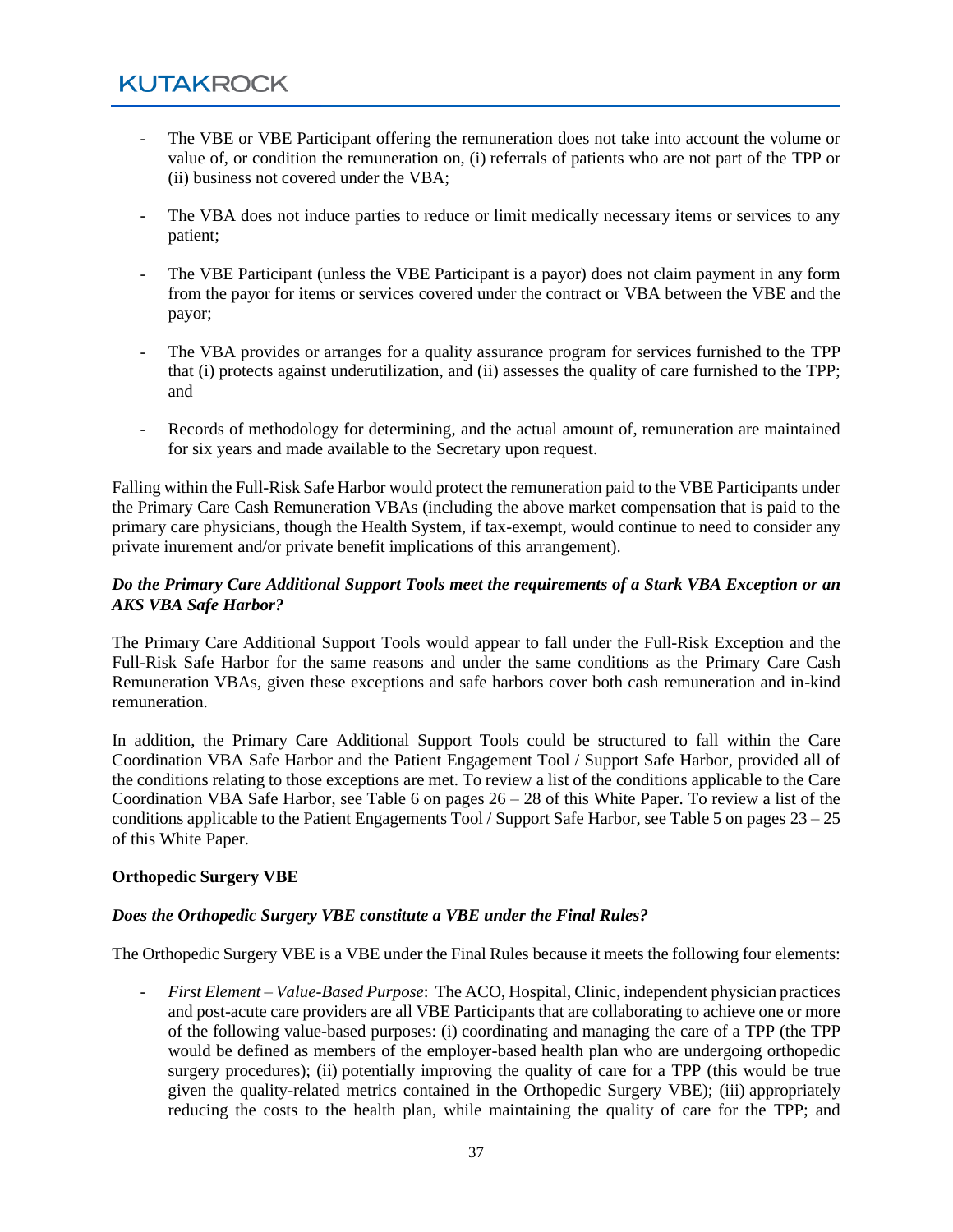(iv) transitioning from health care delivery and payment mechanisms based on the volume of items and services provided to mechanisms based on the quality of care and control of costs of care for a TPP.

- *Second Element – VBE Participants*: Each of the ACO, the Hospital, the Clinic, the independent physician practices and the post-acute care providers are parties to the Orthopedic Surgery VBE.
- *Third Element – Accountable Body/Person*: The participant agreements between the ACO and each of the participants in the Orthopedic Surgery VBE would likely identify the ACO as the entity responsible for the financial and operational oversight of the Orthopedic Surgery VBE, which would meet the accountable body/person element of the VBE definition.
- *Fourth Element – Governing Document*: The participant agreements should, if structured appropriately, serve as the governing document that describes the Orthopedic Surgery VBE and should also describe how the VBE Participants (i.e., the ACO, the Hospital, the Clinic, the independent practices and the post-acute care providers) intend to achieve the value-based purpose of the Orthopedic Surgery VBE.

#### *What are the potential VBAs associated with the Orthopedic Surgery VBE?*

After confirming the existence of the Orthopedic Surgery VBE, we next move to identifying VBAs within the Orthopedic Surgery VBE. These include:

- The arrangement between the ACO and the Hospital pursuant to which the ACO pays the Hospital compensation for its provision of services to a health plan member undergoing an orthopedic procedure, with the compensation being at a set rate, subject to a 10% withhold for meeting certain quality metrics. In addition, under the ACO-Hospital arrangement, the Hospital agrees to a twosided risk arrangement, under which it agrees to share in 10% of the ACO's gains and losses (the "*ACO-Hospital Orthopedic Procedure VBA*");
- The arrangement between the ACO and the Clinic pursuant to which the ACO pays the Clinic compensation for its provision of services to a health plan member undergoing an orthopedic procedure, subject to 10% withhold for meeting certain quality metric targets. In addition, under the ACO-Clinic arrangement, the Clinic agrees to a two-sided risk arrangement, under which the Clinic agrees to share in 5% of the ACO's gains and losses (the "*ACO-Clinic Orthopedic Procedure VBA*");
- The arrangement under which the Clinic compensates its employed orthopedic surgeons, with 10% of the compensation being at risk for meeting certain cost and quality targets relating to health plan members under the Orthopedic Surgery VBE (the "*Clinic-Orthopedic Surgeon VBA*");
- The arrangement between the ACO and the independent physician practices pursuant to which the ACO pays the independent practices compensation for its provision of services to a health plan member undergoing an orthopedic procedure, subject to a 10% withhold for meeting certain quality targets (the "*ACO-Independent Practice Orthopedic Procedure VBA*");
- The arrangement between the independent practices and their employed physicians under which the independent practices distribute funds earned by the practices under the health plan orthopedic surgery program to those physician employees participating in the program as part of its annual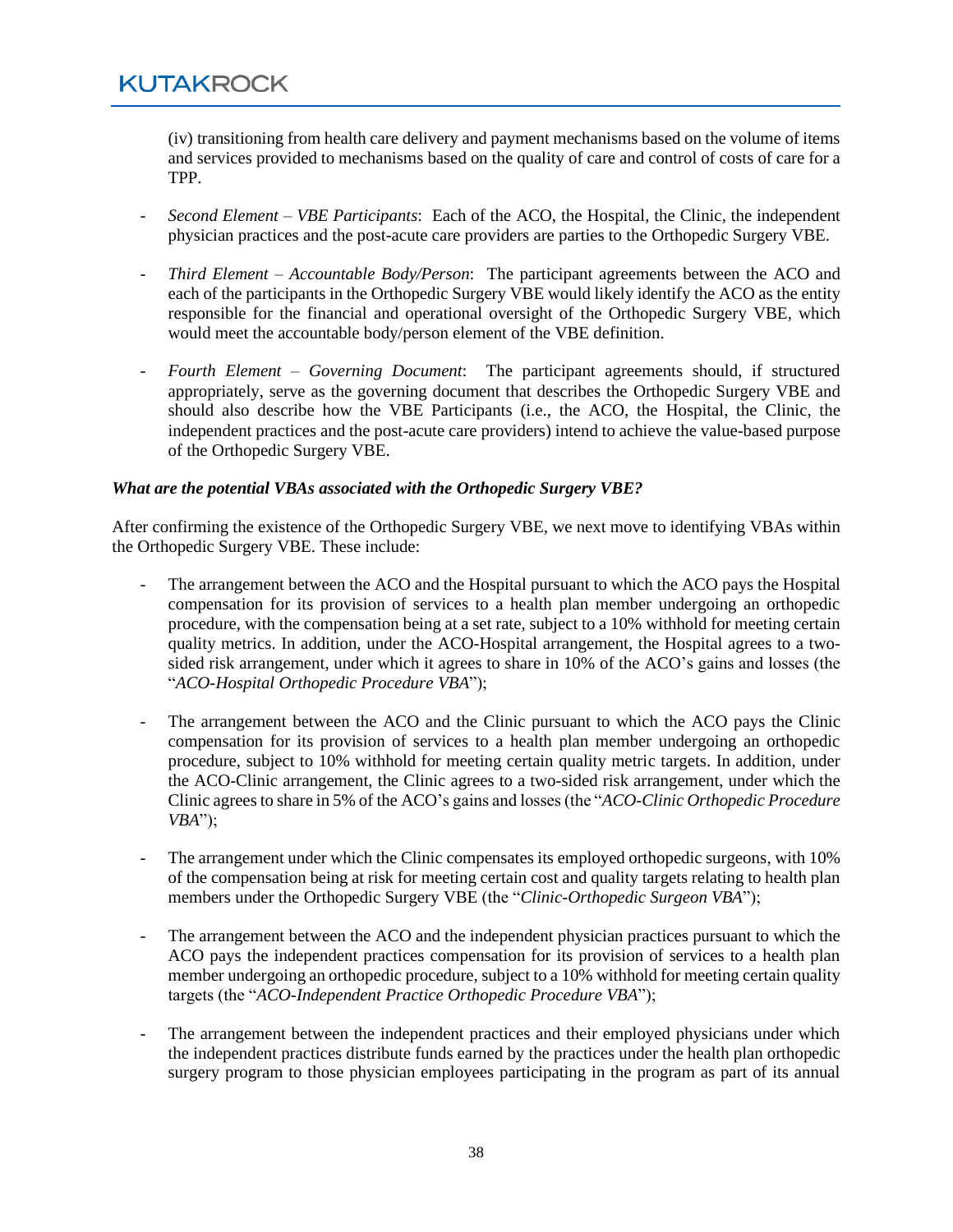profit-sharing arrangement, without any of the funds being at risk for the physician employees (the "*Independent Practices – Employed Physicians VBA*");

- The arrangement between the ACO and the post-acute care providers pursuant to which the ACO pays the post-acute care providers compensation for their provision of services to a health plan member undergoing an orthopedic procedure, subject to a 10% withhold for meeting certain quality metric targets. In addition, under the ACO-post-acute care provider arrangement, the post-acute providers agree to a two-sided risk arrangement, under which they agree to share collectively in 5% of the ACO's gains and losses (the "*ACO – Post-Acute Providers Orthopedic Procedure VBA*");
- The arrangement between the Hospital and the Clinic, the independent orthopedic physician practices and the post-acute care providers under which the Hospital supplies the Clinic, the independent orthopedic physician practices and the post-acute care providers care coordination and management personnel who will assist in managing the care of health plan members who have undergone orthopedic procedures (the "*Care Coordination Orthopedic Procedure VBA*"); and
- The arrangement between the ACO and the DMEPOS provider under which the DMEPOS provider agrees to supply health plan members who have undergone orthopedic procedures with DMEPOS items (the "*Orthopedic Procedure DME VBA*").

The above VBAs are collectively referred to herein as the "*Orthopedic Surgery VBAs*". Next, we turn to analyzing whether each of the Orthopedic Surgery VBAs within the Orthopedic Surgery VBE falls into a Stark VBA Exception and/or an AKS VBA Safe Harbor.

#### *Do the Orthopedic Surgery VBAs that implicate the Stark Law fall within a Stark VBA Exception?*

Of the Orthopedic Surgery VBAs within the Orthopedic Surgery VBE, only those involving physicians implicate the Stark Law; hence, only the Clinic-Orthopedic Surgeon VBA, the Independent Practices *–* Employed Physicians VBA, and the Care Coordination Orthopedic Procedure VBA need to be analyzed to determine whether they fall within the Stark VBA Exceptions.

#### Clinic-Orthopedic Surgeon VBA

Turning first to an analysis of the Clinic-Orthopedic Surgeon VBA, that VBA creates two potential compensation arrangements from a Stark Law perspective, one involving a direct compensation arrangement between the Clinic and its orthopedic surgeons and the other involving a potential indirect compensation arrangement between the Hospital and the Clinic's orthopedic surgeon employees given the following relationship chain: orthopedic surgeon employee – employment relationship – Clinic – participant agreement – ACO – ownership interest – Hospital.

The Orthopedic Surgery VBE does not meet the Full-Risk Exception because the VBE is not at full financial risk since the ACO is required to cover only 20% of loss under the program. However, since the orthopedic surgeons are responsible for forgoing at least 10% of the total value of the remuneration the surgeons could potentially receive under the Clinic-Orthopedic Surgeon VBA based on their meeting certain cost and quality targets, the Meaningful Downside Risk Exception could be met, assuming the other conditions of the exception are satisfied. These include: (i) a description of the nature and extent of the physician's downside financial risk being set forth in writing; (ii) the methodology used to determine the amount of remuneration being set in advance of the undertaking of value-based activities for which the remuneration is paid; (iii) the remuneration being for or resulting from value-based activities undertaken by the recipient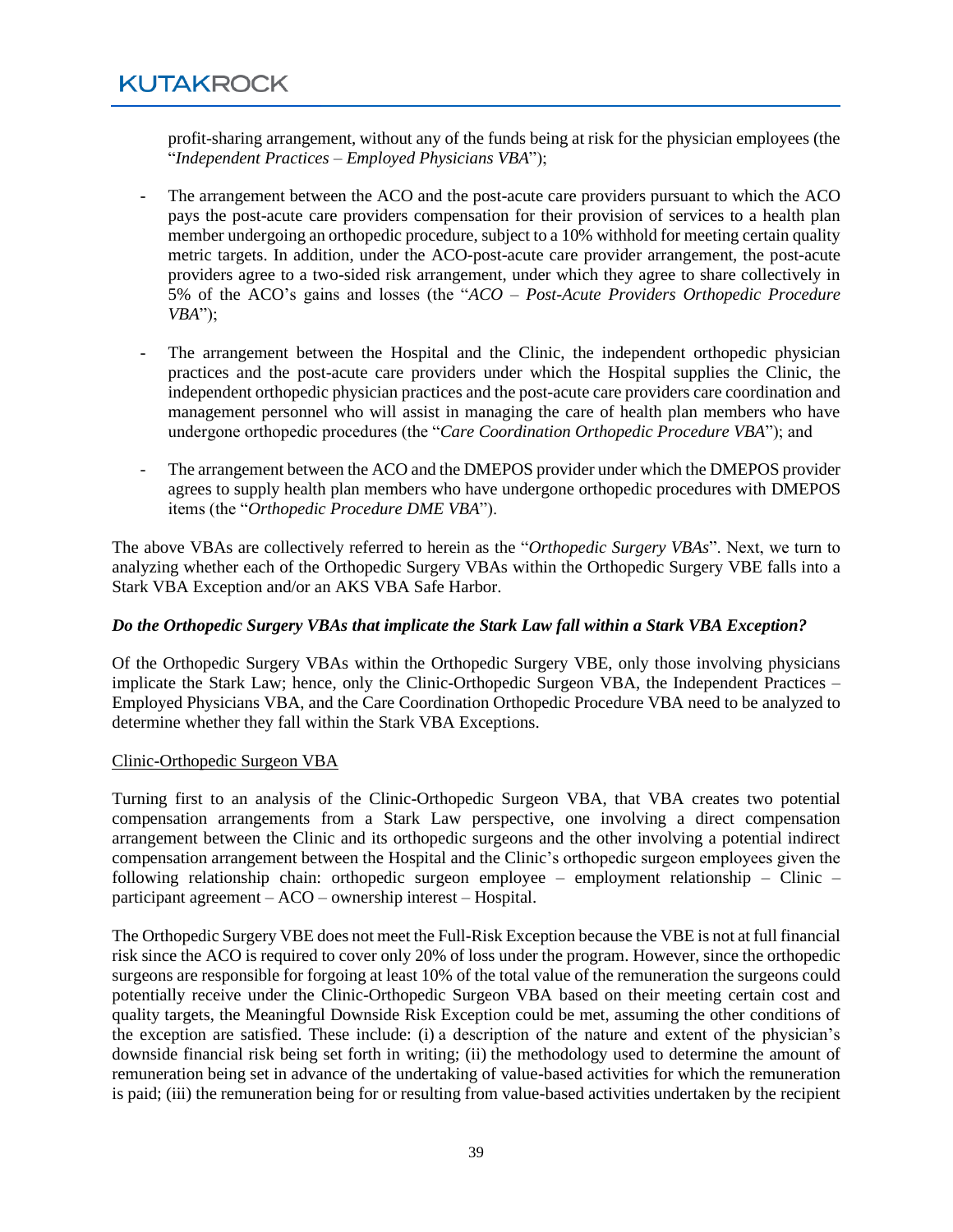of the remuneration for patients in the TPP; (iv) the remuneration not being conditioned on referrals of patients who are not part of the TPP or business not covered under the VBA; (v) if there is a directed referral requirement, the requirement (A) being in writing and signed by the parties, and (B) not applying if the patient expresses a preference for a different provider, the patient's insurer determines the provider or the referral is not in the patient's best medical interests in the physician's judgment; (vi) the remuneration not being an inducement to reduce or limit medically necessary items or services to any patient; and (vii) the records of methodology for determining, and the actual amount of, remuneration being maintained for six years and made available to the Secretary upon request.

Accordingly, assuming the Meaningful Downside Risk Exception is met, it would cover the direct compensation arrangement between the Clinic and its employed orthopedic surgeons (which would allow the Clinic to compensate the surgeons without having to confirm the fair market value of the compensation, at least from a Stark Law perspective). $27$ 

Additionally, assuming that there was an indirect compensation arrangement created between the surgeons and the Hospital, falling within the Meaningful Downside Risk Exception would also protect that arrangement, given the changes made to the special rules for indirect compensation arrangements, which allow the Stark VBA Exceptions to apply to indirect compensation arrangements.

#### The Independent Practices *–* Employed Physicians VBA

The Independent Practices *–* Employed Physicians VBA also creates two potential compensation arrangements from a Stark Law perspective: (i) a direct compensation arrangement between the independent practice and the employed physician and (ii) a potential indirect compensation arrangement between the Hospital and the employed independent practice physicians given the following relationship chain: independent practice physician – employment relationship – independent practice – participant agreement – ACO – ownership interest – Hospital.

As with the Clinic-employed orthopedic surgeons, the Full-Risk Exception is not met. However, unlike the situation with the Clinic-employed orthopedic surgeons, the Meaningful Downside Risk Exception is not met with respect to the independent practice physicians since their compensation from the health plan arrangement is not at-risk based on meeting quality metrics (rather, these physicians' compensation from the arrangement is through funds distributed to the physicians who participate in the program based on the practices' annual profit-sharing plan).

Beginning in 2022, a failure to meet the Meaningful Downside Risk Exception would not present concerns with respect to the direct compensation arrangement between the independent practices and the employed physicians, assuming the independent practices meet the qualifications of a group practice. This is due to the changes made in the Stark Law Final Rule to the special rules for productivity bonuses and profit shares. These revised special rules, which are effective January 1, 2022, allow for "profits from designated health services that are directly attributable to a physician's participation in a value-based enterprise . . . to be distributed to the participating physician" without the compensation being based on the volume or value of the physician's referrals. Accordingly, compensating the physicians who participate in the program through a distribution under the practices' annual profit-sharing plan should meet the requirements of these new group practice special rules.

<sup>&</sup>lt;sup>27</sup> The Clinic would continue to need to comply with the AKS, which, depending on the safe harbor, may include a fair market value requirement. Additionally, the Clinic, if tax-exempt, would also have to comply with tax-exempt considerations relating to private benefit and private inurement.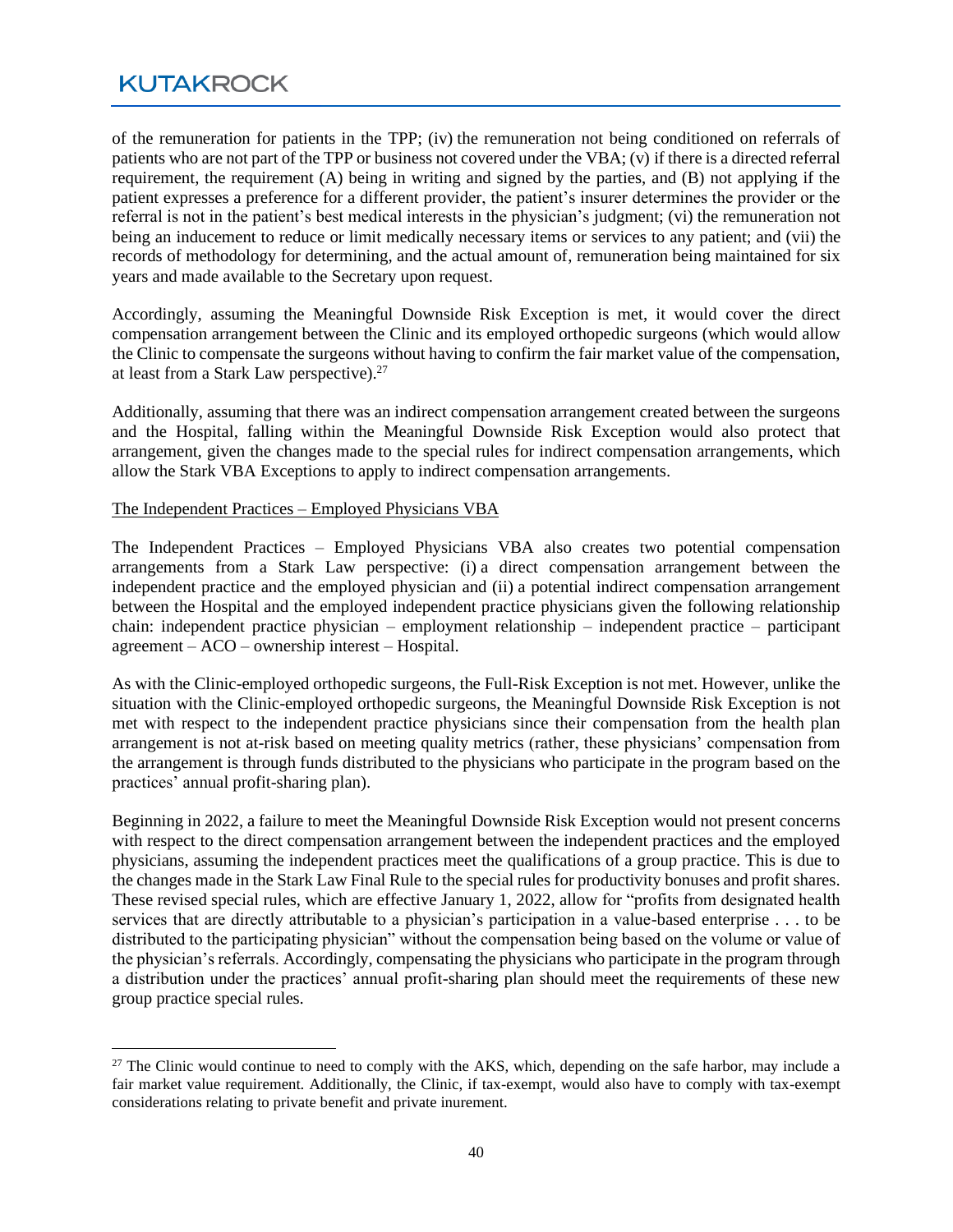However, the special rules for productivity bonuses and profit shares would not provide protection for the potential indirect compensation arrangement between the Hospital and the independent practice physicians, as the group practice rule changes do not assist with protection for that compensation arrangement (rather, only the exceptions available at 42 CFR 411.355, 411.357(p) and 411.357(aa) are available to protect the potential indirect compensation arrangement between the Hospital and the independent practice physicians).

Accordingly, meeting the Meaningful Downside Risk Exception would be helpful for purposes of the potential indirect compensation arrangement between the Hospital and the independent practice physicians, and the independent physician practices should likely alter their compensation arrangement with their employed physicians to take advantage of that exception.<sup>28</sup> This would require the independent practices to place at least 10% of their compensation under the Independent Practices *–* Employed Physicians VBA at risk based on the physicians meeting the value-based purpose(s) of the Orthopedic Surgery VBE.

#### Care Coordination Orthopedic Procedure VBA

Under the Care Coordination Orthopedic Procedure VBA, the Hospitalsupplies care coordination personnel to various participants, including the Clinic and the independent practices, to assist in the coordination of care of the patients undergoing the orthopedic procedures. Assuming that there is benefit provided to the Clinic and independent practices through the arrangement, the Care Coordination Orthopedic Procedure VBA creates a potential indirect compensation arrangement between the Hospital and the physician employees of the Clinic and the independent practices.

However, if both the Clinic-Orthopedic Surgeon VBA and the Independent Practices *–* Employed Physicians VBA are structured to meet the Meaningful Downside Risk Exception, that could also provide protection for the care coordination personnel being provided by the Hospital, so long as the parties structure the care coordination personnel to be part of the Clinic-Orthopedic Surgeon VBA and the Independent Practices *–* Employed Physicians VBA.

Alternatively, the Care Coordination Orthopedic Procedures VBA could also likely be structured to meet the Outcome Measure VBA Exception. This would require the following conditions to be met:

- The Care Coordination Orthopedic Procedures VBA is set forth in a written "care coordination agreement" that includes a description of (i) the care coordination and other value-based activities involved in the arrangement, (ii) how these activities are expected to further the value-based purpose(s) of the Orthopedic Procedures VBE, (iii) the TPP of the VBA (i.e., health plan members who are undergoing orthopedic procedures covered by the arrangement), (iv) the type of the remuneration and the methodology used to determine the remuneration (which must be set in advance prior to the undertaking of the value-based activities for which the remuneration is paid), and (v) the outcome measures against which the Clinic physicians and independent practice physicians will be assessed, if any.
- The outcome measures identified in the care coordination agreement must be "objective and measurable" in a way that quantifies (i) improvements in, or maintenance of, the quality of patient care or (ii) a reduction in the costs to or growth in expenditures of the health plan while maintaining

 $28$  While the Independent Practices – Employed Physicians VBA could also potentially meet the Outcome Measure VBA Exception, given the more onerous requirements of that exception (as compared to the Meaningful Downside Risk Exception), all other things being equal, we would generally recommend the independent practices to amend their compensation arrangement with their employed physicians to meet the Meaningful Downside Risk Exception.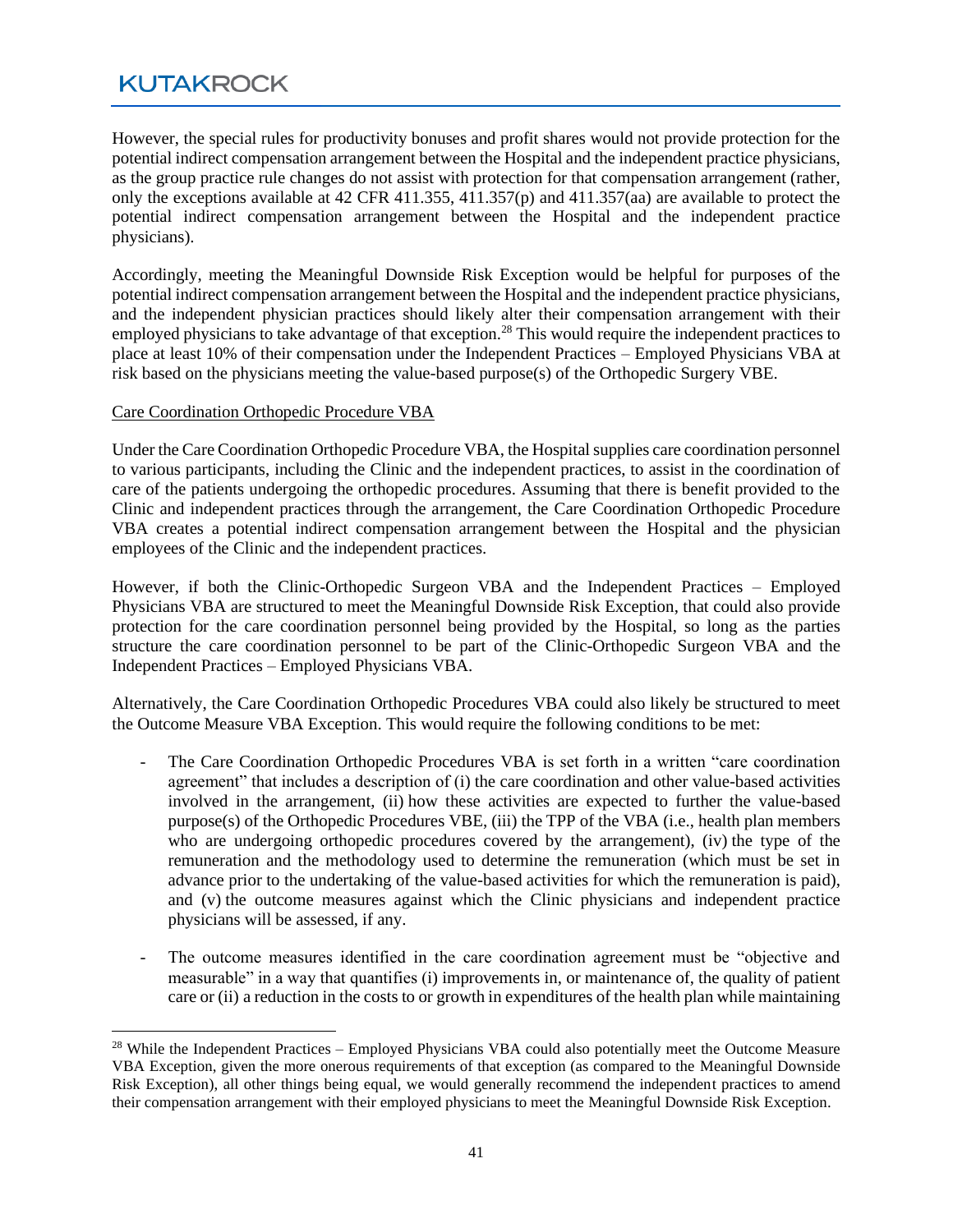or improving the quality of patient care. Monitoring of the outcome measures must be done by the Orthopedic Surgery VBE or one of the VBE Participants at least annually, during which the following items must be monitored: (A) whether the parties have furnished the value-based activities required under the arrangement, (B) whether and how continuation of the value-based activities is expected to further the value-based purpose of the Orthopedic Surgery VBE, and (C) progress toward attainment of the outcome measure(s), if any, against which the recipient of the remuneration is assessed. Finally, the care coordination agreement must set forth the requirements of the Outcome Measure VBA Exception with respect to the results of monitoring.

- The remuneration under the care coordination agreement must be for or result from value-based activities undertaken by the physicians for patients in the TPP; the remuneration may not be conditioned on referrals of patients who are not part of the TPP or business not covered under the Care Coordination Orthopedic Procedures VBA; and the remuneration may not be an inducement to reduce or limit medically necessary items or services to any patient.
- The Care Coordination Orthopedic Procedures VBA must be commercially reasonable.
- If there is a directed referral requirement included in the arrangement, the requirement must (i) be in writing and signed by the parties, and (ii) not apply if the patient expresses a preference for a different provider, the patient's insurer determines the provider or the referral is not in the patient's best medical interests in the physician's judgment.
- Records of methodology for determining, and the actual amount of, remuneration must be maintained for six years and made available to the Secretary upon request.

Structuring the Care Coordination Orthopedic Procedure VBA in a manner that meets the Outcome Measures VBA Exception would protect the indirect compensation arrangement that may be created between the Hospital and the Clinic-employed orthopedic surgeons and the physicians affiliated with the independent practices, given the changes CMS made in the Stark Law Final Rule specifying that the Stark VBA Exceptions are available exceptions for indirect compensation arrangements.

#### *Do the Orthopedic VBAs fall within the AKS VBA Safe Harbors?*

Full-Risk Safe Harbor, CMS-Sponsored Model Arrangements Safe Harbor and CMS-Sponsored Model Patient Incentives Safe Harbor: Not Applicable to Any of the Orthopedic Procedure VBAs

From an AKS VBA Safe Harbor perspective, the Orthopedic Procedure VBAs do not meet the Full-Risk Safe Harbor (since the Orthopedic Surgery VBE is not assuming full-financial risk) or either the CMS-Sponsored Model Arrangements Safe Harbor or the CMS-Sponsored Model Patient Incentives Safe Harbor (since the Orthopedic Surgery VBE does not involve a CMS-Sponsored Model).

#### Substantial Downside Risk Safe Harbor: ACO – Hospital Orthopedic Procedure VBA and ACO – Clinic Orthopedic Procedure VBA

In order to meet the Substantial Downside Risk Safe Harbor, both (i) the Orthopedic Surgery VBE would need to assume "*substantial downside financial risk*" from the health plan for at least one year and (ii) the VBE Participant would need to be at risk for a "*meaningful share*" of the Orthopedic Surgery VBE's downside financial risk.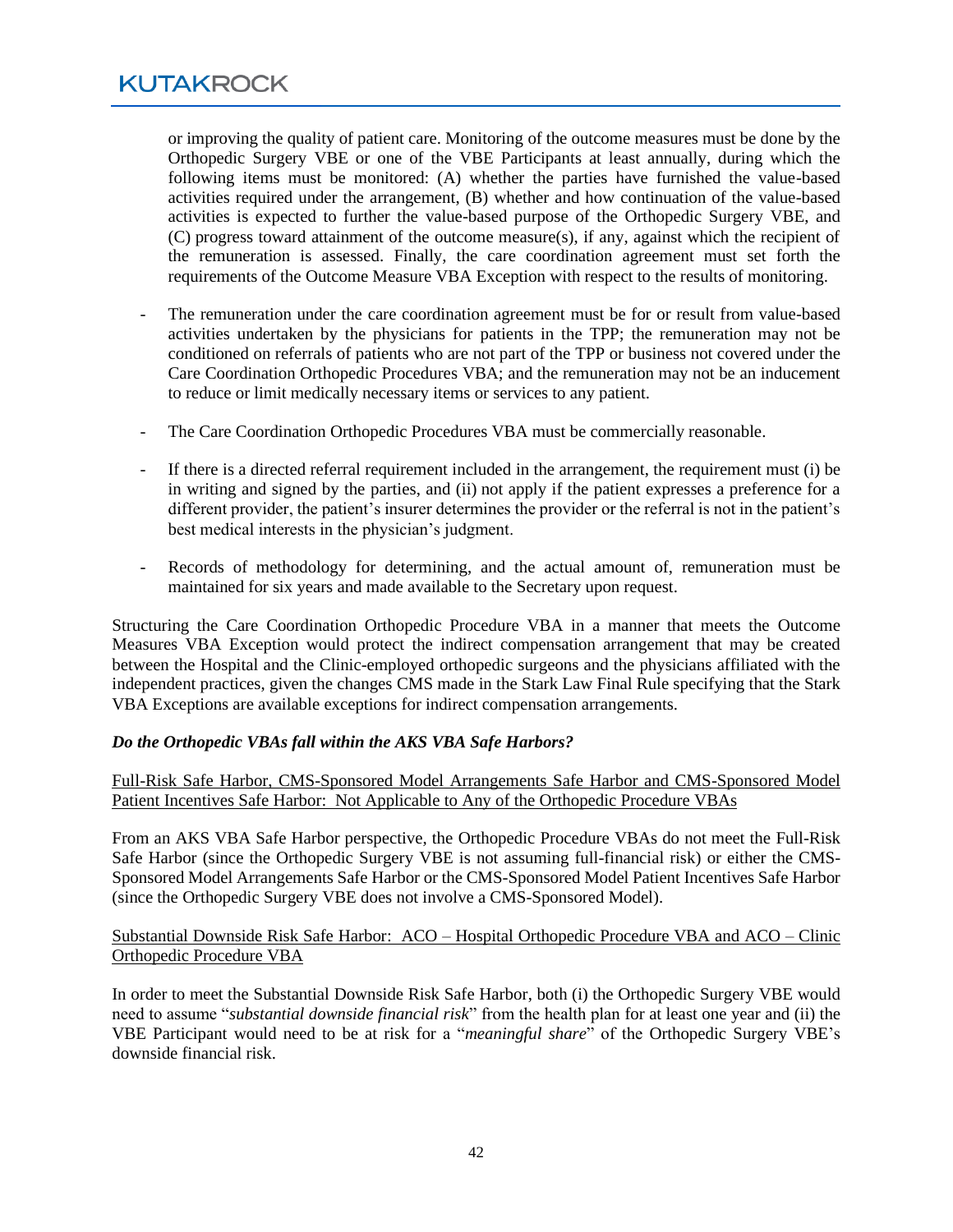While there are multiple methods for a VBE to assume "*substantial downside financial risk*," the method most applicable to the Orthopedic Surgery VBE is the episode of care method applying to multiple care settings. This method requires the Orthopedic Surgery VBE to assume financial risk equal to at least 20% of any loss, where (i) loss and savings are calculated by comparing current expenditures for all items and services furnished to the TPP pursuant to a clinical episode of care that are covered by the health plan to a bona fide benchmark designed to approximate the expected total cost of such care for the defined clinical episode of care and (ii) the parties design the clinical episode of care to cover items and services collectively furnished in more than one care setting. Here, the Orthopedic Surgery VBE appears to have assumed "*substantial downside financial risk*" given that the ACO is at risk for up to 20% of any loss incurred by the ACO in its provision of care to health plan members undergoing the orthopedic procedures within the health benefit program.

Next, looking at the "*meaningful share*" element, this requires either of the following to be satisfied:

- Two-Sided Financial Risk: The VBE Participant assumes two-sided risk for at least 5% of the losses and savings, as applicable, realized by the VBE pursuant to its assumption of substantial downside financial risk; or
- Per-Patient Payment: The VBE Participant receives from the VBE a prospective, per-patient payment on a monthly, quarterly or annual basis for a predefined set of items and services furnished to the TPP, designed to approximate the expected total cost of expenditures for the predefined set of items and services, and does not claim payment in any form from the payor for the predefined items and services.

Here, of the Orthopedic Surgery VBAs, the ACO – Hospital Orthopedic Procedure VBA and the ACO – Clinic Orthopedic Procedure VBA appear to meet the "*meaningful share*" element, since the Hospital agrees to assume 10% two-sided risk and the Clinic agrees to assume 5% two-sided risk.<sup>29</sup>

Accordingly, the ACO – Hospital Orthopedic Procedure VBA and the ACO – Clinic Orthopedic Procedure VBA would be able to meet the Substantial Downside Risk Safe Harbor if all of the following conditions are met:

- Each VBA is set forth in writing, is signed by the parties in advance of, or contemporaneously with, the commencement of the VBA and any material change to the VBA, and specifies all material terms, including (i) terms evidencing that the Orthopedic Surgery VBE is at substantial downside financial risk or will assume such risk in the next six months for the TPP, (ii) a description of the manner in which the Hospital and Clinic has a meaningful share of the VBE's substantial downside financial risk, and (iii) the value-based activities, the TPP, and the type of remuneration exchanged;
- Remuneration provided by, or shared among, the Orthopedic Surgery VBE and the Hospital and Clinic: (i) is directly connected to one or more of the Orthopedic Surgery VBE's value-based purposes, at least one of which must be: (A) coordination and managing the care of a TPP, (B) improving the quality of care for a TPP, or (C) appropriately reducing the costs to or growth in expenditures of the health plan without reducing the quality of care for a TPP; (ii) is used predominately to engage in value-based activities that are directly connected to the items and services for which the Orthopedic Surgery VBE has assumed substantial downside financial risk;

<sup>&</sup>lt;sup>29</sup> Note that the post-acute providers collectively agree to 5% two-sided risk, but since there are multiple post-acute providers who comprise the 5% meaningful share, it does not appear that the ACO – Post Acute Provider Orthopedic Procedure VBA meets the "*meaningful share*" requirement of the Substantial Downside Risk Safe Harbor.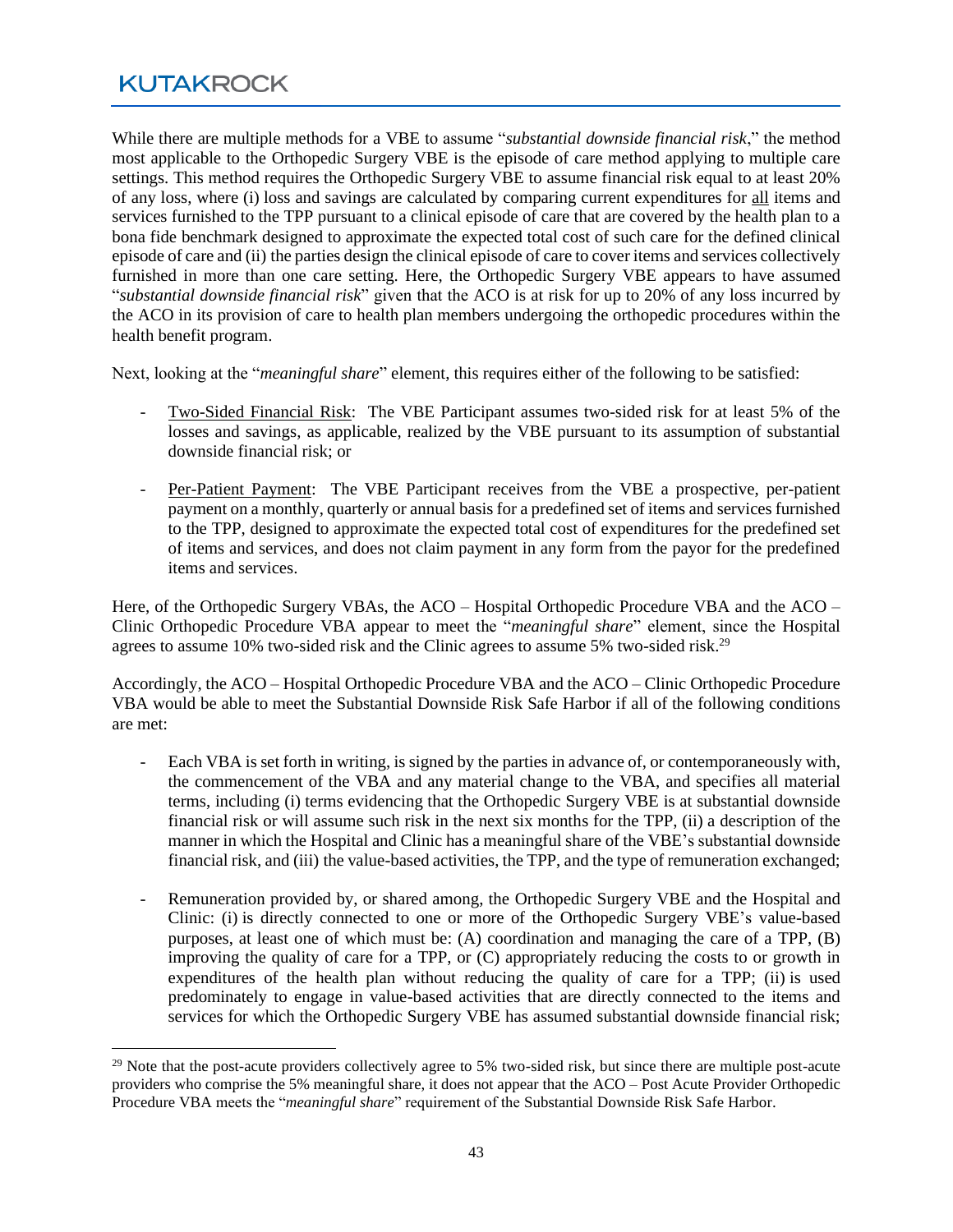(iii) does not include the offer or receipt of an ownership/investment interest in an entity or any distributions related to such ownership/investment interest; and (iv) is not exchanged or used for the purpose of marketing items/services furnished by the Orthopedic Surgery VBE or VBE Participant to patients or for patient recruitment activities;

- The Orthopedic Surgery VBE or VBE Participant offering the remuneration does not take into account the volume or value of, or condition the remuneration on, (i) referrals of patients who are not part of the TPP, or (ii) business not covered under the VBA;
- The VBA does not (i) limit the VBE Participant's ability to make decisions in the best interests of its patients or (ii) direct or restrict referrals to a particular provider, practitioner, or supplier if (A) the patient expresses a preference for a different provider; (B) the patient's payor determines the provider or (C) the direction or restriction is contrary to applicable law under Titles XVIII or XIX of the Social Security Act;
- The VBA does not induce parties to reduce or limit medically necessary items or services to any patient; and
- Records of methodology for determining, and the actual amount of, remuneration must be maintained for six years and made available to the Secretary upon request.

#### ACO – Independent Practice Orthopedic Procedure VBA and ACO – Post-Acute Provider Orthopedic Procedure VBA

While, as discussed above, the Orthopedic Surgery VBE assumes "*substantial downside financial risk*," the independent practices under the ACO – Independent Practice Orthopedic Procedure VBA and the postacute providers under the ACO – Post-Acute Providers Orthopedic Procedure VBA do not assume a "*meaningful share*" of the VBE's "*substantial downside financial risk*;" accordingly, neither the ACO – Independent Practice Orthopedic Procedure VBA nor the ACO – Post-Acute Providers Orthopedic Procedure VBA fall within the Substantial Downside Risk Safe Harbor.

The ACO – Independent Practice Orthopedic Procedure VBA and the ACO – Post-Acute Providers Orthopedic Procedure VBA may, however, meet the Outcomes-Based Payment Safe Harbor. To fall within this safe harbor, the ACO – Independent Practice Orthopedic Procedure VBA and the ACO – Post-Acute Providers Orthopedic Procedure VBA would need to meet the following requirements:

- Each VBA will need to be set forth in a written agreement that has a term of at least one year and states at a minimum (i) a general description of the services to be performed by the ACO and the independent practice, (ii) the outcome measure(s) that must be achieved to receive the outcomesbased payment, (iii) the clinical evidence or credible medical support relied on by the parties to select the outcome measure(s), and (iv) the schedule for the parties to regularly monitor and assess the outcome measure(s);
- The "outcome measures" identified in the written agreement must be "legitimate" and based on a benchmark that is used to quantify (i) improvements in, or the maintenance of improvements in, the quality of patient care, or (ii) a *material* reduction in the costs to or growth in expenditures of payors while maintaining or improving the quality of patient care, or both (i) and (ii). Additionally, the written agreement should set forth the parties' plans (A) to regularly monitor and assess the independent practices' performance with respect to the outcome measure(s), including the impact of the VBA on patient quality of care, as well as (B) to periodically assess, and as necessary revise,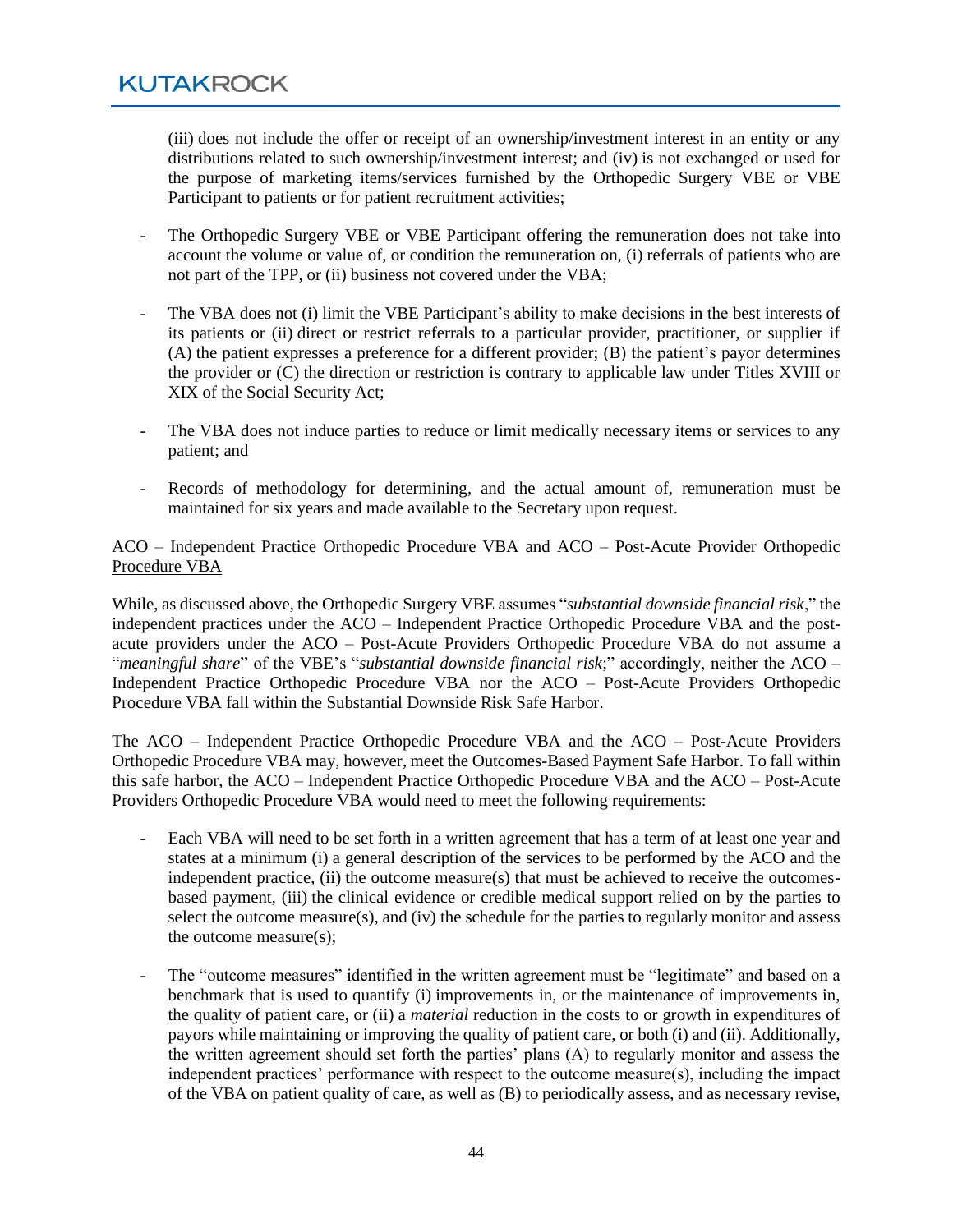benchmarks and remuneration to ensure the remuneration is consistent with fair market value in an arm's-length transaction. The ACO should also have established policies and procedures, and the written agreement should allow the ACO to use the policies and procedures, to correct identified material performance failures or deficiencies in quality of care resulting from the VBA;

- The methodology for determining the outcomes-based payments payable by the ACO to the independent practices over the term of the arrangement is (i) "set in advance," (ii) commercially reasonable, (iii) consistent with fair market value and (iv) not determinized in a manner that *directly* takes into account the volume or value of referrals or business otherwise generated between the parties; and
- The written agreement does not limit any party's ability to make decisions in a patient's best interest or induce any party to reduce or limit medically necessary items and services.

Finally, in the event the ACO – Independent Practice Orthopedic Procedure VBA and/ or the ACO – Post-Acute Providers Orthopedic Procedure VBA does not meet the Outcomes-Based Payment Safe Harbor, the arrangement would be subject to traditional fraud and abuse analysis.

With respect to the ACO – Independent Practice Orthopedic Procedure VBA, given that under that VBA, the ACO pays the independent practices primarily for professional services, along with a 10% withhold for meeting certain quality metric targets, the arrangement may be able to meet a traditional safe harbor (e.g., the personal services and management contracts safe harbor) and/or may be determined to pose a low amount of risk under the AKS.

The facts and circumstances of the ACO – Post-Acute Providers Orthopedic Procedure VBA would also need to be reviewed to determine whether the arrangement falls into a traditional AKS safe harbor and/or to determine the level of risk posed by the arrangement under the AKS, though we note that the ACO – Post-Acute Providers Orthopedic Procedure VBA may involve somewhat greater risk, depending on the facts, than the ACO – Independent Practice Orthopedic Procedure VBA, given that the post-acute providers are eligible to participate in the upside of the ACO's arrangement with the health plan.

#### Clinic – Orthopedic Surgeon VBA and Independent Practices – Employed Physicians VBA

Unless the Clinic-affiliated orthopedic surgeons and the physicians employed by the independent practices are parties directly to the Orthopedic Procedures VBE, they would not be eligible for any of the AKS VBA Safe Harbors, since those safe harbors do not protect downstream arrangements. In that event, the arrangements would be subject to a traditional AKS analysis.

Although these VBAs meet the Meaningful Downside Risk Exception for purposes of the Stark Law, they would not meet the analogous AKS VBA Safe Harbor, because the physicians are not assuming a "*meaningful share*" of the "*substantial downside financial risk*" that the Orthopedic Procedures VBE is assuming from the benefit plan.<sup>30</sup>

Accordingly, since these VBAs involve cash remuneration, the only exception available for the VBAs is the Outcome-Based Payments Safe Harbor. That safe harbor would be available to the VBAs assuming they are structured to meet the conditions of the safe harbor. Accordingly, the parties would need to undergo the same analysis and meet the same conditions as set forth immediately above in the discussion of the

<sup>&</sup>lt;sup>30</sup> This is true even though the physicians' compensation is at risk under the VBAs, because the physicians are not obligated to share in at least 5% of the Orthopedic Surgery VBE's obligation to pay losses back to the health plan.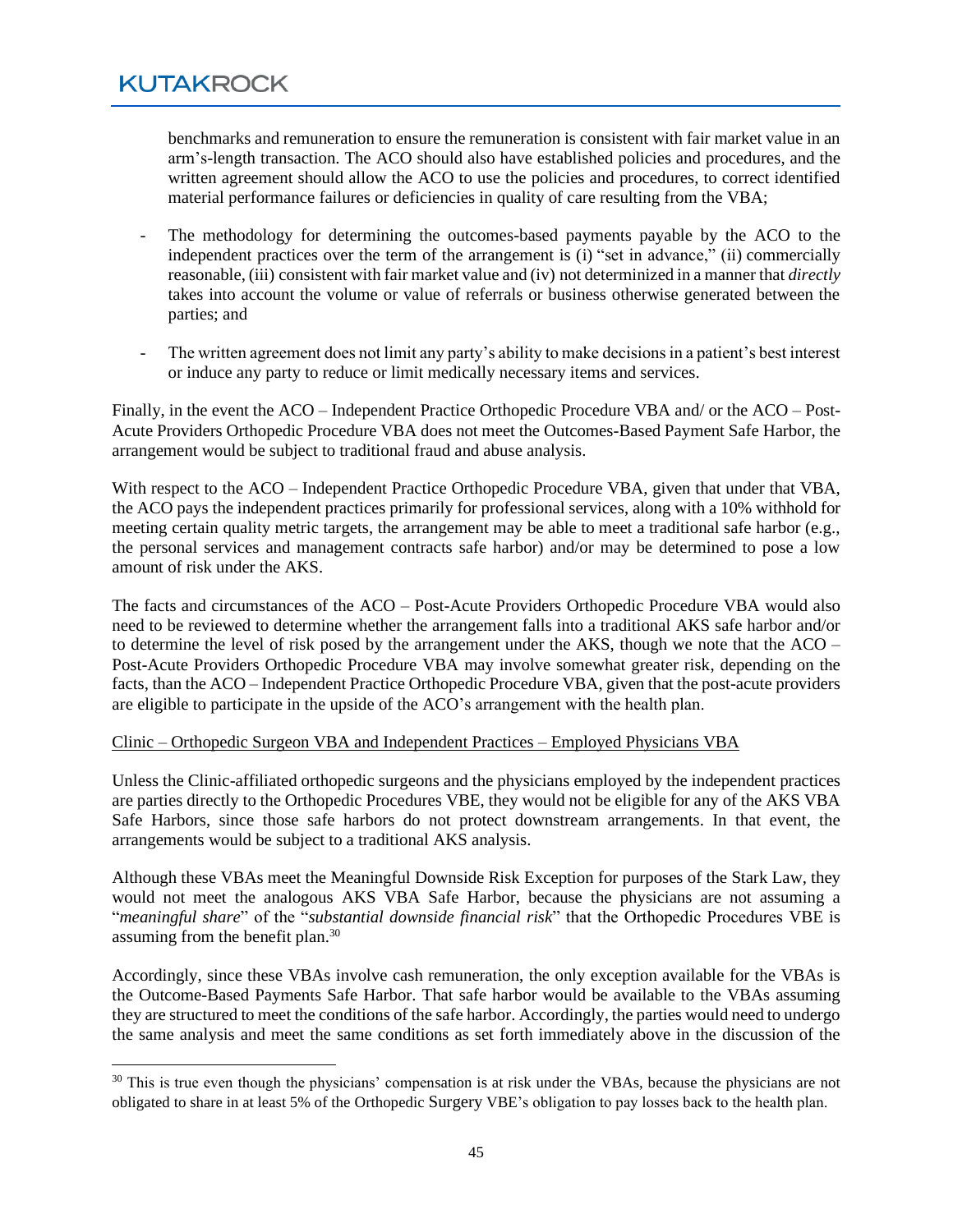ACO – Independent Practice Orthopedic Procedure VBA and the ACO – Post-Acute Provider Orthopedic Procedure VBA.

#### Care Coordination Orthopedic Procedure VBA

The Care Coordination Orthopedic Procedure VBA should be capable of being structured to fall within the Care Coordination VBA Safe Harbor. That safe harbor protects in-kind remuneration exchanged between a VBE and VBE Participant or between VBE Participants of a VBA, provided the remuneration (i) is used predominately to engage in value-based activities that are directly connected to the coordination and management of care for the TPP and does not result in more than incidental benefits to persons outside the TPP, and (ii) is not exchanged or used (A) more than incidentally for the recipient's billing or financial management services, (B) for the purpose of marketing items or services furnished by the VBE or a VBE Participant to patients or (C) for patient recruitment activities. The term "coordination and management of care" means the deliberate organization of patient care activities and sharing of information between two or more VBE Participants, one or more VBE Participants and the VBE or one or more VBE Participants and patients, that is designed to achieve safer, more effective or more efficient care to improve the health outcomes of the TPP.

Given that, under the Care Coordination Orthopedic Procedure VBA, the Hospital is furnishing a care coordinator registered nurse to the Clinic, the independent orthopedic physician group and the post-acute care provider to assist those providers in managing the care of health plan beneficiaries who have undergone orthopedic procedures that are subject to the health plan's program, it would appear the Care Coordination Orthopedic Procedure VBA is the type of arrangement that qualifies for protection under the Care Coordination VBA Safe Harbor, though the arrangement between the Hospital and the Clinic and the orthopedic physician group would need to be amended to meet the cost contribution requirements set forth below. To ensure safe harbor protection, the following conditions would need to be met:

- The Care Coordination Orthopedic Procedure VBA must be commercially reasonable, considering both the VBA itself and all Orthopedic Procedure VBAs within the Orthopedic Surgery VBE;
- The terms of the Care Coordination Orthopedic Procedure VBA must be set forth in writing and signed by the parties in advance of, or contemporaneously with, the commencement of the VBA and any material change to the VBA. The writing must state at a minimum the following: (i) the value-based purpose(s) of the value-based activities provided for in the VBA, (ii) the value-based activities to be undertaken by the parties to the VBA,  $(iii)$  the term of the VBA,  $(iv)$  the TPP,  $(v)$  a description of the remuneration, (vi) either the Hospital's cost of providing the care coordination nurse and the reasonable accounting methodology used by the Hospital to determine its cost, or the fair market value of the care coordination nurse, (vii) the percentage and amount contributed by the Clinic and the orthopedic physician group, (viii) if applicable, the frequency of the Clinic's and orthopedic physician group's contribution payments for ongoing costs, and (ix) the outcome or process measure(s) against which the Clinic and the orthopedic physician group will be measured;
- The parties to the VBA must establish one or more legitimate outcome or process measures that (i) the parties reasonably anticipate will advance the coordination and management of care for the TPP based on clinical evidence or credible medical or health sciences support, (ii) include one or more benchmarks that are related to improving or maintaining improvements in the coordination and management of care for the TPP, (iii) are monitored, periodically assessed, and prospectively revised as necessary to ensure that the measure and its benchmark continue to advance the coordination and management of care to the TPP, (iv) relate to the remuneration exchanged under the VBA, and (v) are not based solely on patient satisfaction or patient convenience;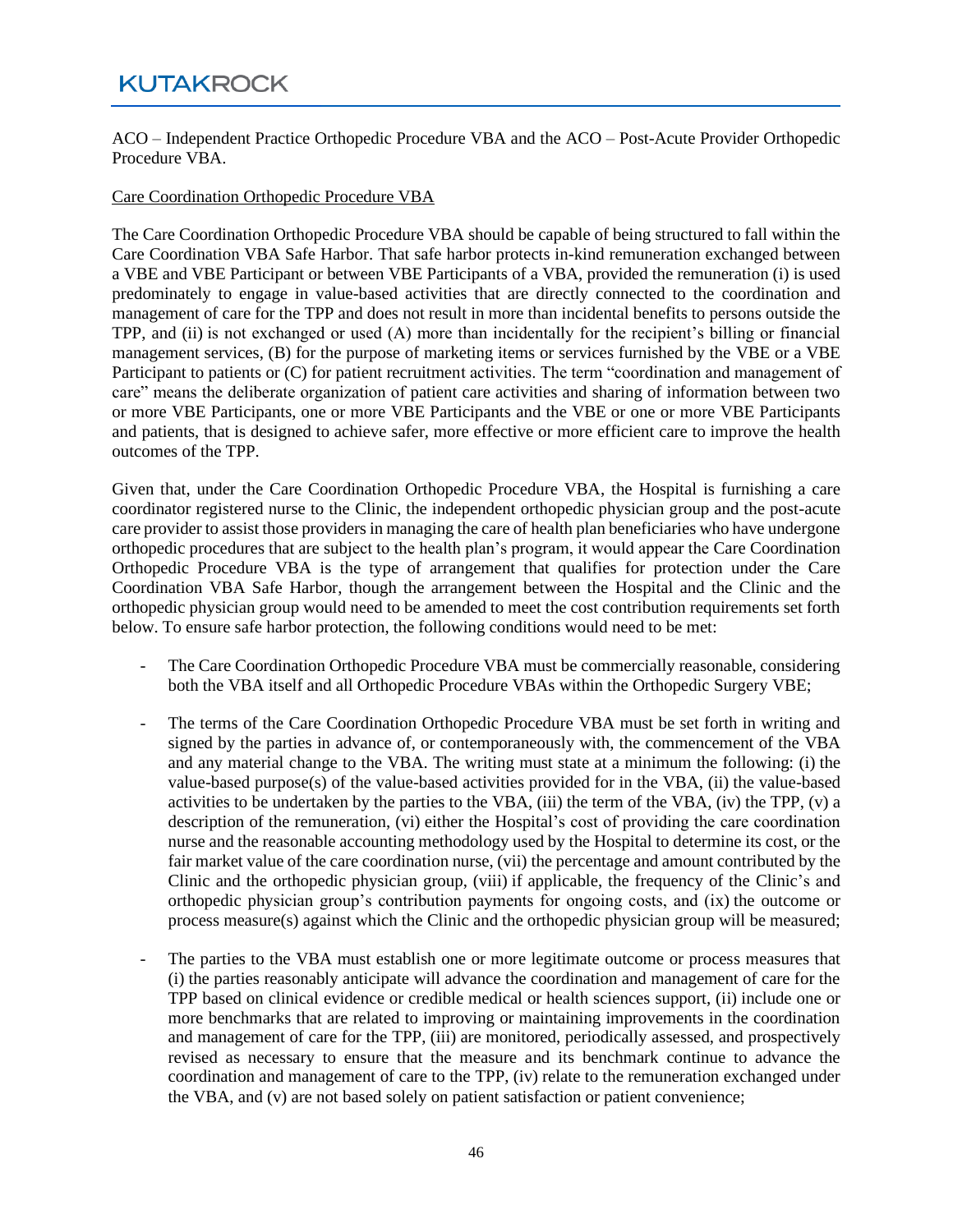- The Hospital does not take into account the volume or value of, or condition the remuneration on, referrals of patients who are not part of the TPP or business not covered under the Care Coordination Orthopedic Procedure VBA;
- The Clinic and orthopedic physician group must pay at least 15% of the Hospital's cost for the care coordination nurse, using any reasonable accounting methodology, or the fair market value of the care coordination nurse. Since it would be an ongoing cost, the Clinic and the orthopedic physician group would need to make their contributions at reasonable, regular intervals;
- The Orthopedic Surgery VBE, a VBE Participant in the VBA acting on the VBE's behalf, or the VBE's accountable body or responsible person reasonably monitors and assesses the following and provides reports of the monitoring and assessment of the following to the VBE's accountable body or responsible person, as applicable, no less frequently than annually or at least once during the term of the VBA for arrangements that are less than one year: (i) the coordination and management of care for the TPP in the VBA, (ii) any deficiencies in the delivery of quality care under the VBA, and (iii) progress toward achieving the legitimate outcome or process measure(s) in the VBA;
- If the Orthopedic Surgery VBE's accountable body or responsible person determines, based on monitoring and assessment, that the VBA has resulted in material deficiencies in quality of care or is unlikely to further the coordination and management of care for the TPP, the parties must within 60 days either (i) terminate the arrangement or (ii) develop and implement a corrective action plan designed to remedy the deficiencies within 120 days, and, if the corrective action plan fails to remedy the deficiencies within 120 days, terminate the arrangement;
- The Care Coordination Orthopedic Procedure VBA does not: (i) limit the VBE Participant's ability to make decisions in the best interest of its patients; (ii) direct or restrict referrals to a particular provider if (A) the patient expresses a preference for a different provider; (B) the patient's insurer determines the provider or (C) such direction or restriction is contrary to applicable law under Medicare and Medicaid; or (iii) induce parties to furnish medically unnecessary items or services or reduce or limit medically necessary items or services furnished to any patient; and
- For a period of at least six years, the VBE or VBE Participant makes available to the Secretary, upon request, all materials and records sufficient to establish compliance with the conditions of the Care Coordination VBA Safe Harbor.

In the event the parties decided not to structure the Care Coordination Orthopedic Procedure VBA in a manner that meets the Care Coordination VBA Safe Harbor (e.g., the parties elected not to meet the contribution requirements set forth in the safe harbor), the arrangement would be subject to traditional AKS analysis.

#### Orthopedic Procedure DME VBA

The Orthopedic Procedure DME VBA is not capable of meeting any of the AKS VBA Safe Harbors that protect cash remuneration because DMEPOS companies are listed among the Ineligible VBE Participants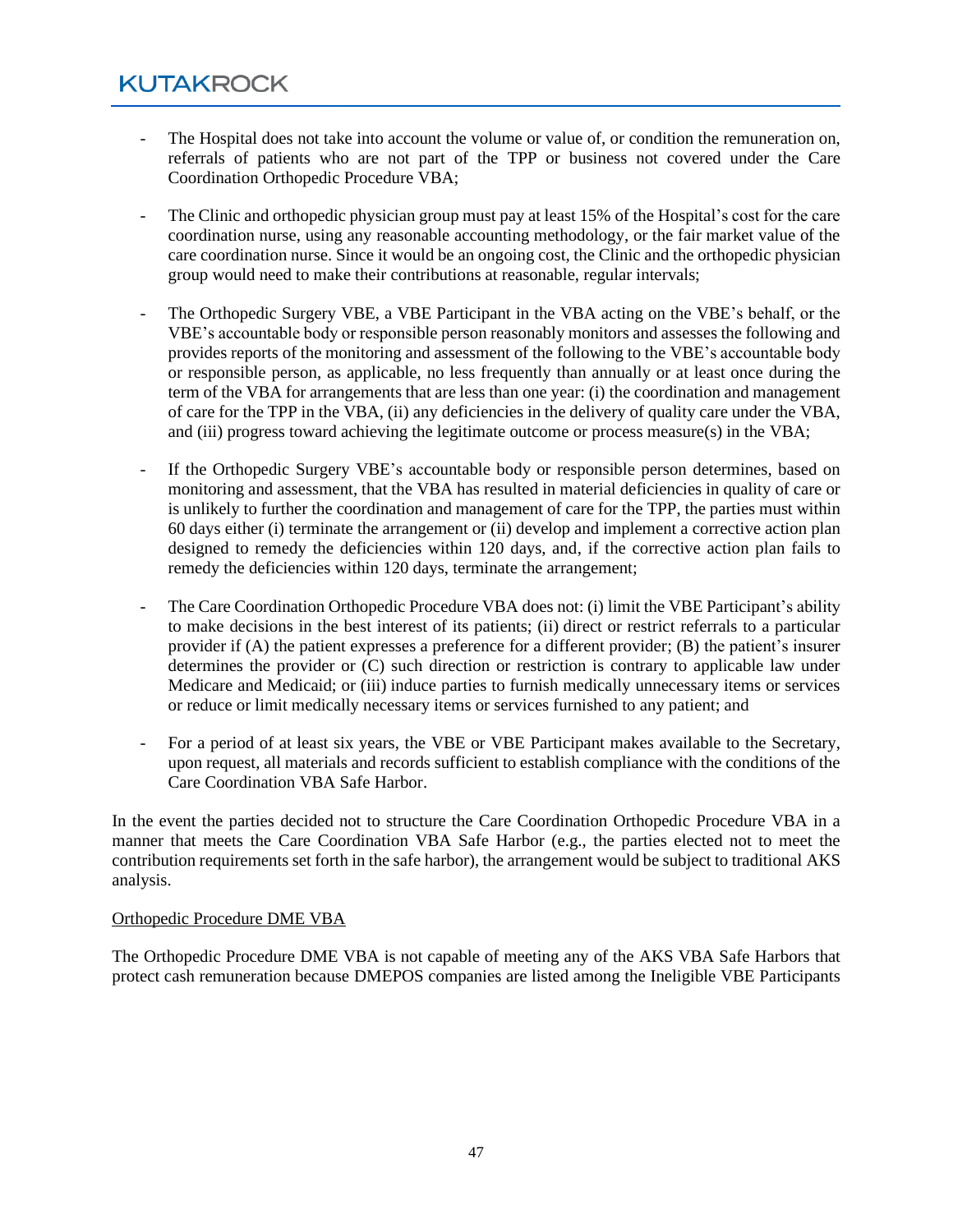for purposes of the Full-Risk Safe Harbor, the Substantial Downside Risk Safe Harbor and the Outcomes-Based Payment Safe Harbor. 31

Accordingly, the Orthopedic Procedure DME VBA would need to be analyzed under a traditional AKS analysis. Under that analysis, the Orthopedic Procedure DME VBA may be able to meet the personal services and management contract safe harbor. Even if it does not meet the personal services and management contracts safe harbor, the Orthopedic Procedure DME VBA may present a low amount of risk under the AKS, assuming the rate that is being paid the DME company is a fair market value rate for the items and services being provided by the DMEPOS company under the Orthopedic Surgery VBE and assuming the absence of facts that would increase the AKS risk.

#### **BPCIA VBE**

#### *Does the BPCIA VBE constitute a VBE under the Final Rules?*

The Hospital appears to have created a VBE in relation to the Hospital's participation in BPCIA as a "nonconvenor participant." The BPCIA VBE appears to meet the following four VBE elements:

- *First Element – Value-Based Purpose*: The Hospital and Clinic, as well as potentially the interventional cardiologists, are VBE Participants that are collaborating to achieve one or more of the following value-based purposes: (i) coordinating and managing the care of a TPP (the TPP could be defined by the parties as the Medicare beneficiaries who are undergoing the selected cardiovascular procedures); (ii) potentially improving the quality of care for a TPP (whether this would be one of the value-based purposes of the Hospital-Clinic BPCIA VBE would depend on whether the Hospital and Clinic set quality metrics within the NPRA Sharing Agreement that improves the quality of care for the TPP); and (iii) appropriately reducing the costs to Medicare, while maintaining the quality of care for the TPP.
- *Second Element – VBE Participants*: Each of the Hospital and Clinic are parties to the BPCIA VBE. In addition, if structured appropriately, the interventional cardiologists could also be considered participants in the BPCIA VBE.
- *Third Element – Accountable Body/Person*: Assuming the NPRA Sharing Agreement identifies the Hospital as the entity responsible for the financial and operational oversight of the BPCIA VBE, the accountable body/person element of the VBE would be met.
- *Fourth Element – Governing Document*: The NPRA Sharing Agreement should, if structured appropriately, serve as the governing document that describes the BPCIA VBE and should also describe how the VBE Participants (i.e., the Hospital, the Clinic and potentially the interventional cardiologists) intend to achieve its value-based purpose.

#### *What are the potential VBAs associated with the BPCIA VBE?*

After confirming the existence of the BPCIA VBE, we next move to identifying VBAs within the BPCIA VBE. These include:

<sup>&</sup>lt;sup>31</sup> If the DME company was providing Digital Health Technology under the Orthopedic Surgery VBE, the provision of the Digital Health Technology by the DME Company could potentially be structured to meet the Care Coordination VBA Safe Harbor.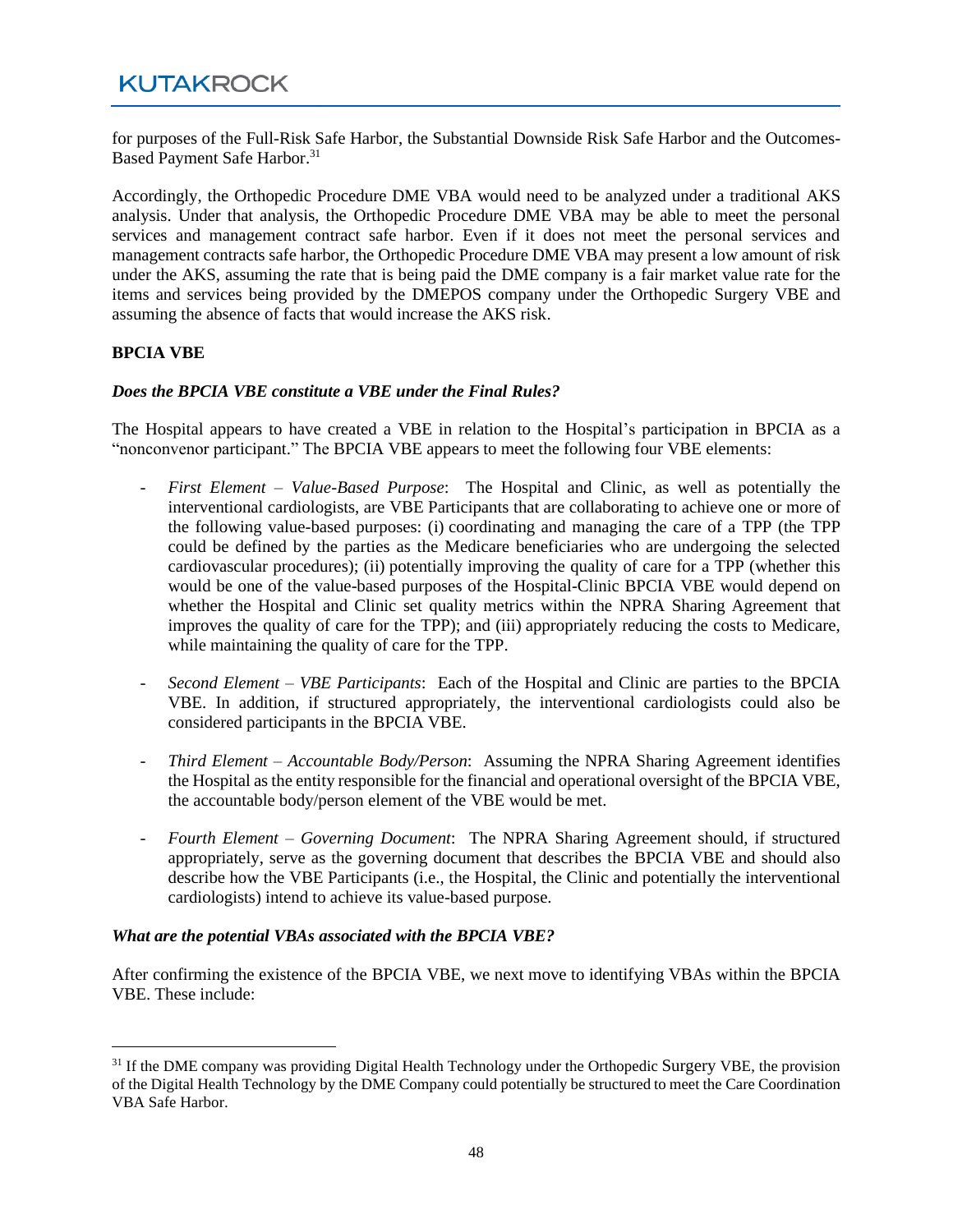- The arrangement between the Hospital and Clinic evidenced through the NPRA Sharing Agreement under which the Hospital agrees to share with the Clinic 30% of any payments the Hospital receives from Medicare under BPCIA provided certain quality metrics are met, though the Clinic does not agree to assist the Hospital with any repayment obligations the Hospital may have with respect to Medicare (the "*Hospital-Clinic BPCIA VBA*"); and
- The Clinic's distribution agreements with its interventional cardiologists, under which each interventional cardiologist is entitled to 25% of any amounts received by the Clinic but is not obligated to fund any portion of the losses suffered by the Hospital under BPCIA (the "*Clinic-Physician BPCIA VBA*").

The Hospital – Clinic BPCIA VBA and the Clinic – Physician BPCIA VBA are collectively referred to herein as the "*BPCIA VBAs*". Next, we turn to analyzing whether the BPCIA VBAs meet a Stark VBA Exception and/or an AKS VBA Safe Harbor.

#### *Do the BPCIA VBAs meet the Stark VBA Exceptions?*

Only the VBAs involving physicians implicate the Stark Law; hence, only the Clinic-Physician BPCIA VBA needs to be analyzed to determine whether it falls within the Stark VBA Exceptions.

The Clinic-Physician BPCIA VBA creates two potential compensation arrangements from a Stark Law perspective, one involving a direct compensation arrangement between the Clinic and its interventional cardiologists and the other involving a potential indirect compensation arrangement between the Hospital and the Clinic's interventional cardiologists given the following relationship chain: interventional cardiologist employee – distribution agreement – Clinic – NPRA Sharing Agreement – Hospital.

Unlike the AKS VBA Safe Harbors (which include safe harbors applicable to CMS-sponsored models), the Stark VBA Exceptions do not contain analogous exceptions applicable to CMS-sponsored models. Therefore, the Stark Law exceptions that would be potentially applicable to the Clinic-Physician BPCIA VBA would be limited to the Stark VBA Exceptions (i.e., the Full-Risk Exception, the Meaningful Downside Risk Exception and the Outcome Measure VBA Exception), the traditional Stark Law compensation arrangement exceptions and any fraud and abuse waivers issued with respect to the CMSsponsored model.

While the Clinic-Physician BPCIA VBA does not meet the Full-Risk Exception because the BPCIA VBE does not involve a "full-risk" arrangement, and while the Clinic-Physician BPCIA VBA also does not meet the Meaningful Downside Risk Exception since the interventional cardiologists are not required to repay or forgo at least 10% of the remuneration they receive under the Clinic-Physician BPCIA VBA, the Clinic-Physician BPCIA VBA may meet the Outcome Measure VBA Exception, assuming the following requirements are met:

The Clinic-Physician BPCIA VBA will be set forth in a distribution agreement which should meet the writing requirement of the Outcome Measure VBA Exception so long as it includes a description of (i) the value-based activities to be undertaken, (ii) how the value-based activities are expected to further the value-based purpose(s) of the VBE, (iii) the TPP of the VBA, (iv) the type of the remuneration and the methodology used to determine the remuneration (which must be set in advance prior to the undertaking of the value-based activities for which the remuneration is paid), and (v) the outcome measures against which the interventional cardiologists is assessed, if any;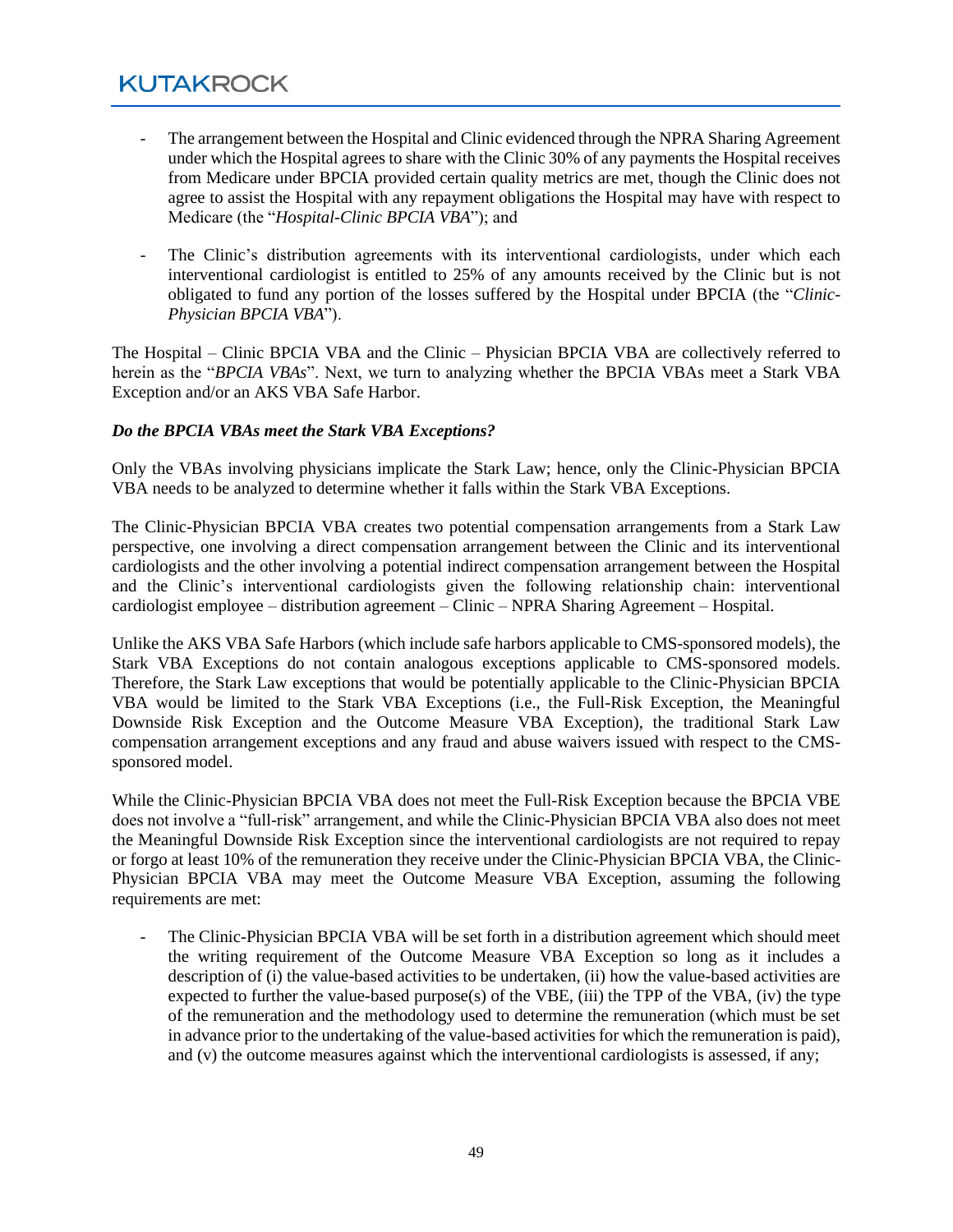- The outcome measures identified in the distribution agreement must be a benchmark that is "objective and measurable" and that quantifies (i) improvements in, or maintenance of, the quality of patient care, or (ii) a reduction in the costs to or growth in expenditures of payors while maintaining or improving the quality of patient care. Monitoring of the outcome measures must be done by the BPCIA VBE or one of the VBE Participants at least annually, during which the following items must be monitored: (A) whether the parties have furnished the value-based activities required under the arrangement, (B) whether and how continuation of the value-based activities is expected to further the value-based purpose of the VBE, and (C) progress toward attainment of the outcome measure(s), if any, against which the recipient of the remuneration is assessed. Finally, the distribution agreement should set forth the requirements of the Outcome Measure VBA Exception with respect to the results of monitoring.
- The remuneration under the distribution agreement must be for or result from value-based activities undertaken by the intervention cardiologists for patients in the TPP; the remuneration may not be conditioned on referrals of patients who are not part of the TPP or business not covered under the Clinic-Physician BPCIA VBA; and the remuneration may not be an inducement to reduce or limit medically necessary items or services to any patient.
- The Clinic-Physician BPCIA VBA must be commercially reasonable.
- If there is a directed referral requirement included in the arrangement, the requirement must (i) be in writing and signed by the parties, and (ii) not apply if the patient expresses a preference for a different provider and the patient's insurer determines the provider or the referral is not in the patient's best medical interests in the physician's judgment.
- Records of methodology for determining, and the actual amount of, remuneration must be maintained for six years and made available to the Secretary upon request.

Meeting the Outcome Measures VBA Exception would protect not only the arrangement between the Clinic and the Physician, but also the potential indirect compensation arrangement that may be created between the Hospital and the interventional cardiologists as a result of the Clinic-Physician BPCIA VBA, given that CMS has specified that the Stark VBA Exceptions are an available exception for indirect compensation arrangements.

Finally, in addition to the Stark VBA Exceptions, the Clinic-Physician BPCIA VBA could be reviewed to determine if it meets a traditional Stark Law exception. Alternatively, the [fraud and abuse waivers issued](https://www.cms.gov/medicare/physician-self-referral/fraud-and-abuse-waivers#Bundled_Payments_for_Care_Improvement_Advanced)  by CMS and the OIG [with respect to BPCIA](https://www.cms.gov/medicare/physician-self-referral/fraud-and-abuse-waivers#Bundled_Payments_for_Care_Improvement_Advanced) may also be available to protect the Clinic-Physician BPCIA VBA.

#### *Do the BPCIA VBAs meet the AKS VBA Safe Harbors?*

#### Hospital – Clinic BPCIA VBA

From an AKS VBA Safe Harbor perspective, for the following reasons, the Hospital-Clinic BPCIA VBA would not be able to meet the Full-Risk Safe Harbor or the Substantial Downside Risk Safe Harbor, but may be able to meet the Outcomes-Based Payment Safe Harbor and CMS-Sponsored Model Arrangements Safe Harbor (though the CMS-Sponsored Model Safe Harbor appear to be easiest to meet):

- *Full-Risk Safe Harbor*: The Hospital-Clinic BPCIA VBA would not be able to meet the Full-Risk Safe Harbor because the Hospital-Clinic BPCIA VBE is not at full financial risk for the TPP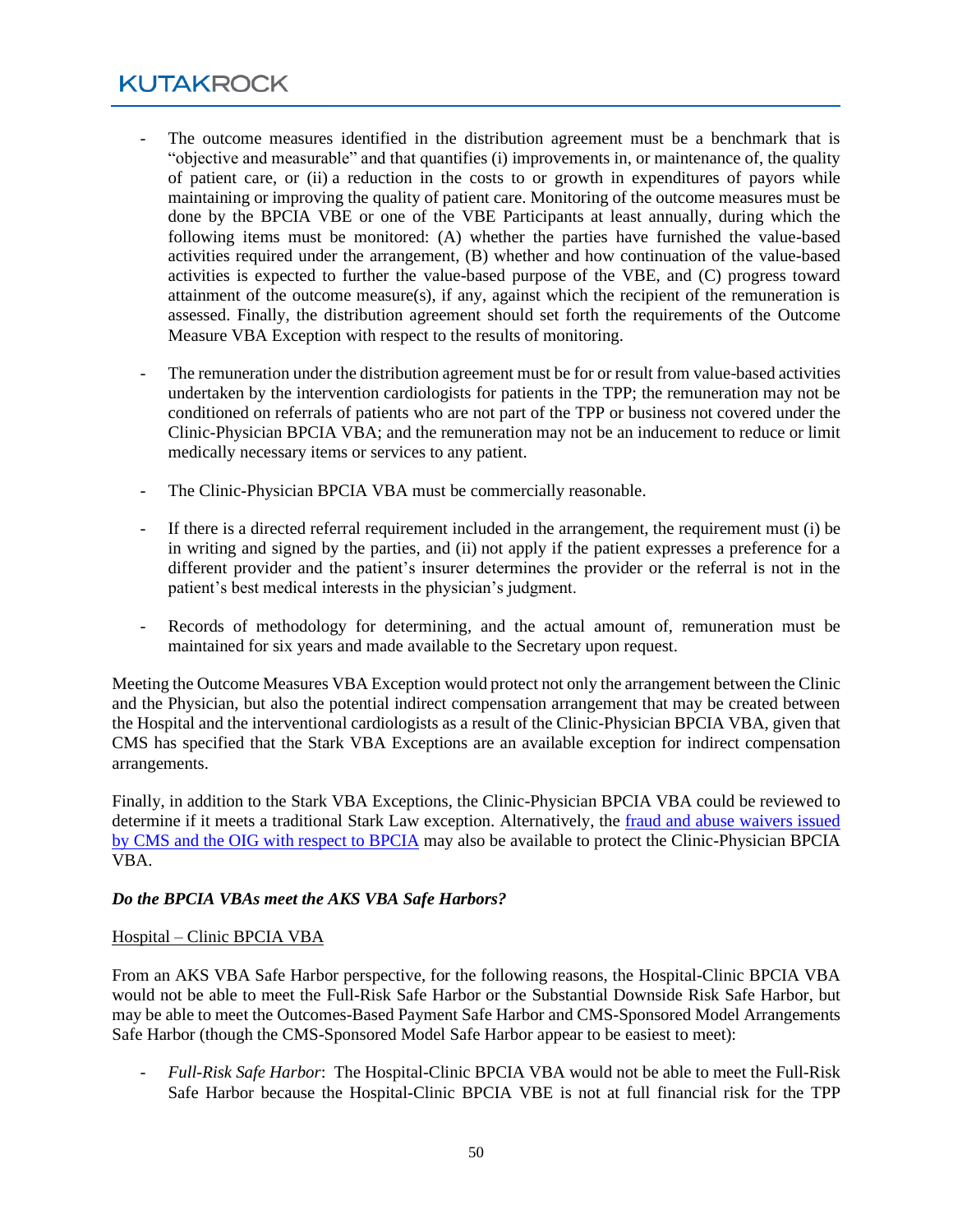covered by the BPCIA program since the Hospital and Clinic are not financially responsible for the cost of all Medicare-covered patient items and services of the TPP. Rather, under the BPCIA program, the Hospital and Clinic continue to receive reimbursement from Medicare in accordance with their traditional payment systems and, in addition to that reimbursement, are potentially eligible for a share of the savings, or subject to repayment of a share of the losses, from the selected clinical episodes. Accordingly, the Hospital-Clinic BPCIA VBE is not a full-risk VBE and would not be eligible for the Full-Risk Safe Harbor.

- *Substantial Downside Risk Safe Harbor*: In order to fall within the Substantial Downside Risk Safe Harbor, both (i) the VBE must be at "*substantial downside financial risk*" and (ii) the VBE Participant must be at risk for a "*meaningful share*" of the VBE's substantial downside financial risk. Here, since the VBE involves a clinical episode of care that covers services in multiple care settings and since the Hospital under the Hospital-Clinic BPCIA VBE is at risk for greater than 20% of the losses, the VBE appears to meet the "*substantial downside financial risk*" requirement; however, while the Clinic is eligible to share in the "upside" of the arrangement, it is not obligated to pay any portion of the losses and, therefore, it is not at risk for a "*meaningful share*" of the VBE's substantial downside financial risk. Accordingly, the Hospital-Clinic BPCIA VBE would not be eligible for the Substantial Downside Risk Safe Harbor.
- *Outcomes-Based Payments Safe Harbor*: The Hospital-Clinic BPCIA VBA could potentially meet the Outcomes-Based Payment Safe Harbor assuming all of the following conditions are met:
	- The Hospital-Clinic BPCIA VBA will be set forth in a NPRA Sharing Agreement that should meet the writing requirement of the Outcomes-Based Payment Safe Harbor so long as it has a term of at least one year and states at a minimum (i) a general description of the services to be performed by the Hospital and Clinic, (ii) the outcome measure(s) that must be achieved to receive the outcomes-based payment, (iii) the clinical evidence or credible medical support relied on by the parties to select the outcome measure(s), and (iv) the schedule for the parties to regularly monitor and assess the outcome measure(s).
	- The "outcome measures" identified in the NPRA Sharing Agreement are "legitimate" and are based on a benchmark that is used to quantify (i) improvements in, or the maintenance of improvements in, the quality of patient care, or (ii) a *material* reduction in the costs to or growth in expenditures of payors while maintain or improving the quality of patient care, or both (i) and (ii). Additionally, the NPRA Sharing Agreement should set forth the parties' plans (A) to regularly monitor and assess the Clinic's performance with respect to the outcome measure(s), including the impact of the Hospital-Clinic BPCIA VBA on patient quality of care, as well as (B) to periodically assess, and as necessary revise, benchmarks and remuneration to ensure the remuneration is consistent with fair market value in an arm's-length transaction. The Hospital should also have established policies and procedures, and the NPRA Sharing Agreement should allow the Hospital to use the policies and procedures to correct identified material performance failures or deficiencies in quality of care resulting from the Hospital-Clinic BPCIA VBA.
	- The methodology for determining the outcomes-based payments payable by the Hospital to the Clinic over the term of the arrangement is "set in advance," commercially reasonable, consistent with fair market value and not determinized in a manner that *directly* takes into account the volume or value of referrals or business otherwise generated between the parties.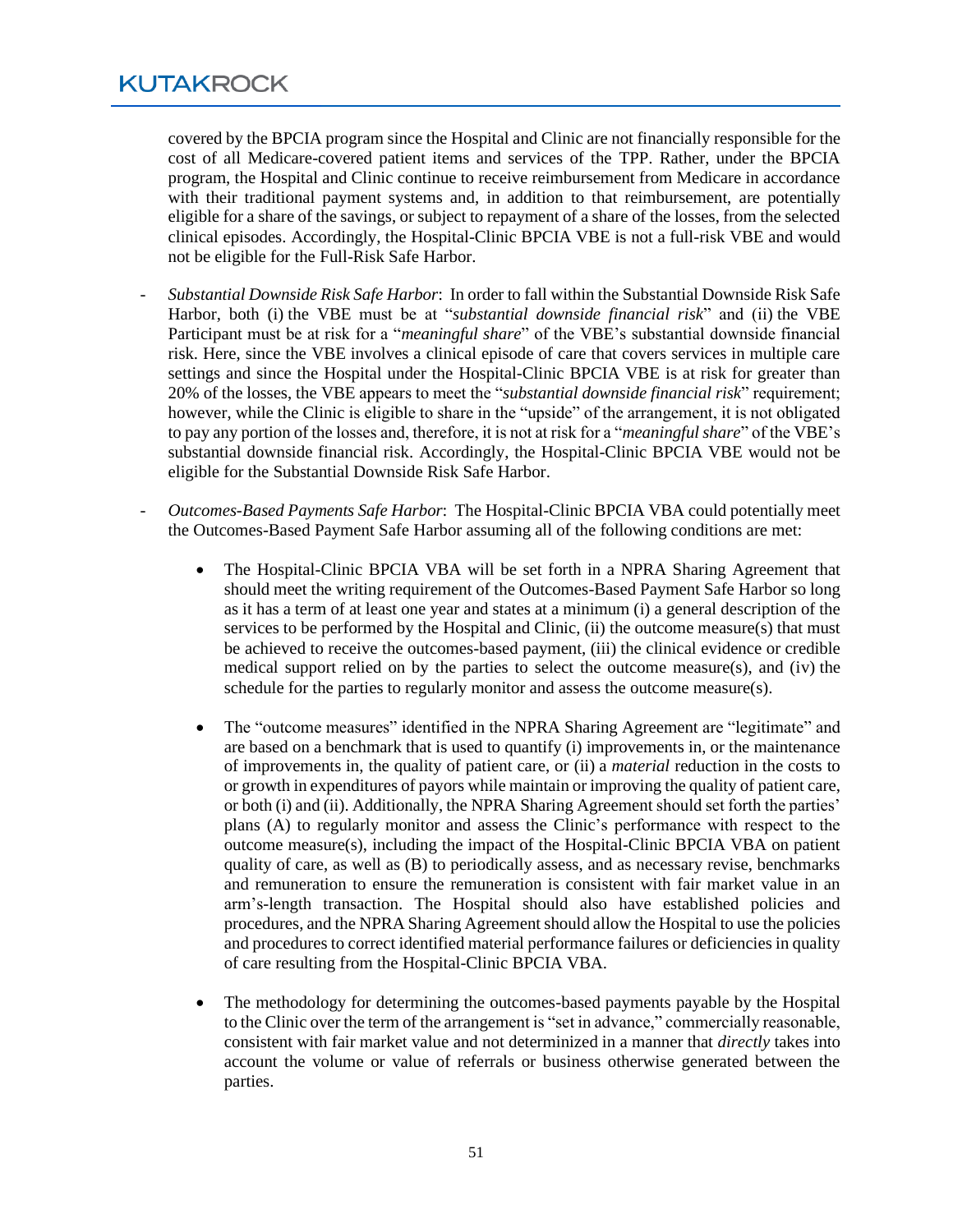- The NPRA Sharing Agreement should not limit any party's ability to make decisions in a patient's best interest or induce any party to reduce or limit medically necessary items and services.
- *CMS-Sponsored Model Arrangements Safe Harbor*: The Hospital-Clinic BPCIA VBA should be able to meet the CMS-Sponsored Model Arrangement Safe Harbor, since (i) it will advance one or more goals of BPCIA, a CMS-Sponsored Model; (ii) it will be memorialized in a NPRA Sharing Agreement, assuming it is entered in advance of, or contemporaneously with, the NPRA Sharing Agreement and specifies the activities to be undertaken by the Clinic and Hospital and the remuneration to be exchanged between the parties; (iii) we assume it will not induce either the Hospital or Clinic to furnish medically unnecessary items or services, or reduce or limit medically necessary items or services furnished to any patient; (iv) we assume it will require the Hospital and the Clinic to make available to the Secretary, upon request, all materials and records sufficient to establish whether the remuneration was exchanged in a manner that meets the conditions of this safe harbor; and (v) it will satisfy such programmatic requirements as may be imposed by CMS in connection with the use of the safe harbor.

In addition to the above safe harbors, the Hospital and Clinic could also structure the NPRA Sharing Agreement between the parties to take advantage of the BPCIA fraud and abuse waivers, available [here.](https://www.cms.gov/medicare/physician-self-referral/fraud-and-abuse-waivers#Bundled_Payments_for_Care_Improvement_Advanced)

#### Clinic – Physician BPCIA VBA

Assuming that the interventional cardiologists are direct parties to the BPCIA VBE, the Clinic – Physician BPCIA VBA should first be analyzed under the AKS VBA Safe Harbors to determine whether any of those safe harbors apply to the arrangement. For reasons similar to those set forth above with respect to the Hospital-Clinic BPCIA VBA, the Clinic – Physician BPCIA VBA would not be able to meet the Full-Risk Safe Harbor or the Substantial Downside Risk Safe Harbor. That said, again, based on this similar reasoning, the Clinic – Physician BPCIA VBA likely could be structured to meet the Outcomes-Based Payment Safe Harbor, as well as the CMS-Sponsored Model Arrangements Safe Harbor.

If the interventional cardiologists were not direct parties to the BPCIA VBE, then, the Clinic – Physician BPCIA VBA would be subject to traditional AKS analysis. Under a traditional AKS analysis, the Clinic – Physician BPCIA VBA may be able to fall within the AKS employment safe harbor.

Finally, in addition to the AKS VBA Safe Harbors and the traditional AKS safe harbors, the Clinic and interventional cardiologists could also structure the distribution agreement to take advantage of the BPCIA fraud and abuse waivers, available [here.](https://www.cms.gov/medicare/physician-self-referral/fraud-and-abuse-waivers#Bundled_Payments_for_Care_Improvement_Advanced) Structuring the distribution agreement to take advantage of these waivers would not require the interventional cardiologists to be direct parties to the BPCIA VBE.

#### **Conclusion**

There may be other potential VBEs and VBAs under the hypothetical health system arrangement that may qualify for Stark VBA Exceptions and AKS VBA Safe Harbors.

For example, consider the Clinic's employment relationship with its employed physicians. If structured appropriately, this relationship may be able to qualify as a VBE, with the TPP being those individuals who are patients of the Clinic. If structured to constitute a VBE, then the compensation arrangement between the Clinic and its physician employees could potentially qualify for the Meaningful Downside Risk Exception from a Stark Law perspective if the Clinic changed the amount of the physician's compensation at risk with respect to quality and patient satisfaction metrics from 5% to 10% and ensured that the metrics